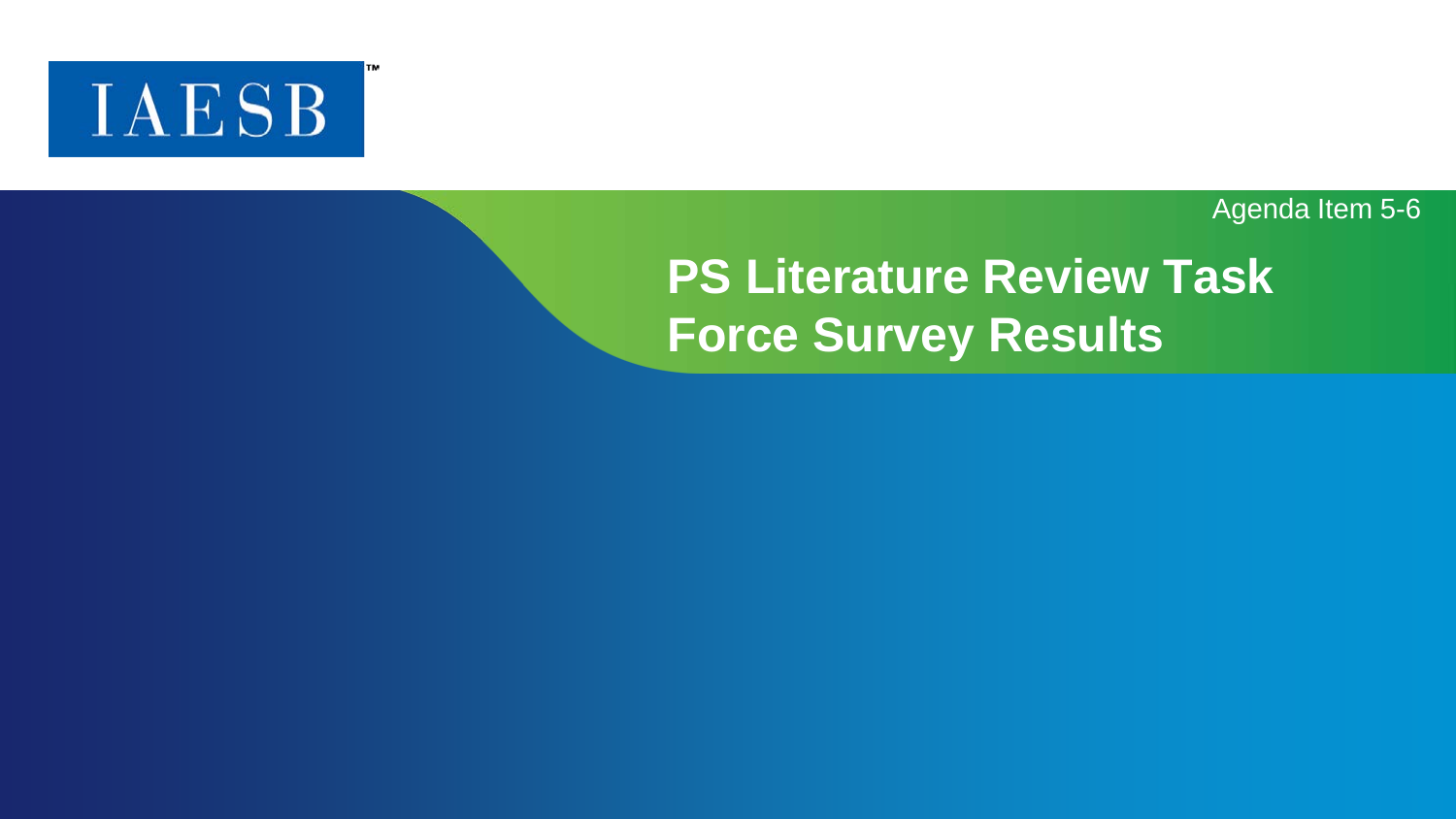

- Worked with the Global Accounting Alliance (GAA) Education Directors, Professional Accountants in Business (PAIBC), and the Forum of Firms (FOF) to complete a short survey
- Survey responses are as follows:
	- GAA 10 responses
	- PAIBC 9 responses
	- FOF 27 responses

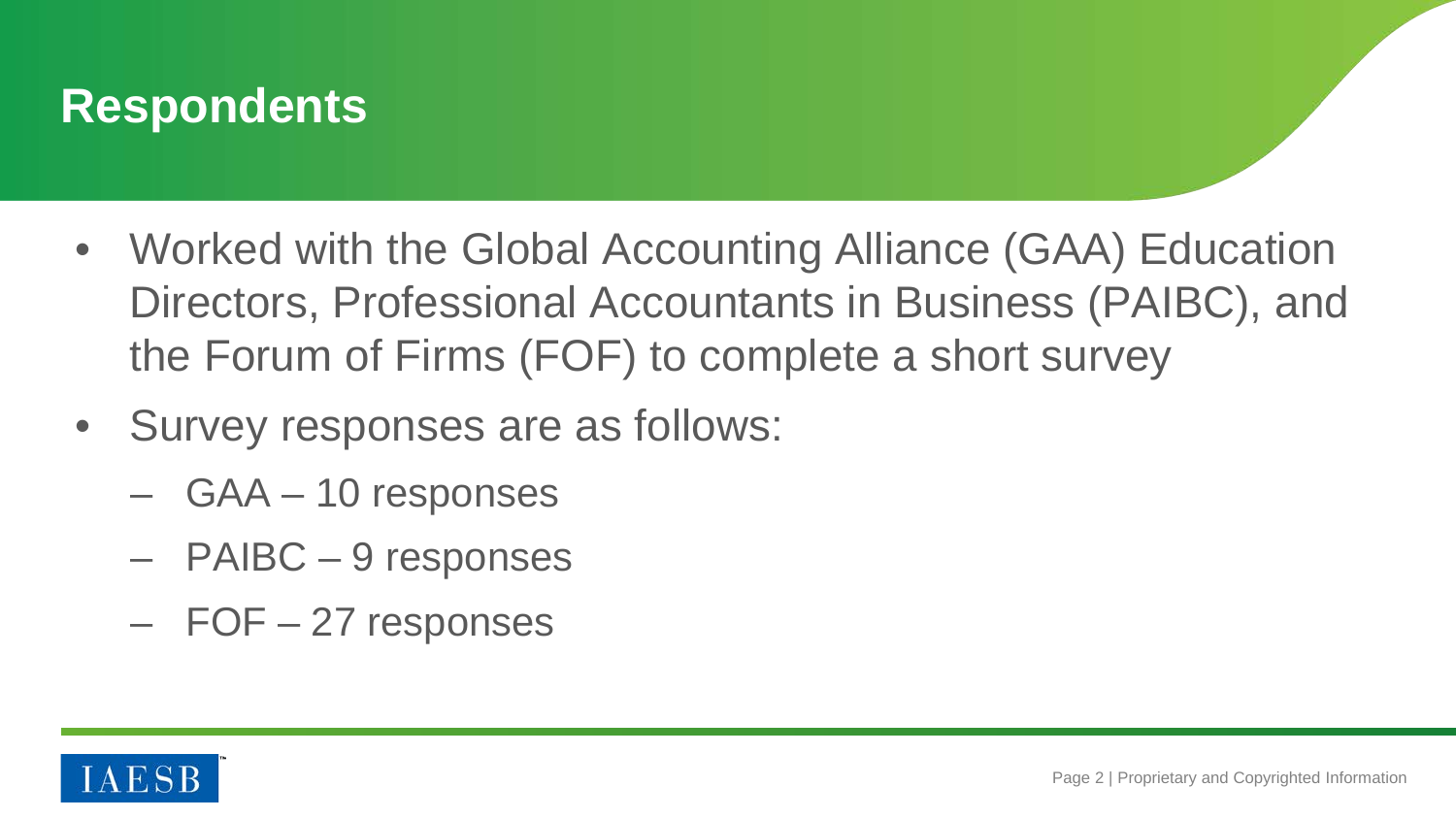# **Geographical Region of Respondents**



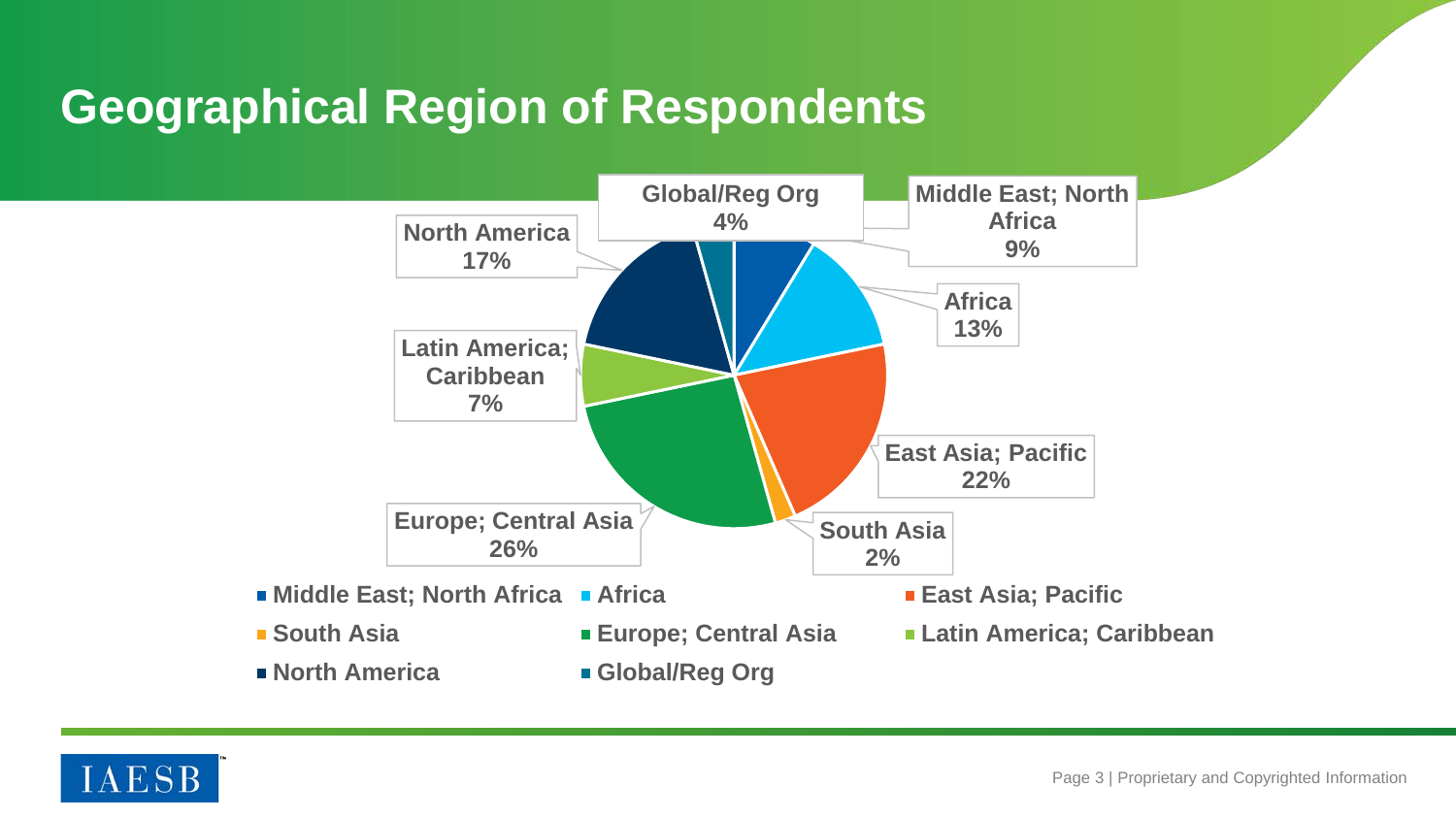# **Capacity of Respondents**



- 
- 
- **IFAC Member Organization National Standard Setter**
- 
- **Government / public sector organization**
- **Example accounting firm SMALL EXAMPLE EXAMPLE EXAMPLE EXAMPLE EXAMPLE EXAMPLE EXAMPLE EXAMPLE EXAMPLE EXAMPLE EXAMPLE EXAMPLE EXAMPLE EXAMPLE EXAMPLE EXAMPLE EXAMPLE EXAMPLE EXAMPLE EXAMPLE EXAMPLE EXAMPLE EXAMPLE EXAMP**
- **Regional Organization Privately held company** 
	-
- **Academia Publically traded company**

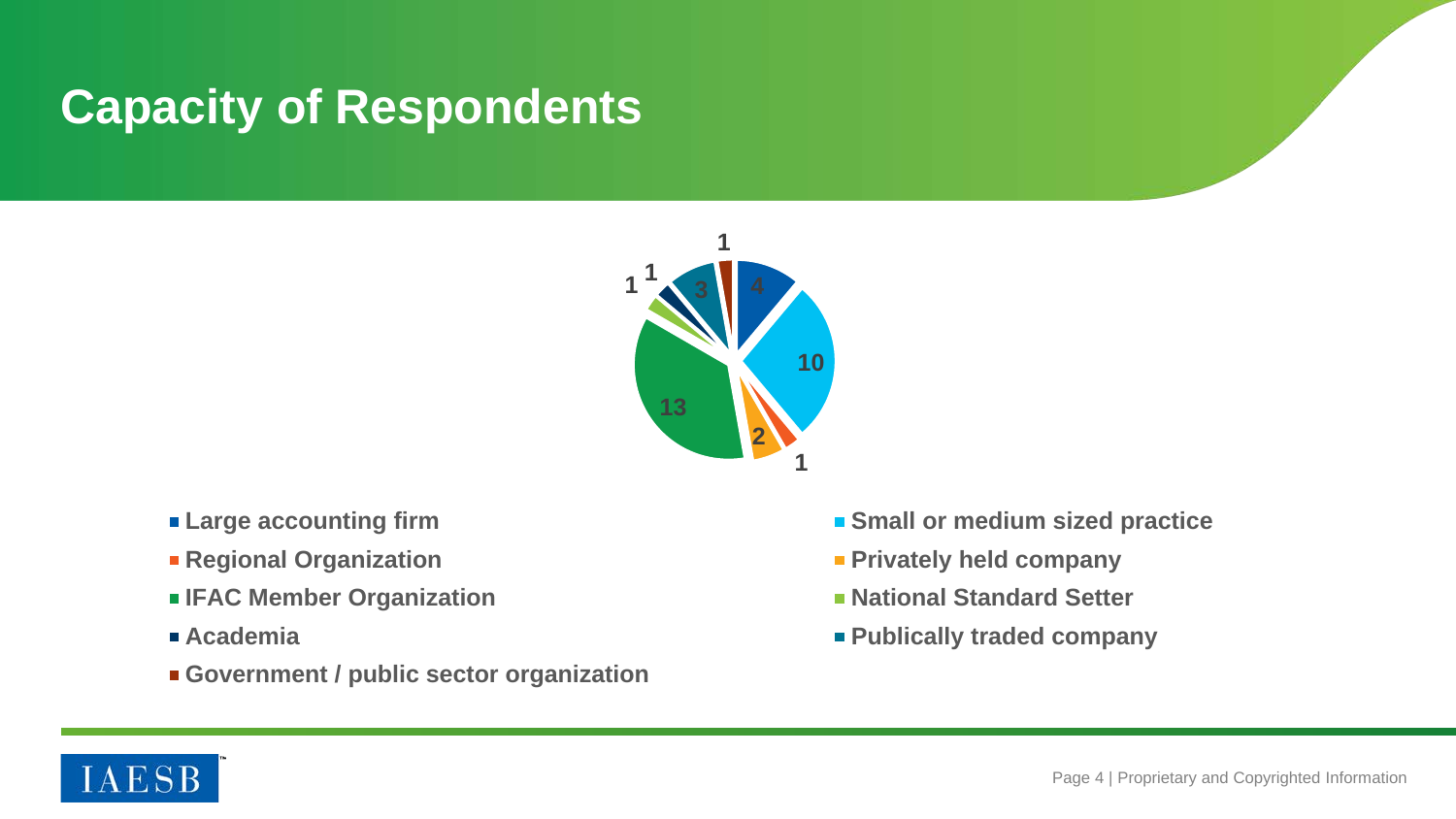# **Participation by Country**



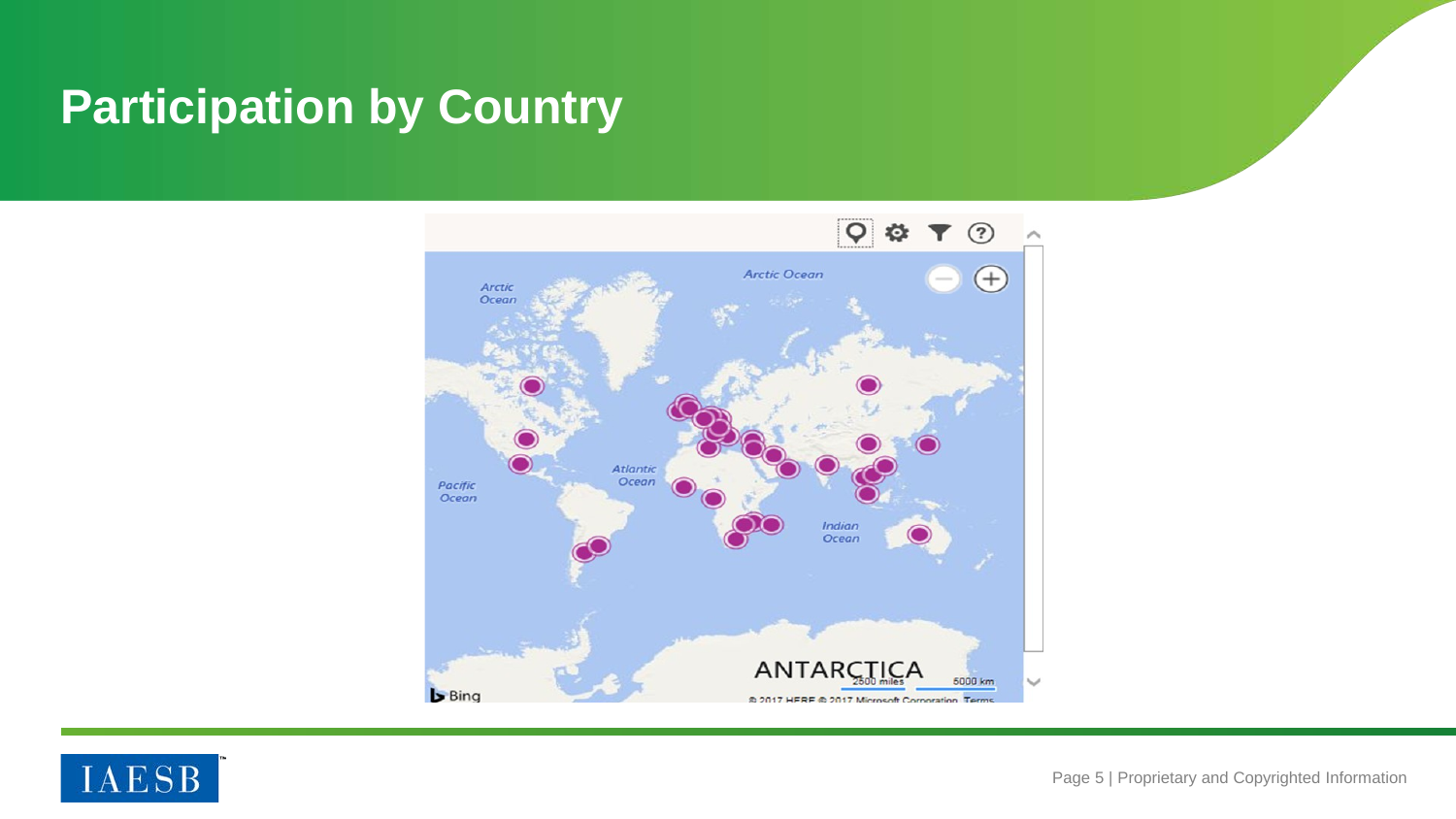

# **PS Literature Review Task Force Survey Results**

Knowledge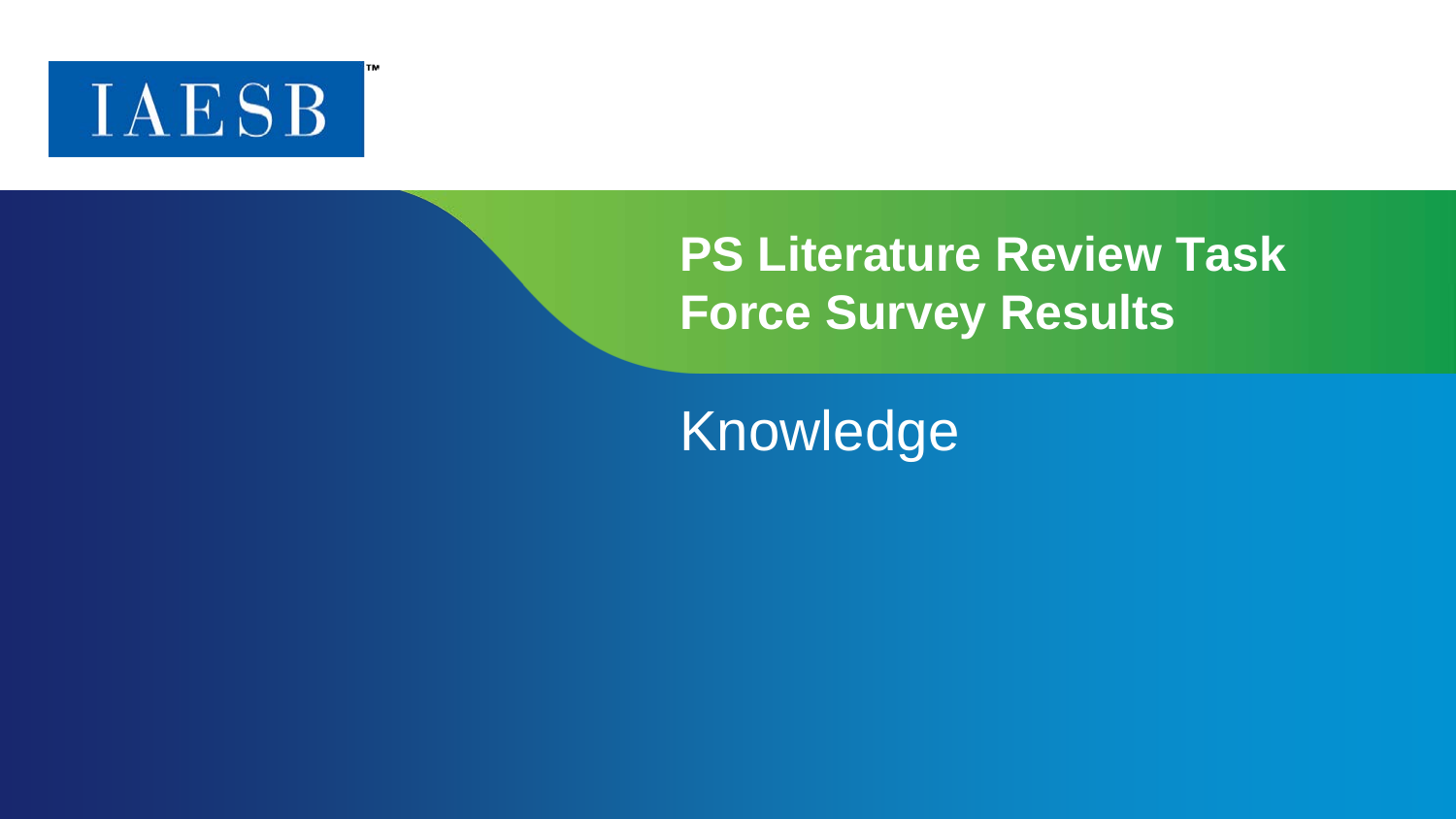# Combined - PAIB, GAA Education Directors, FOFs **Knowledge**



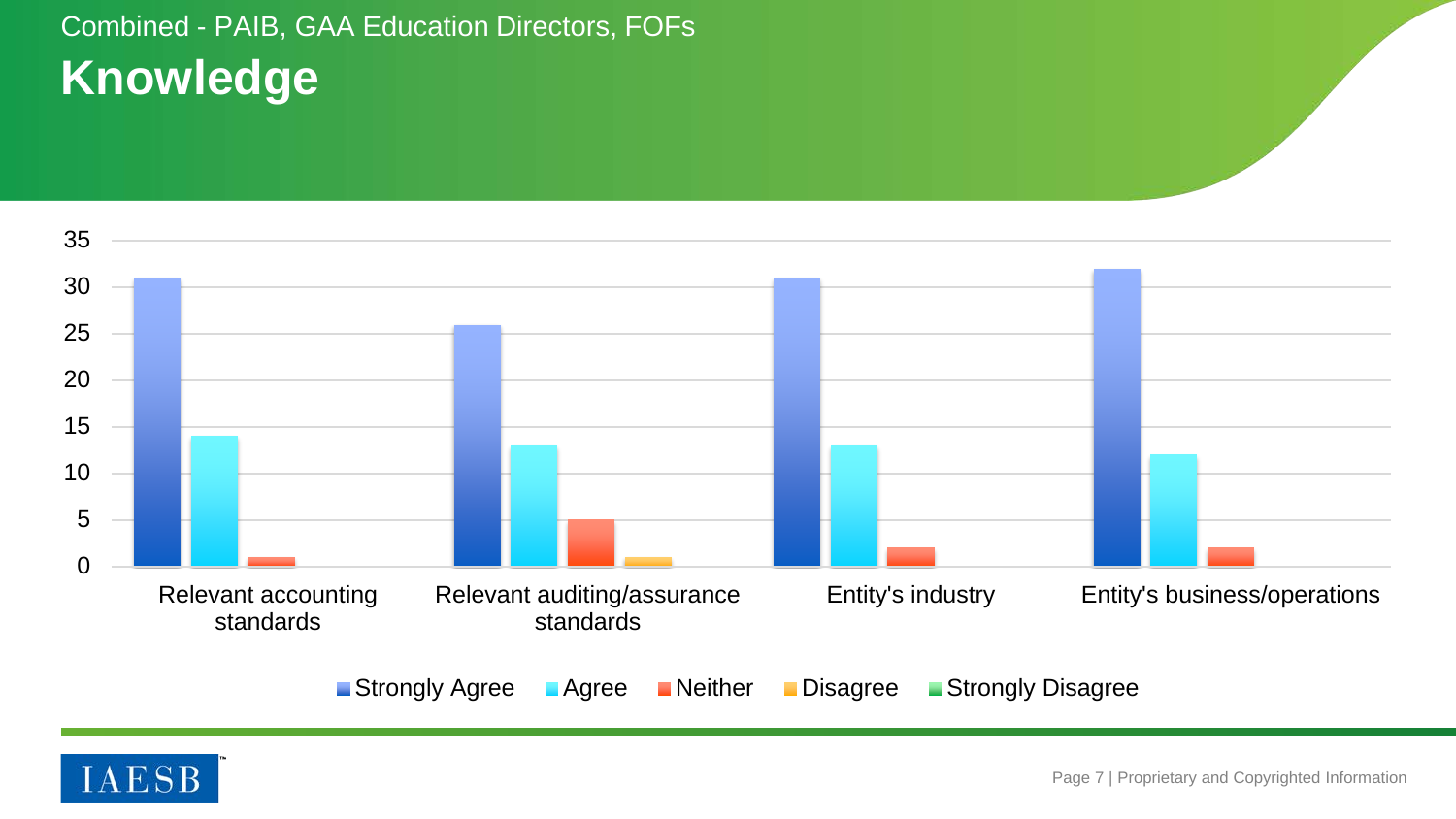# PAIB **Knowledge**



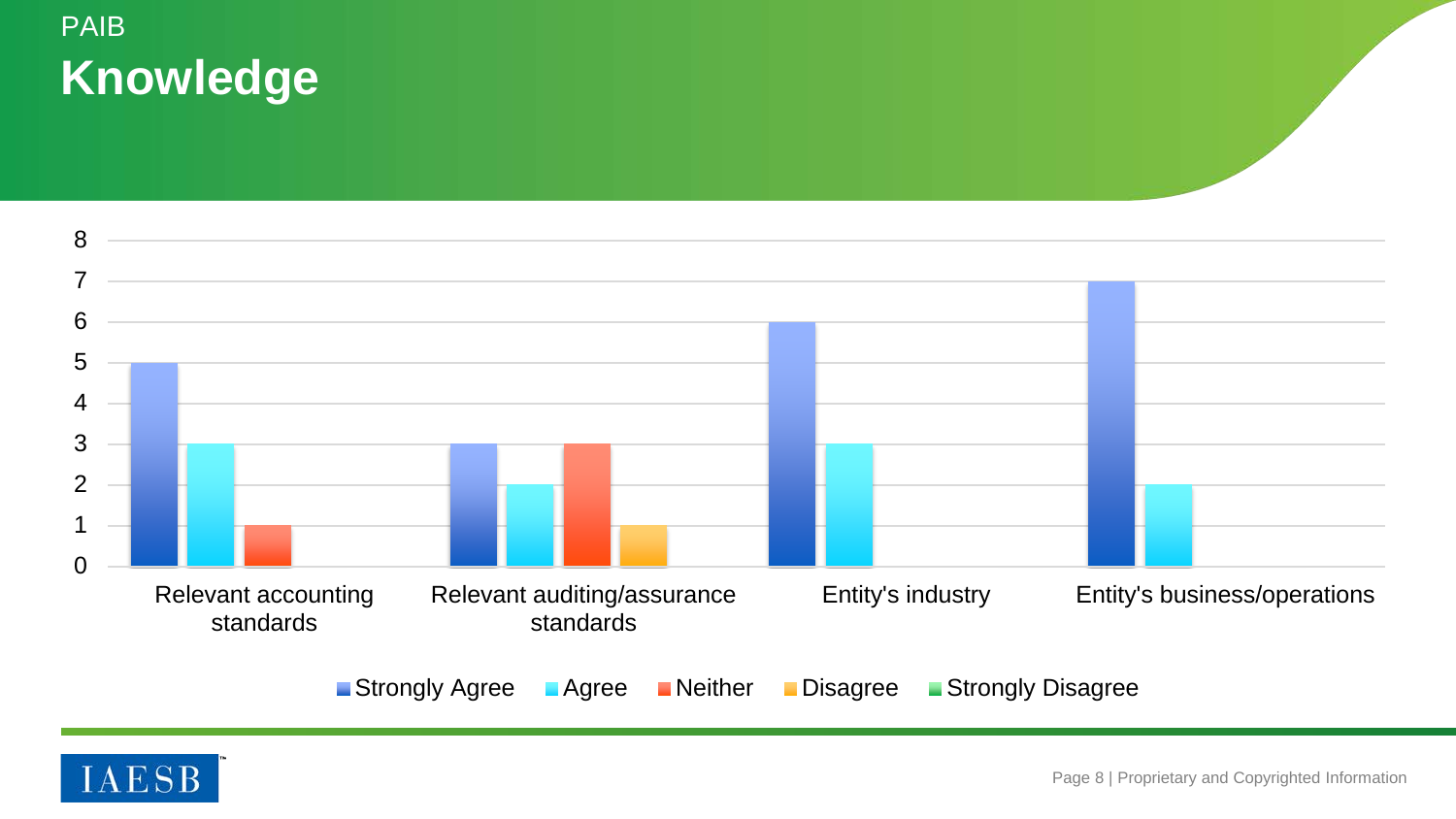# GAA Education Directors **Knowledge**



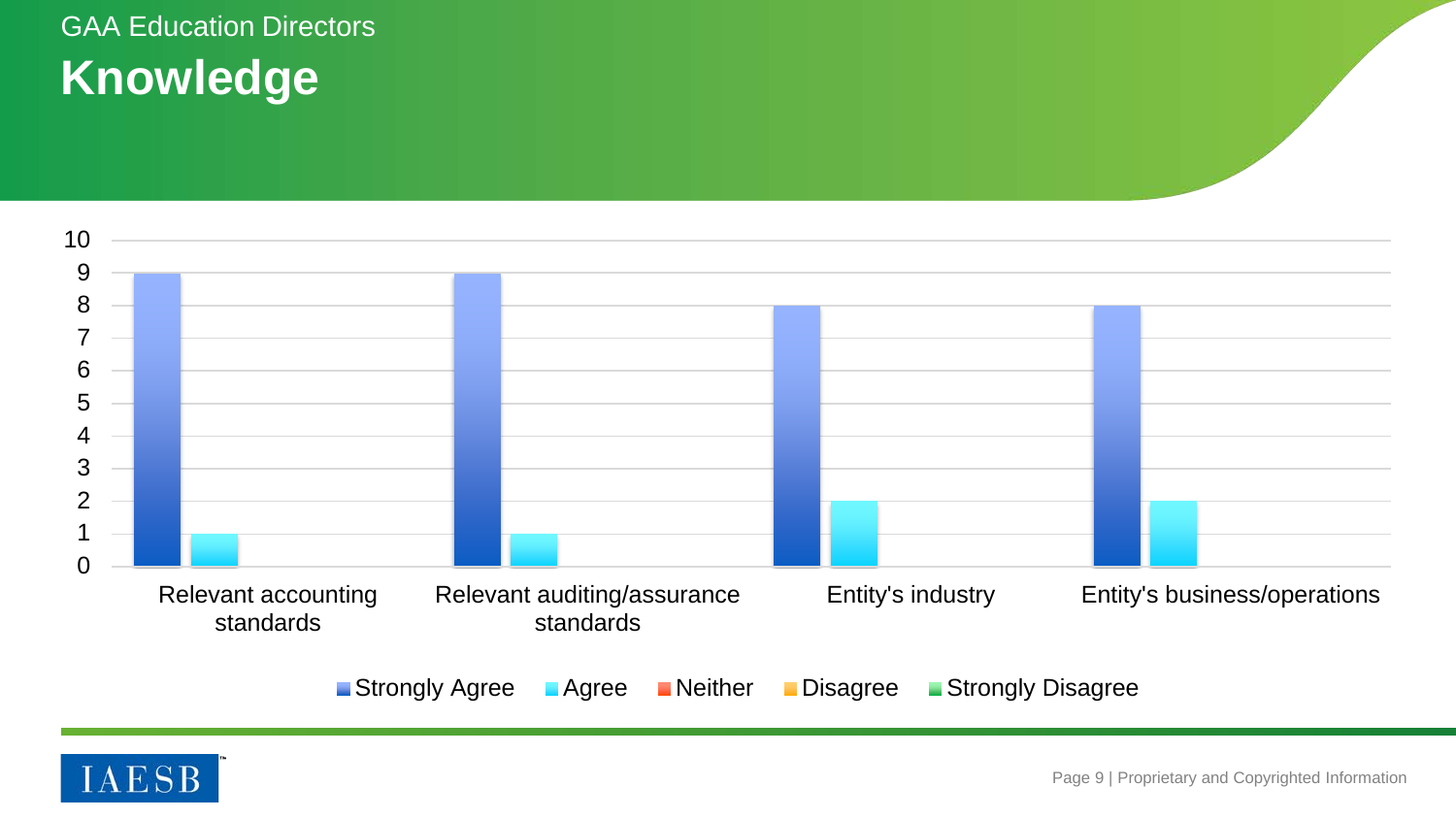# FOFs **Knowledge**



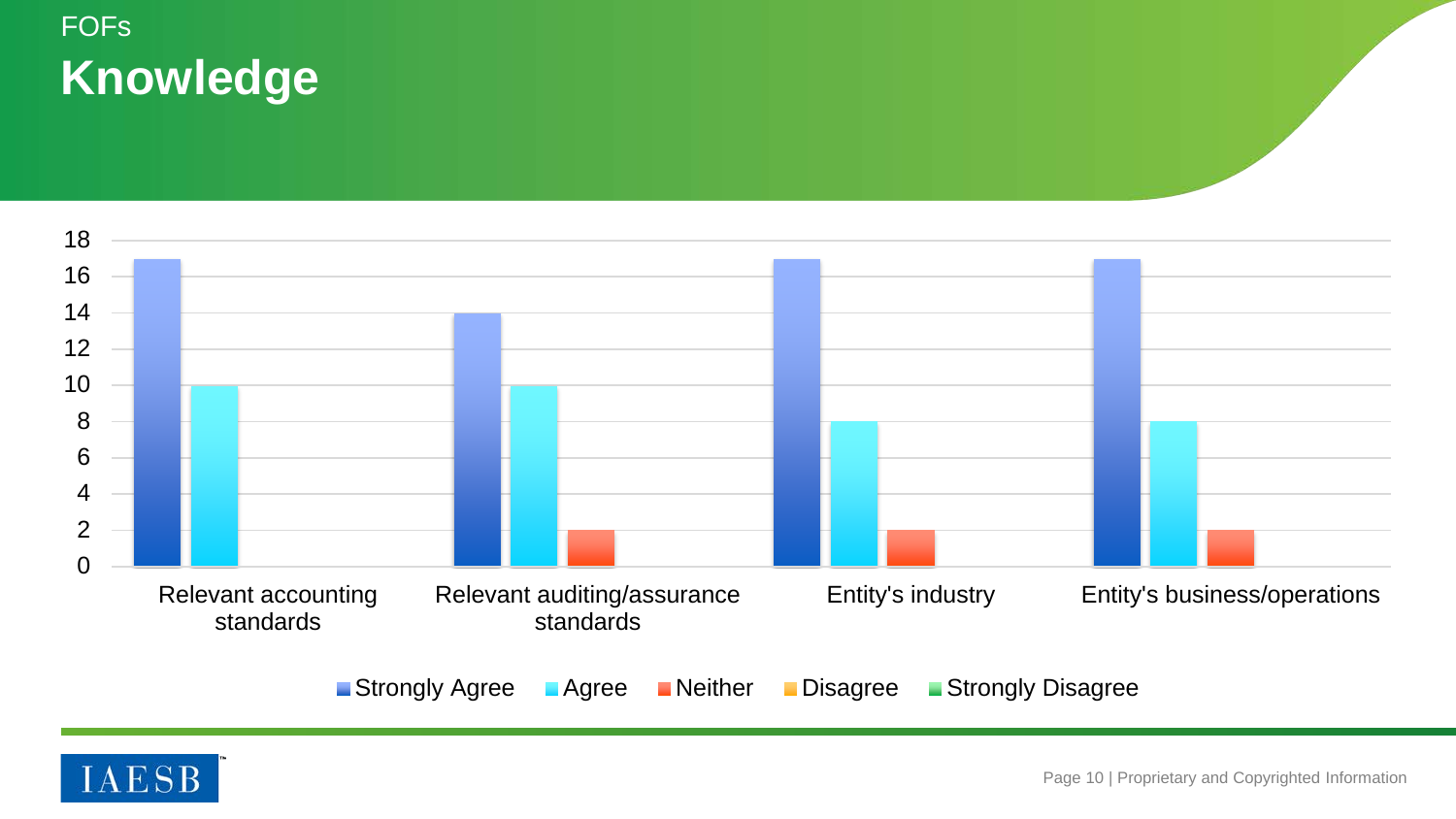

# **PS Literature Review Task Force Survey Results**

# Behavioral Factors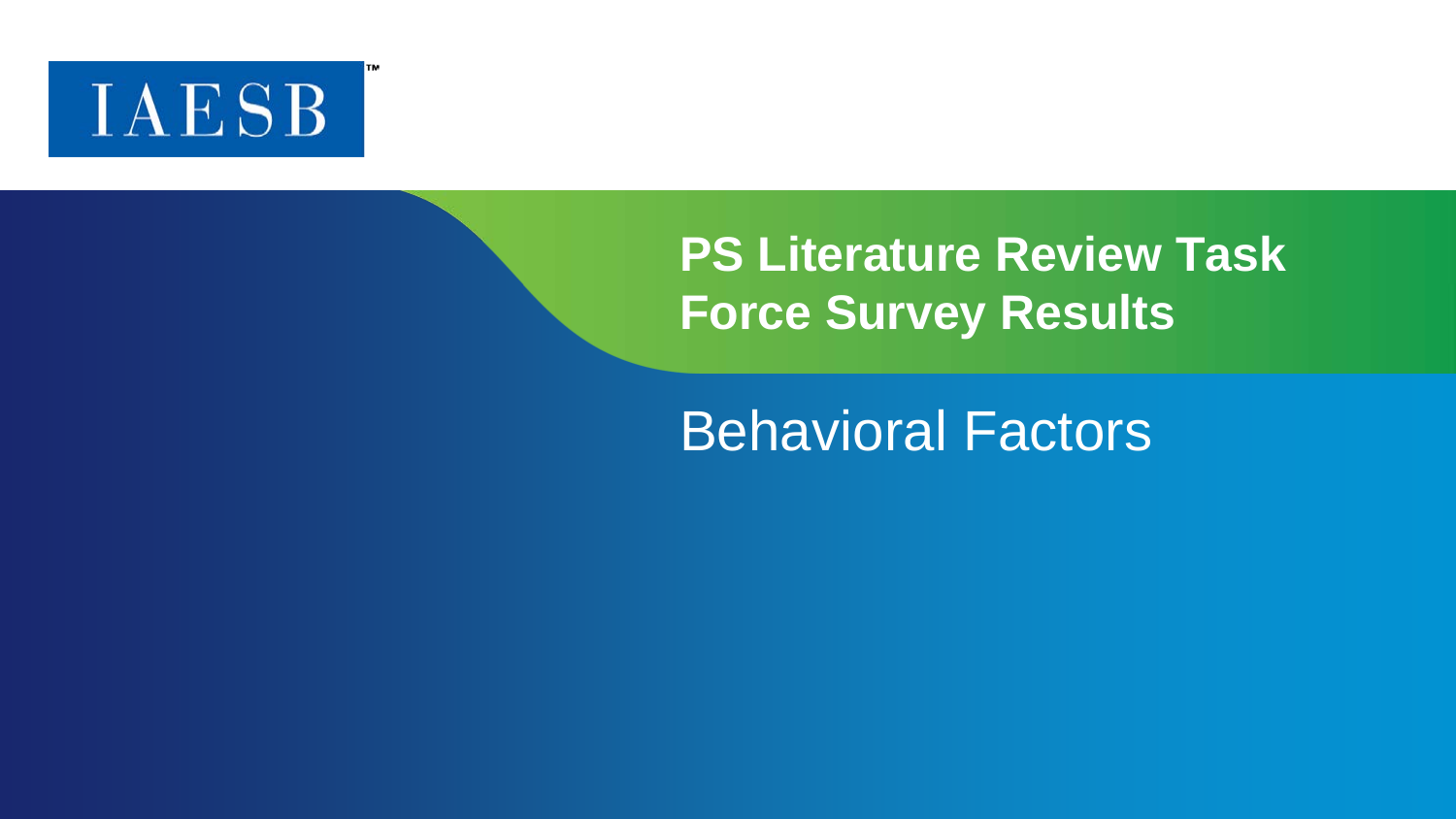## Combined - PAIB, GAA Education Directors, FOFs **Behavioral Factors**



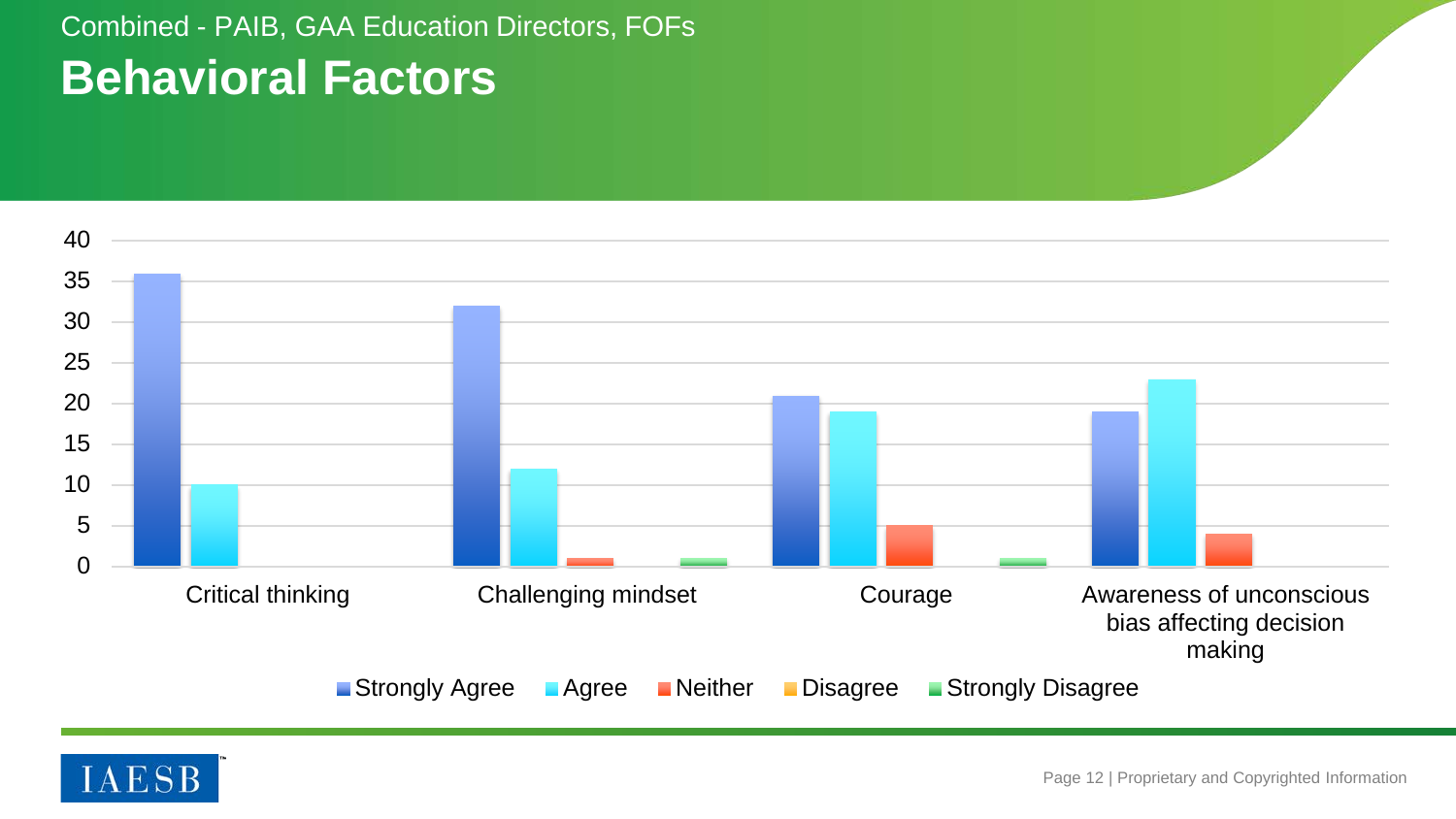# PAIB **Behavioral Factors**



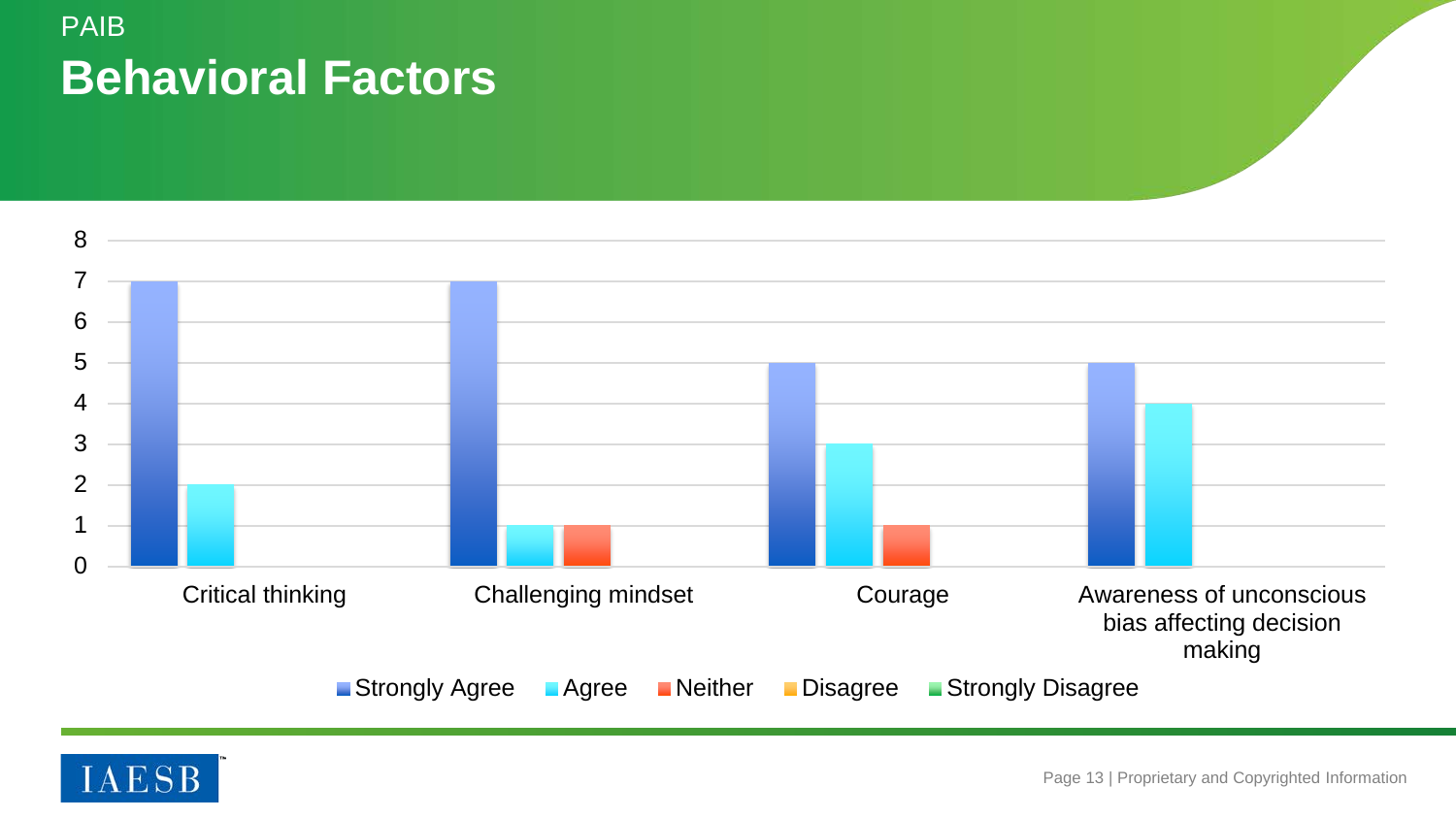## GAA Education Directors **Behavioral Factors**



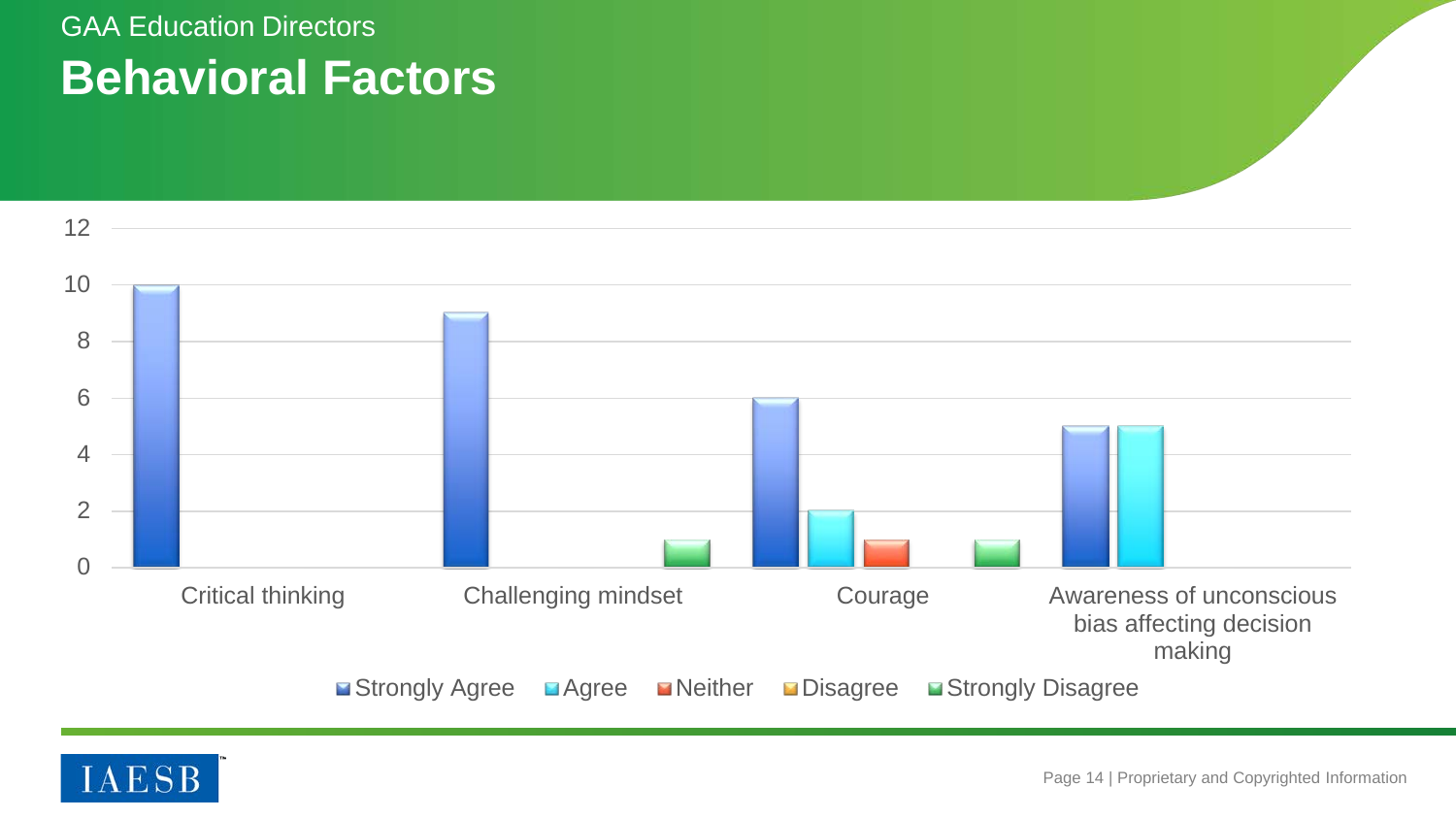# FOFs **Behavioral Factors**



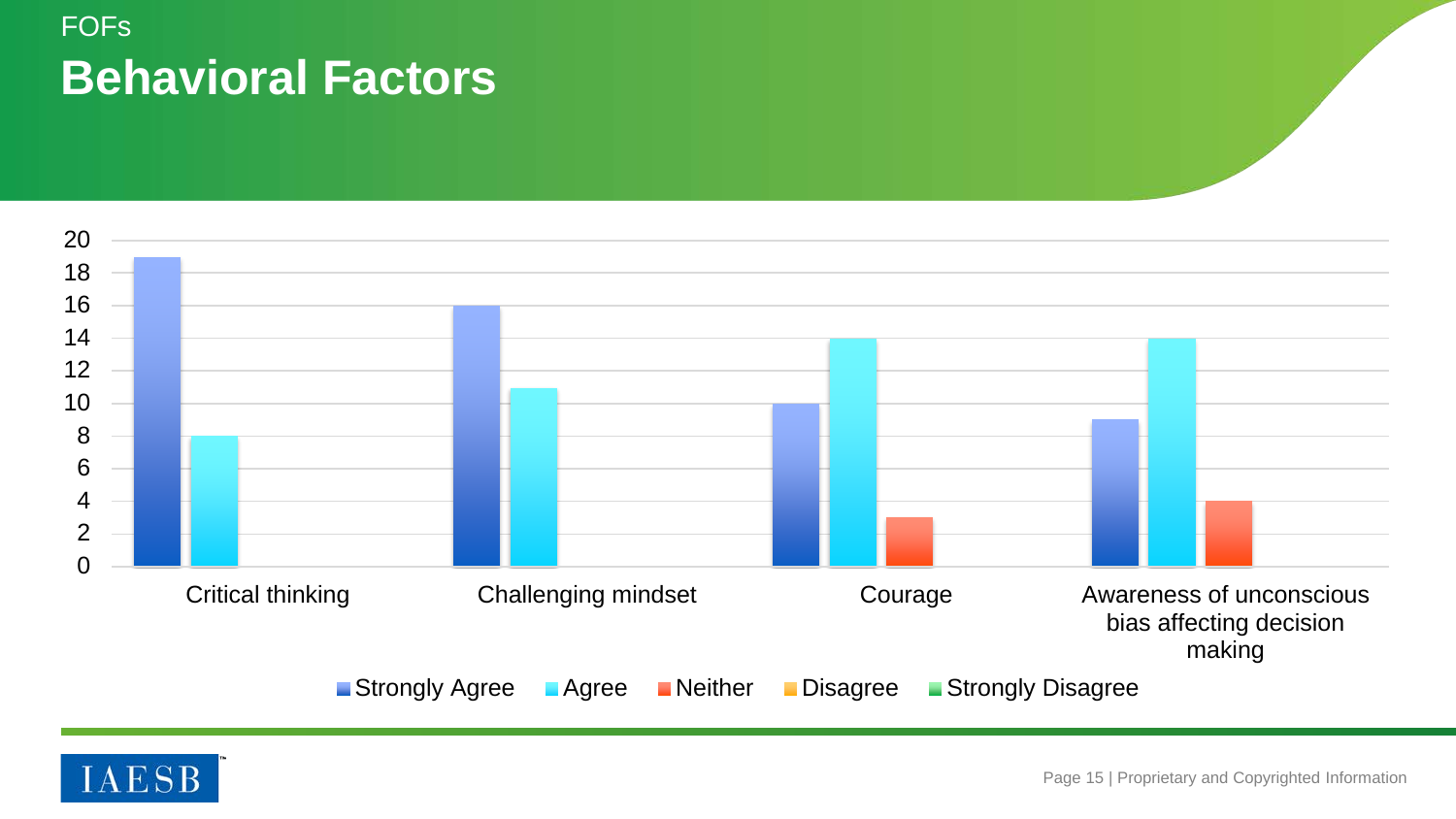

# **PS Literature Review Task Force Survey Results**

**Competence** Factors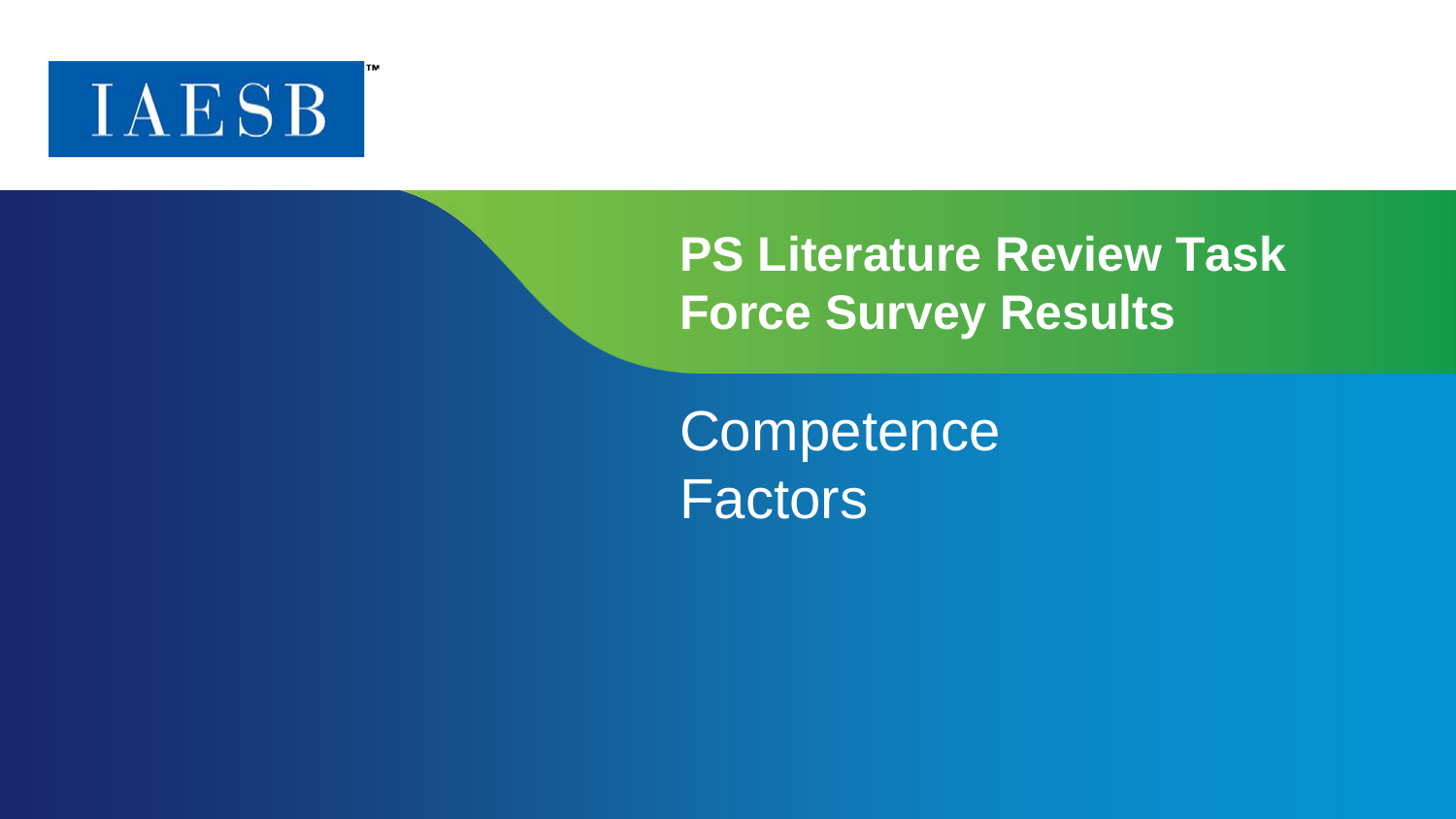## Combined - PAIB, GAA Education Directors, FOFs **Competence Factors**



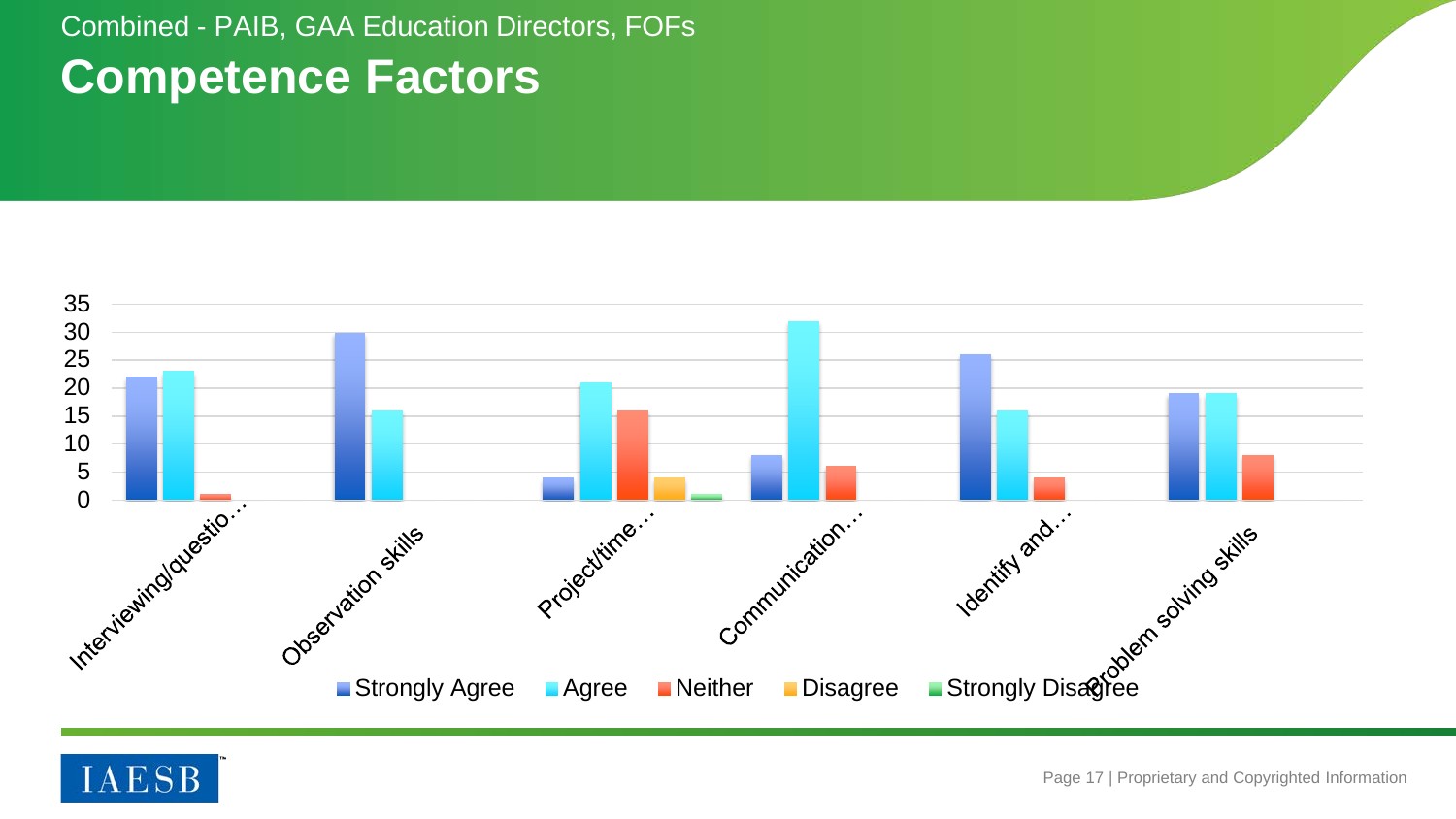## PAIB **Competence Factors**



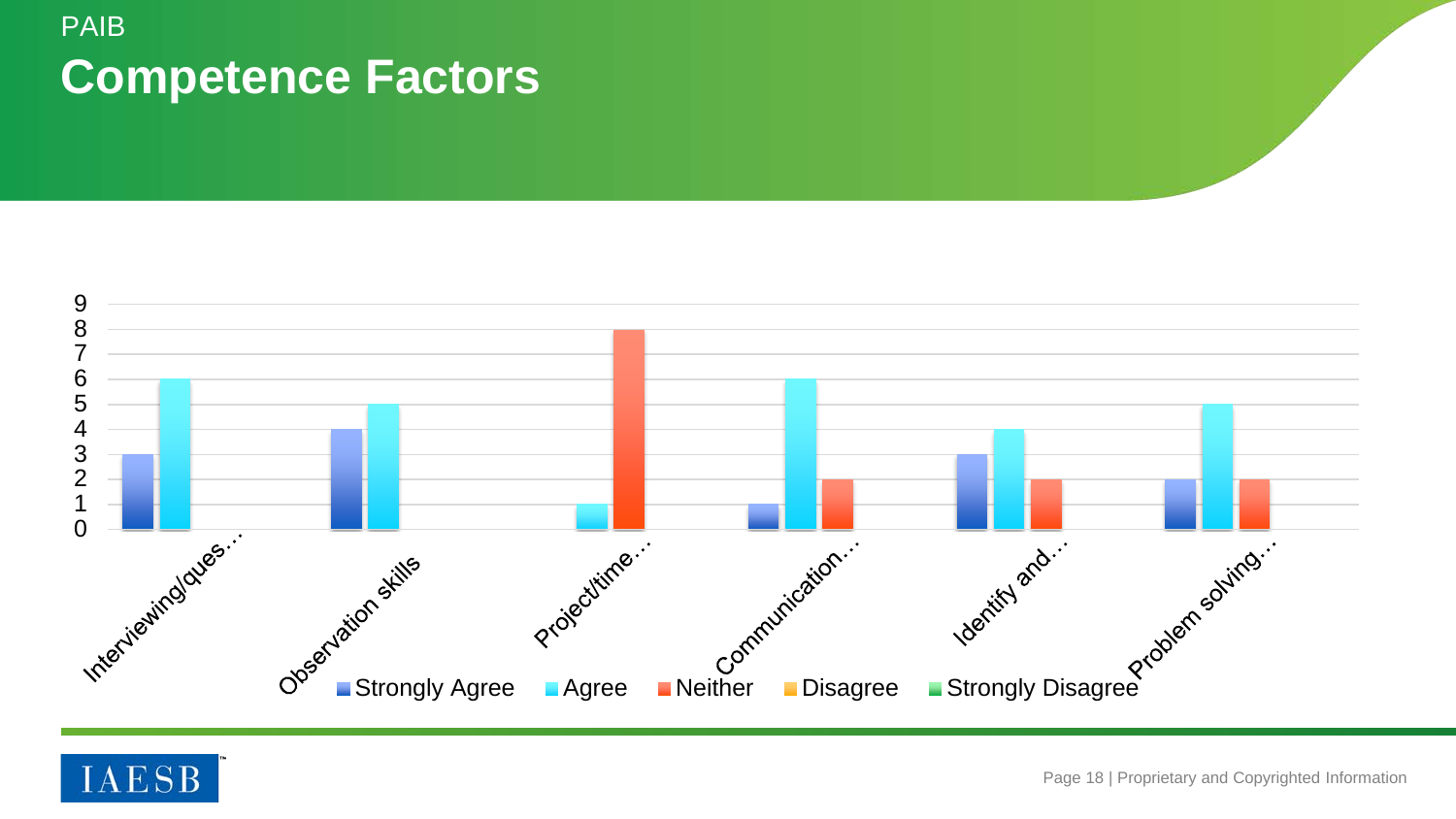## GAA Education Directors **Competence Factors**



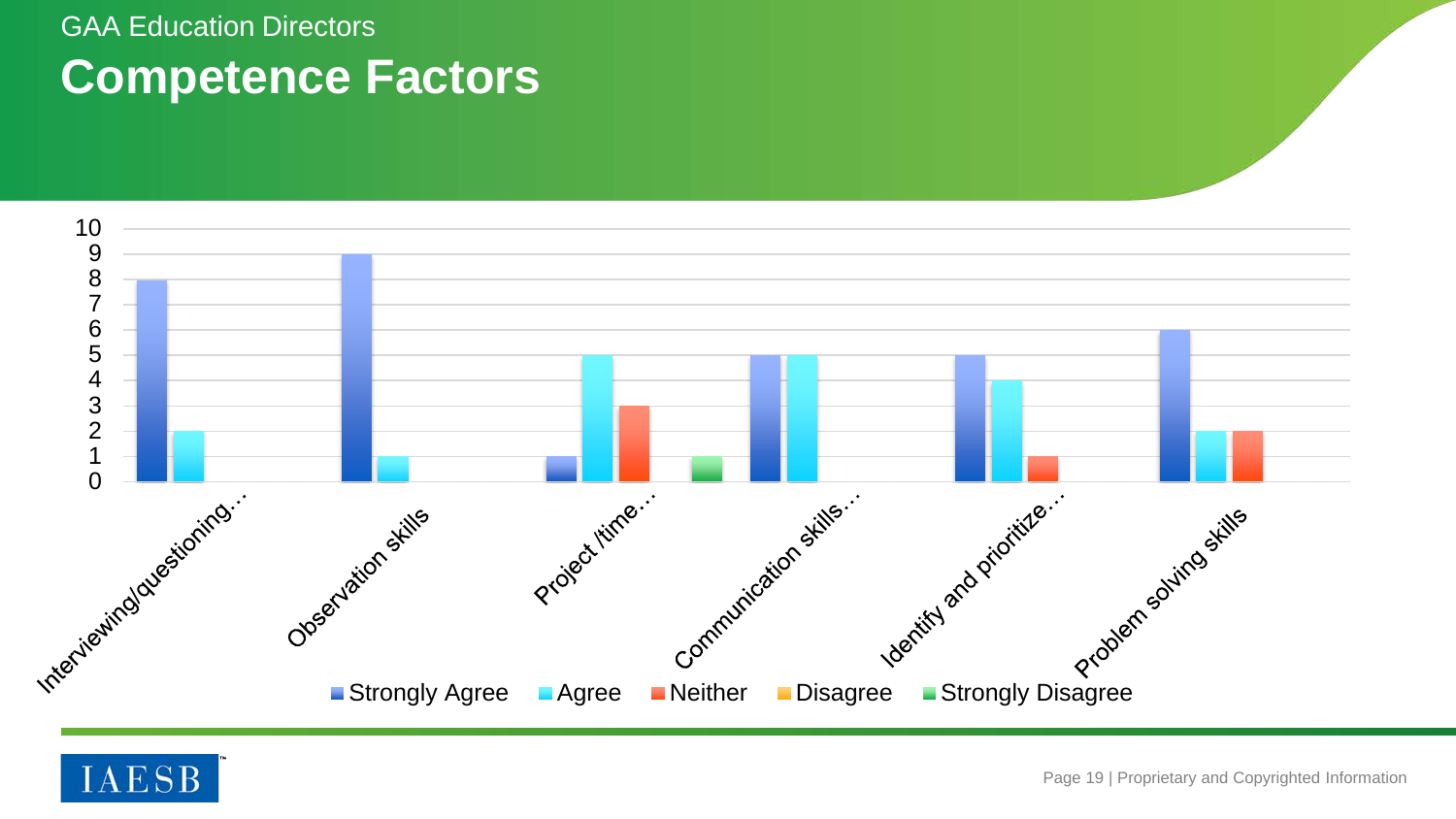## FOFs **Competence Factors**



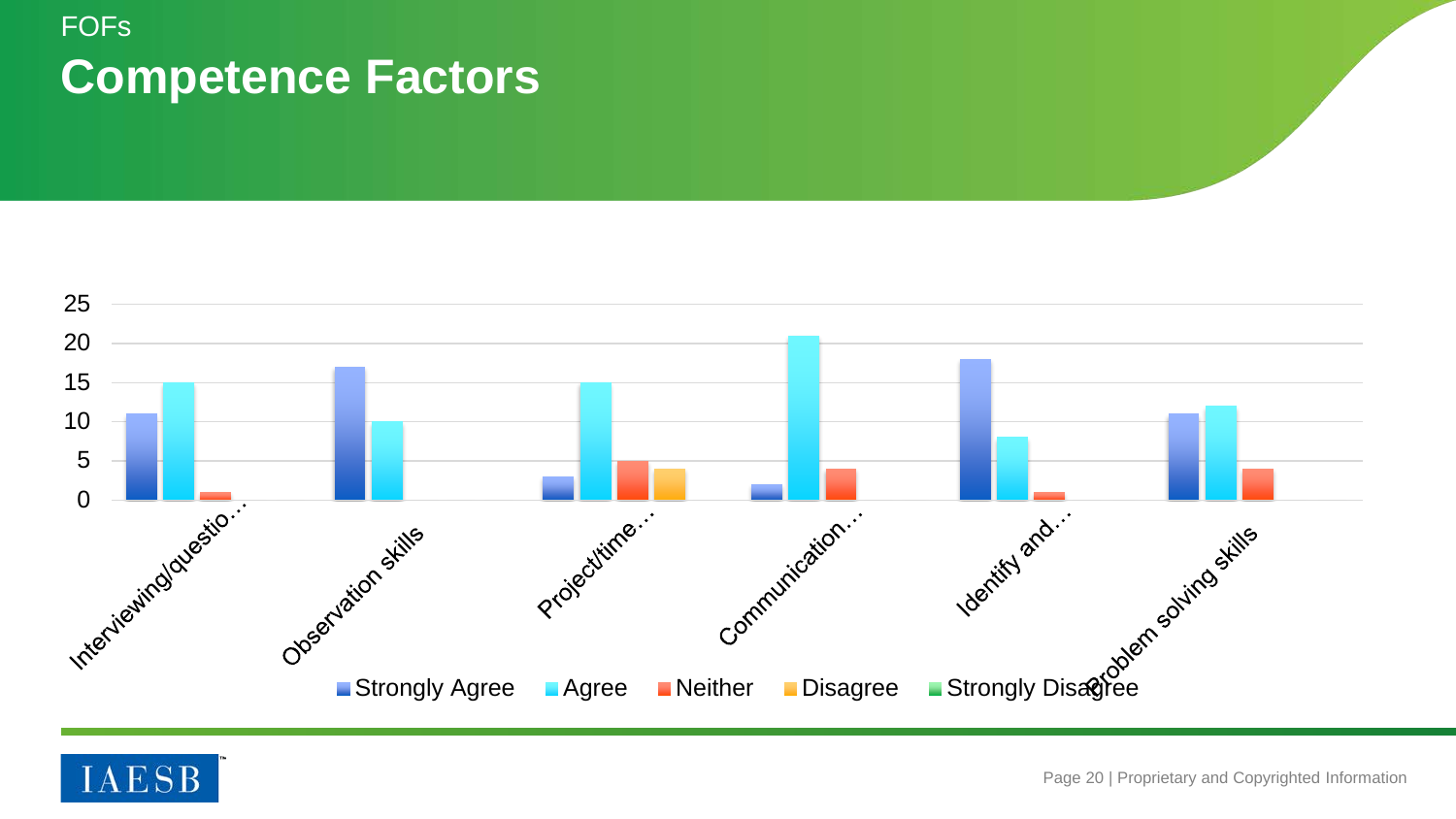

# **PS Literature Review Task Force Survey Results**

**Environmental Factors**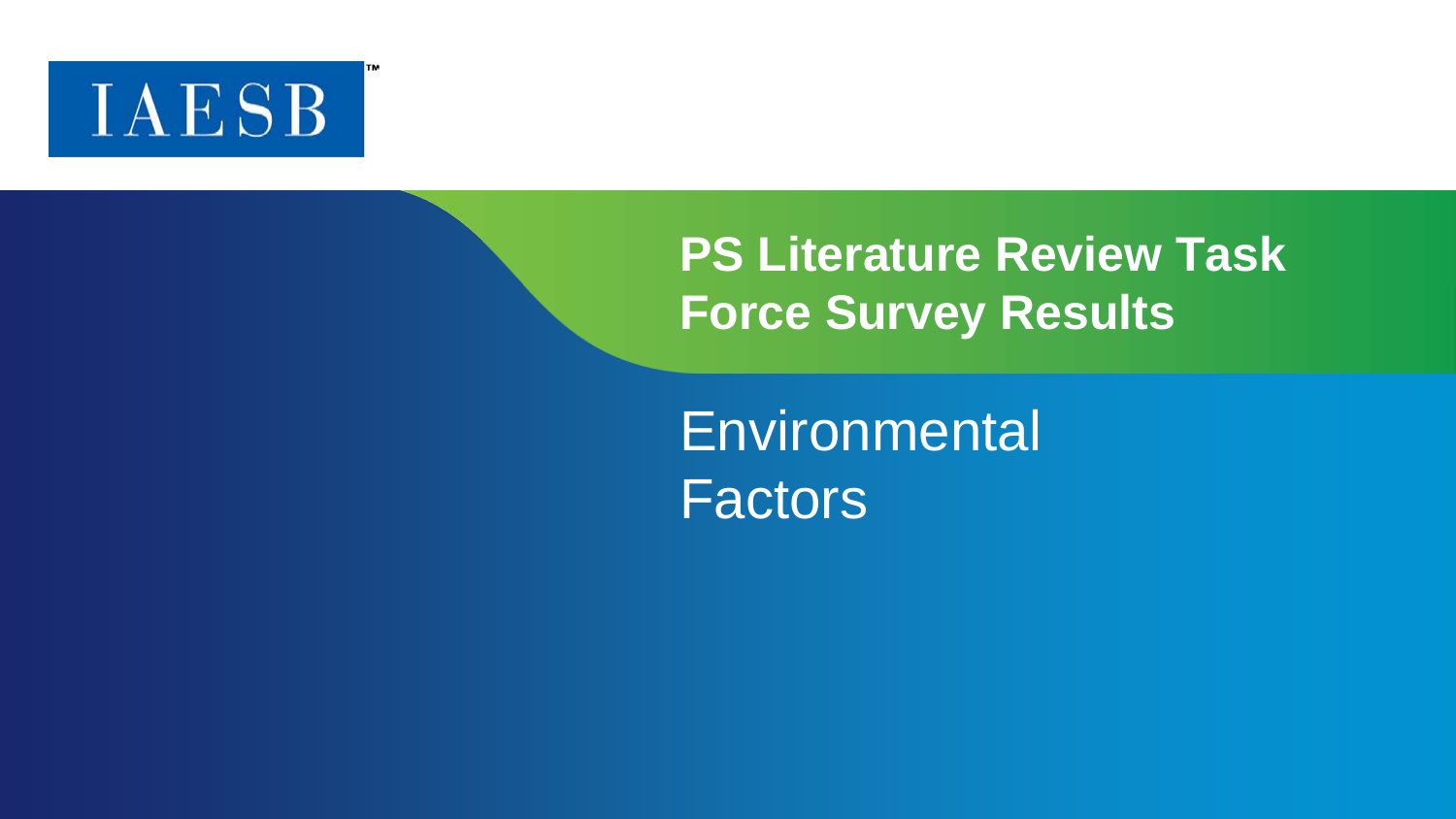## Combined - PAIB, GAA Education Directors, FOFs **Environmental Factors**



**Strongly Agree** Agree Neither Disagree Strongly Disagree

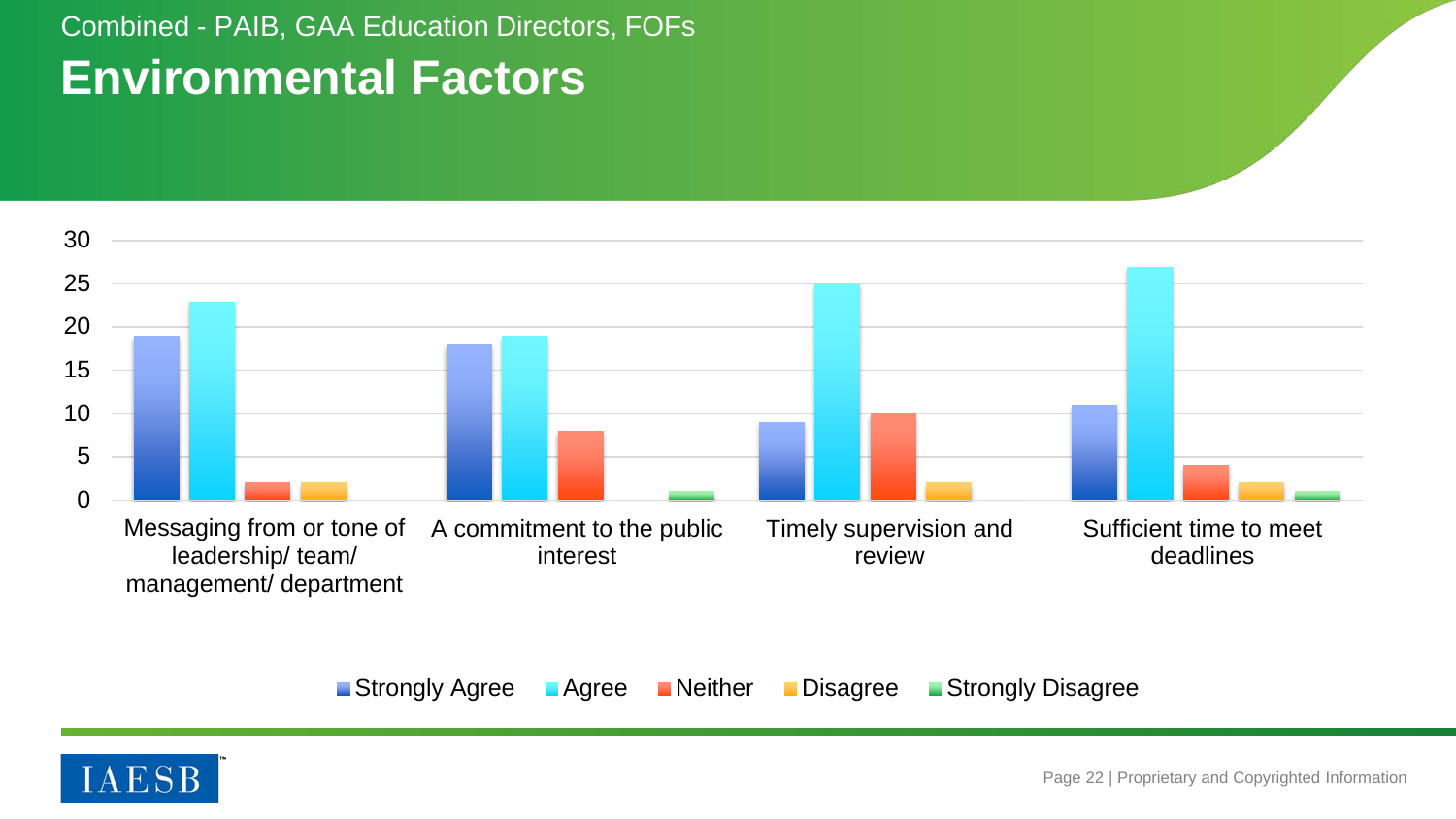## PAIB **Environmental Factors**



**Strongly Agree** Agree Neither Disagree Strongly Disagree

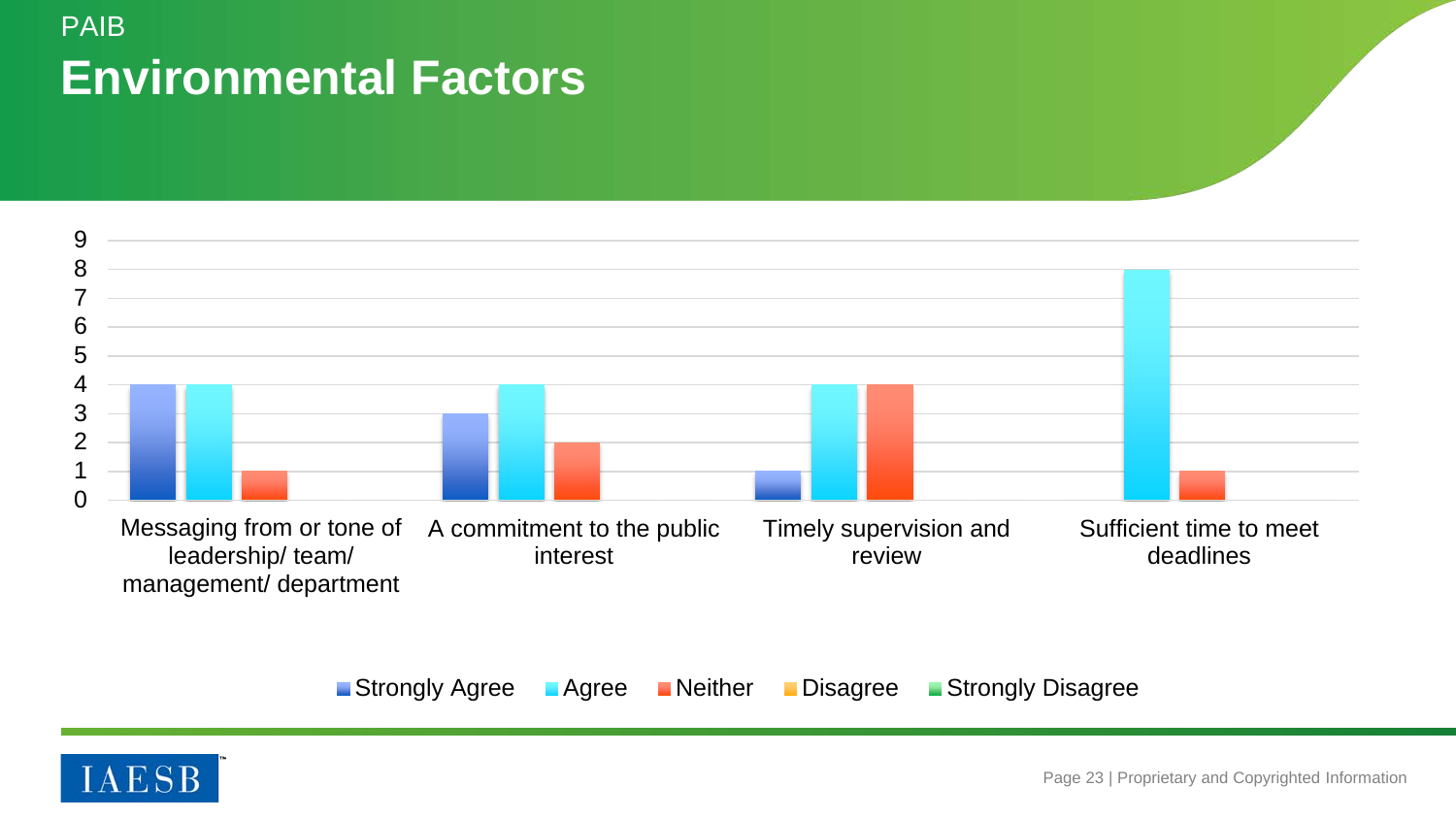## GAA Education Directors **Environmental Factors**



**Strongly Agree • Agree • Neither • Disagree • Strongly Disagree** 

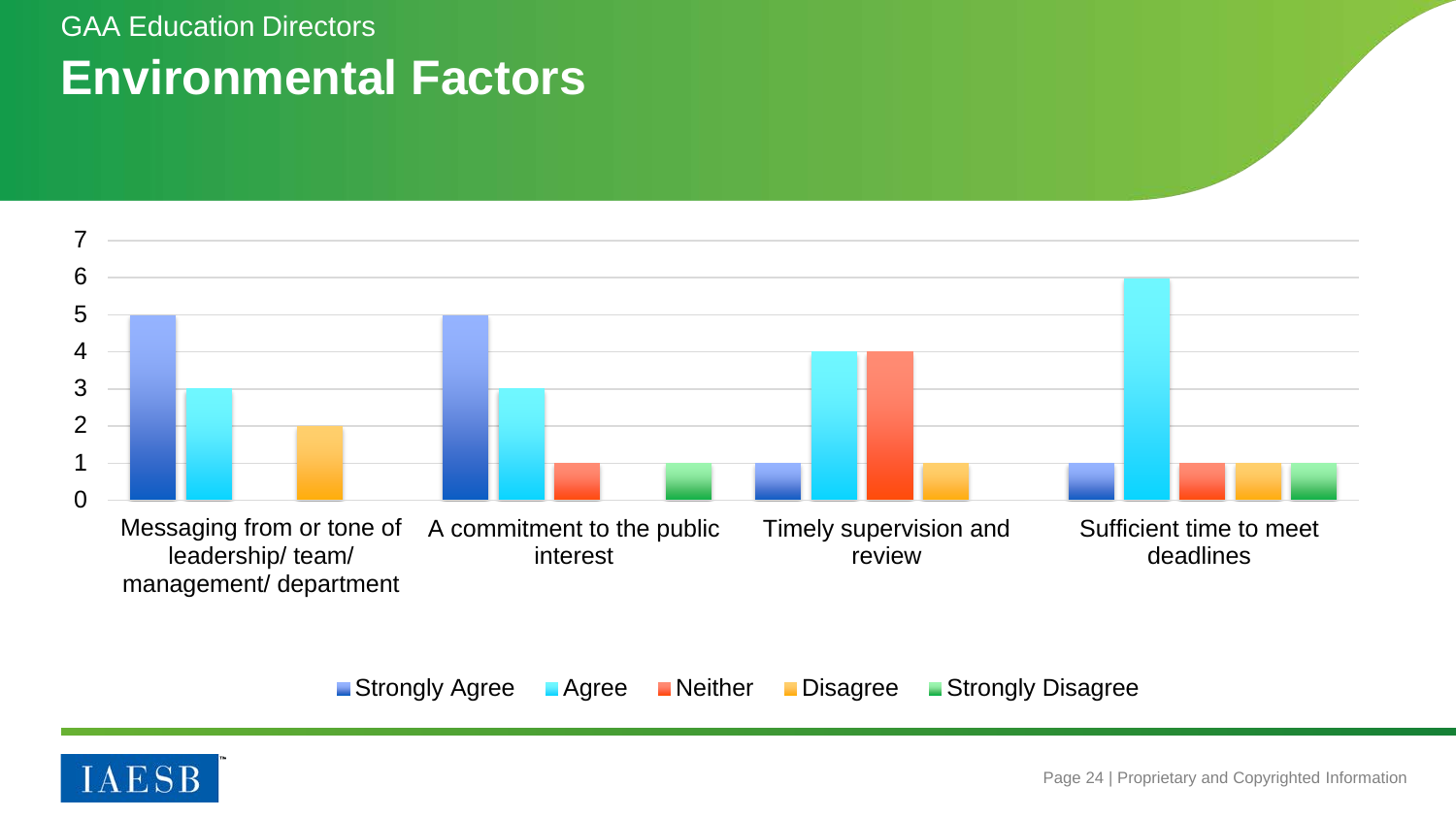# FOFs **Environmental Factors**



**Strongly Agree** Agree Neither Disagree Strongly Disagree

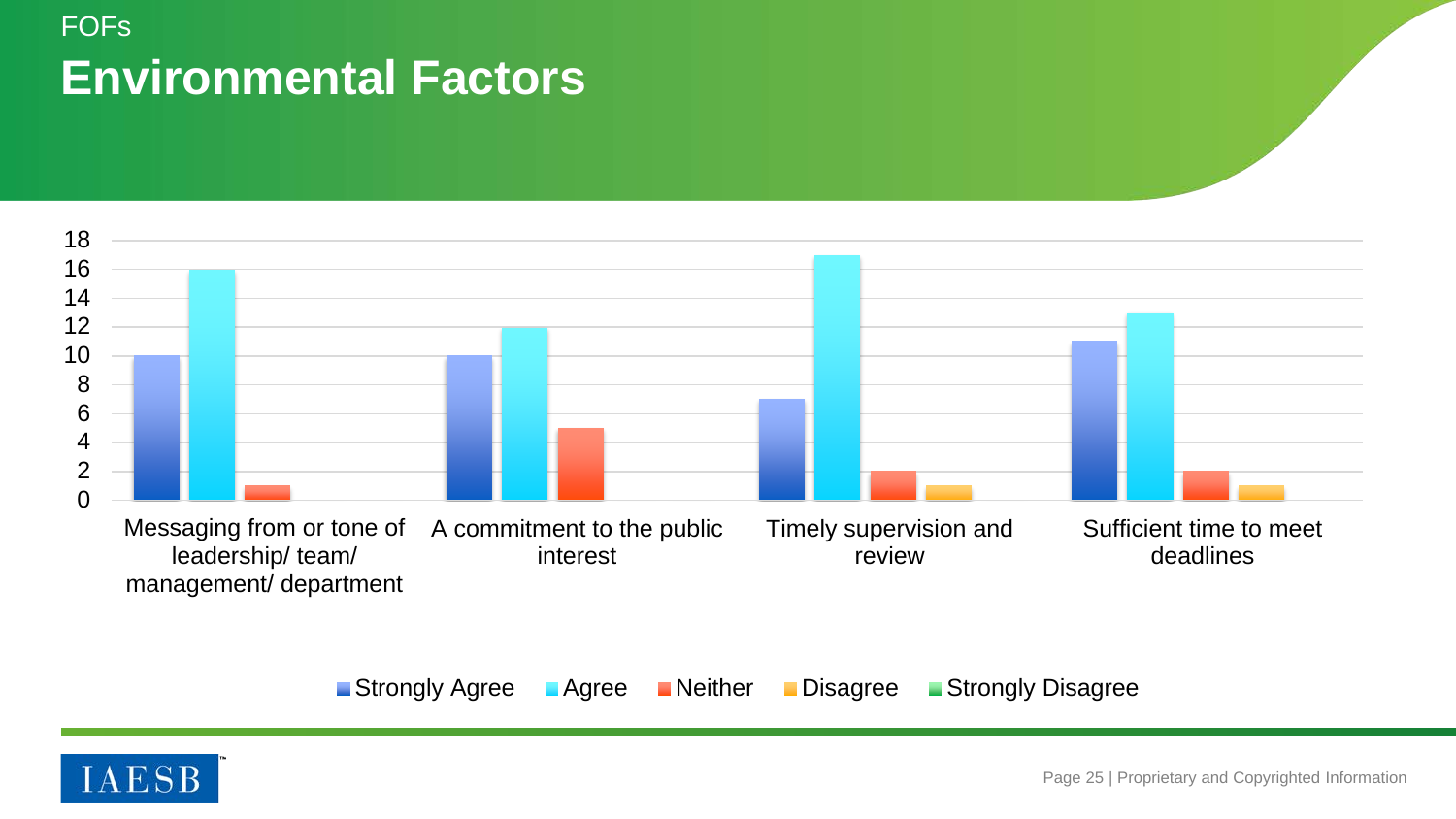

# **PS Literature Review Task Force Survey Results**

Other Actions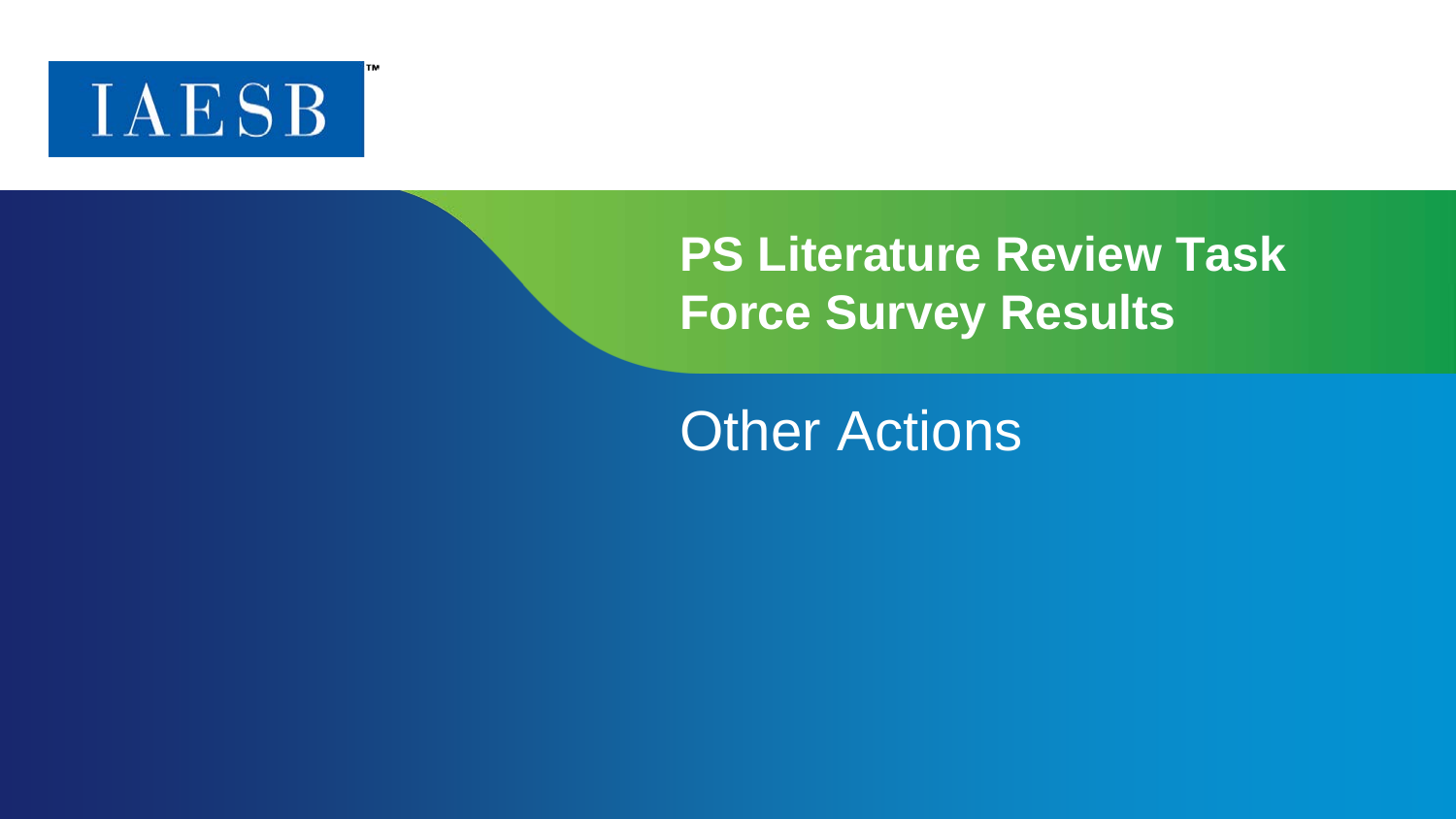### Combined - PAIB, GAA Education Directors, FOFs **IAESB Other Actions**



■ Strongly Agree ■ Agree ■ Disagree ■ Strongly Disagree ■ Don't Know

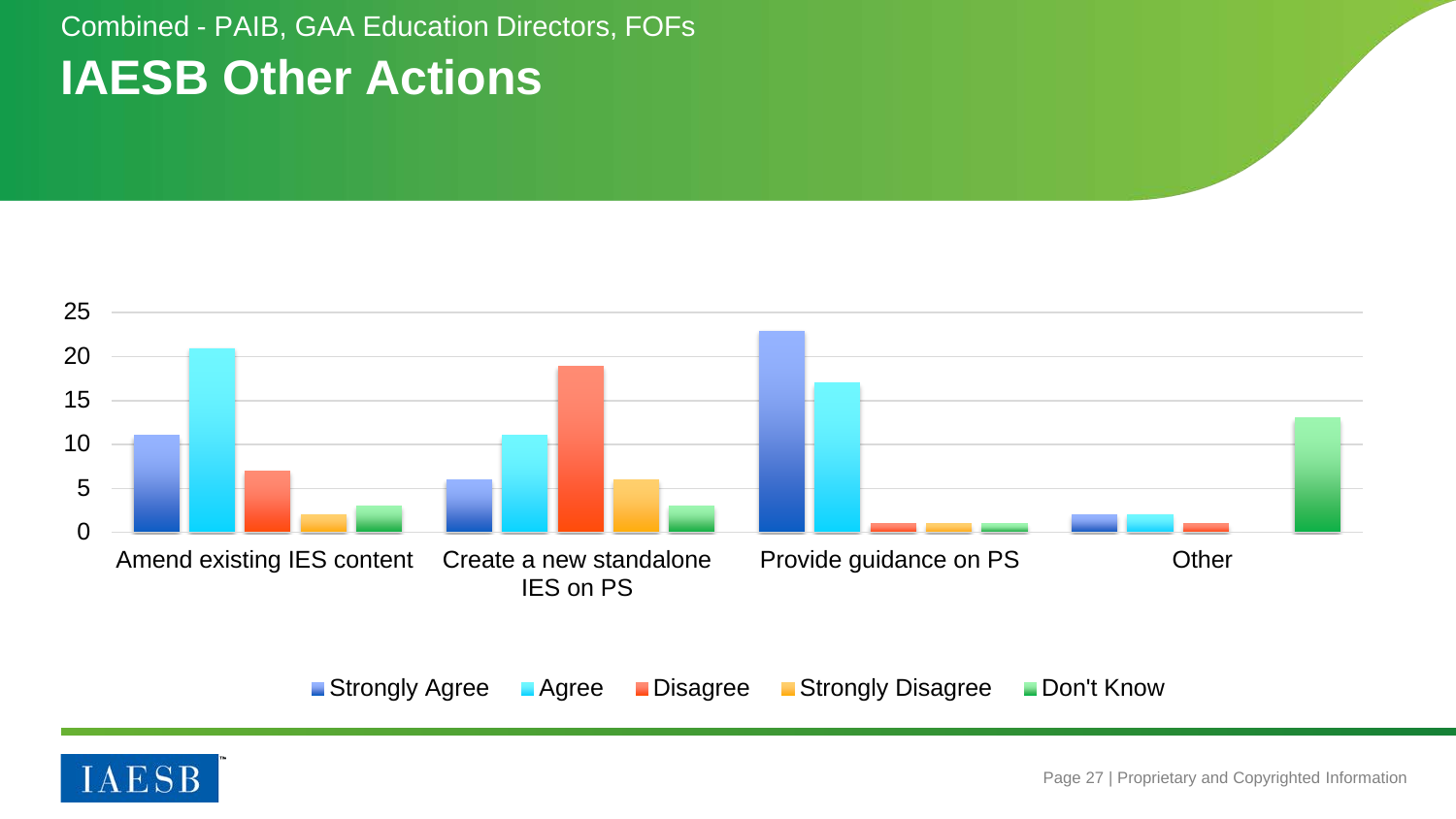### PAIB **IAESB Other Actions**



**Strongly Agree** Agree Disagree Strongly Disagree Don't Know

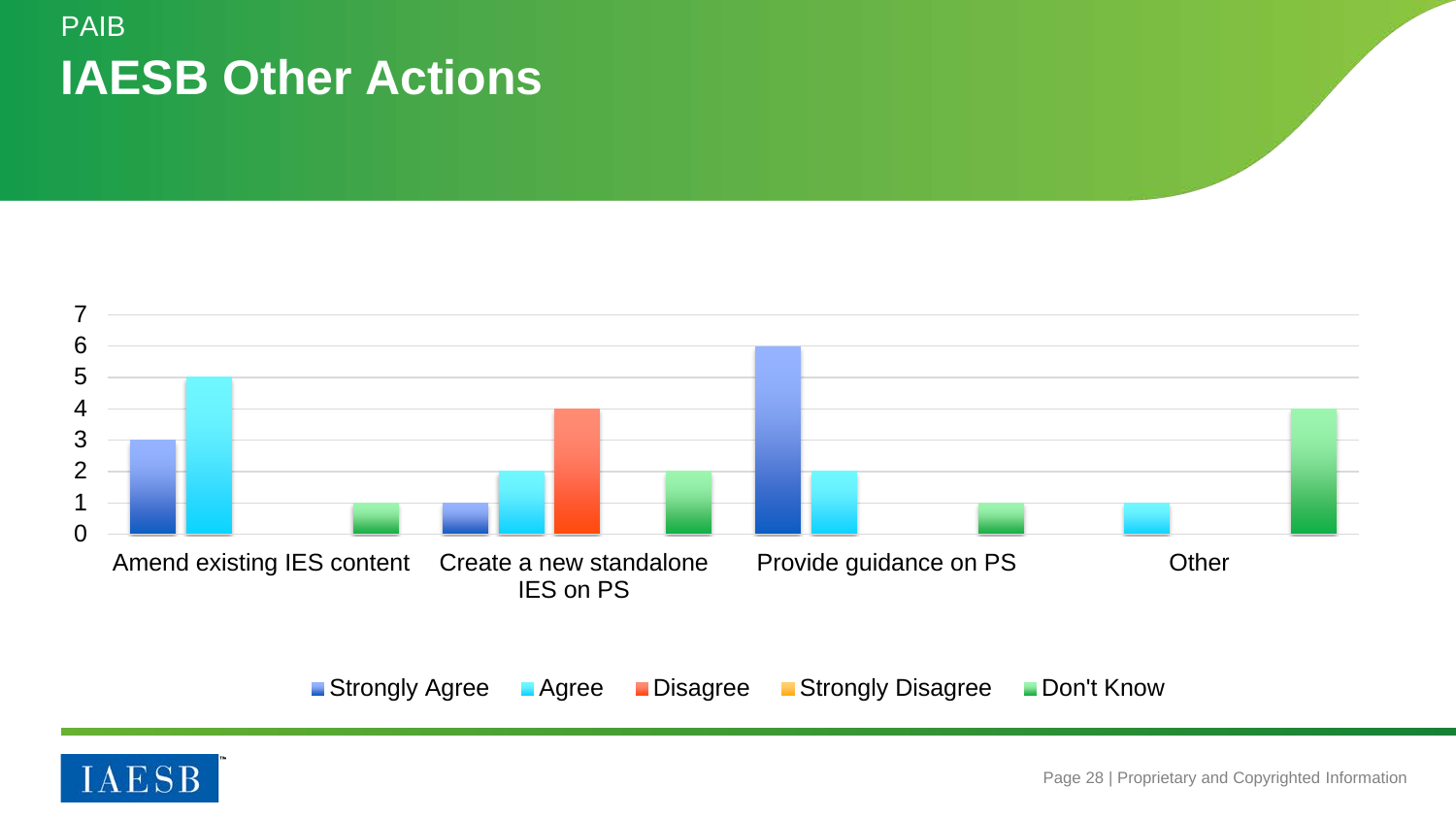### GAA Education Directors **IAESB Other Actions**



**Strongly Agree** Agree Disagree Strongly Disagree Don't Know

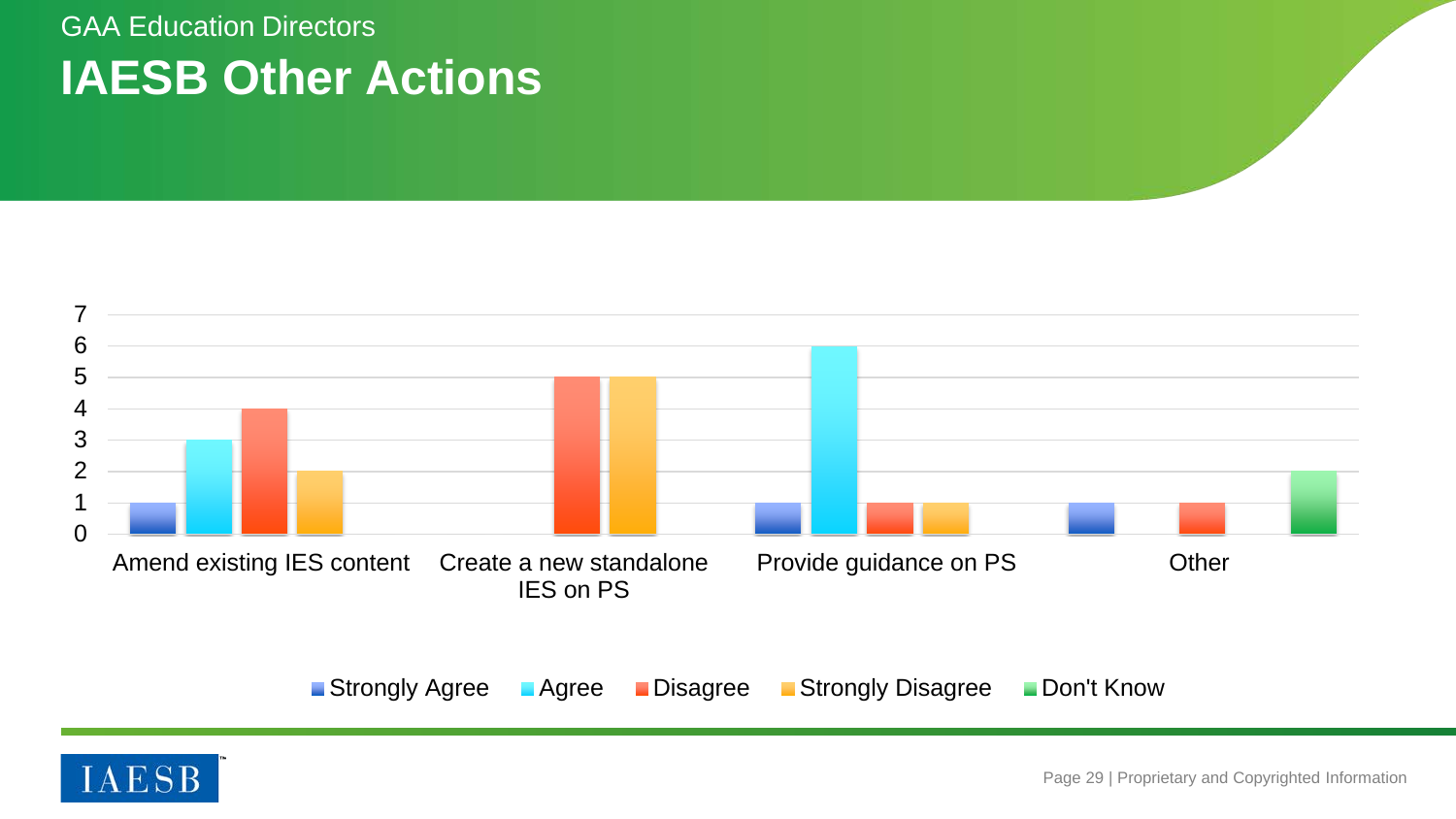### **FOF<sub>s</sub> IAESB Other Actions**



**Strongly Agree** Agree Disagree Strongly Disagree Don't Know

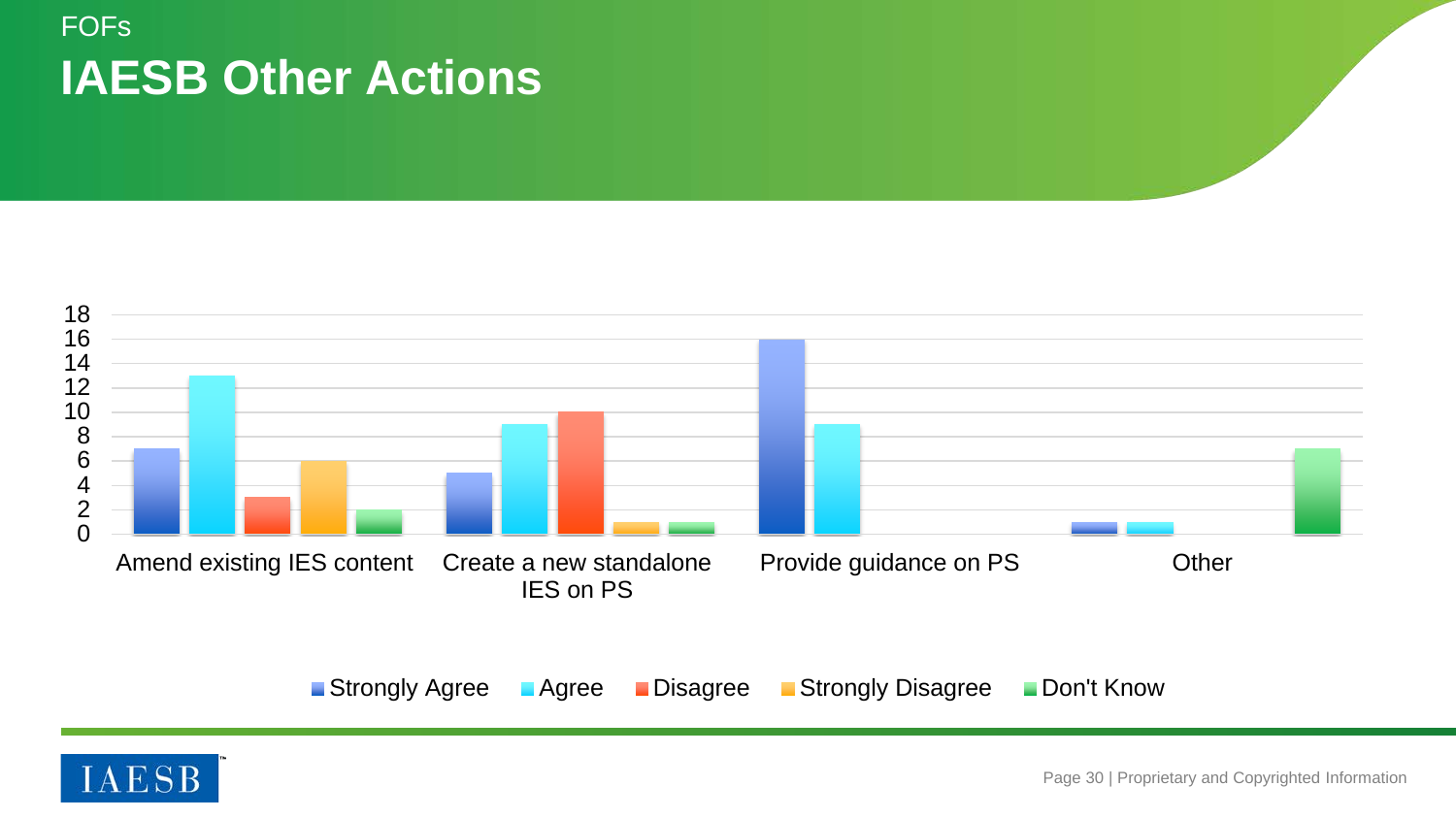# **IAESB**

# **PS Literature Review Task Force Survey Results**

Question: Are there other factors that are critical to the application of professional skepticism that have not been included in the list above?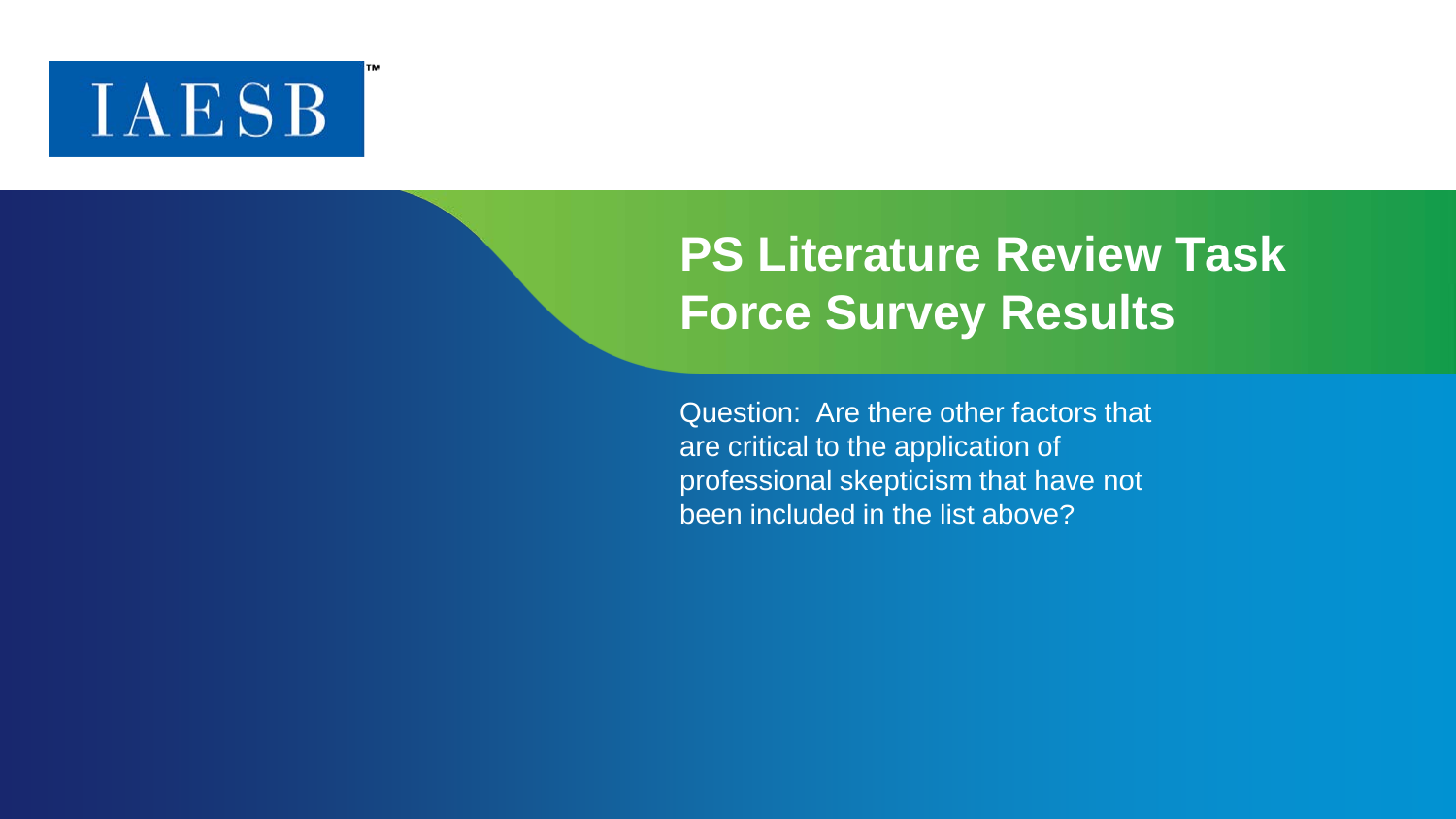#### PAIB

Are there other factors that are critical to the application of professional skepticism that have not been included in the list above?

- The ability to report findings/issues anonymously if necessary
- Implementation of an anti-retaliation policy for reporting potential issues
- Emotional Intelligence, diplomacy skills, interpersonal skills, leadership skills
- Professional skepticism must be applied within the context that the PAIB is part of the management and decision making team
- Professional skepticism must be applied in a positive, solution oriented manner consistent with the organization's risk appetite and competitive situation
- Error risk / Lack of knowledge / Lack of due diligence / Control risk / Detection risk
- Professional education environment

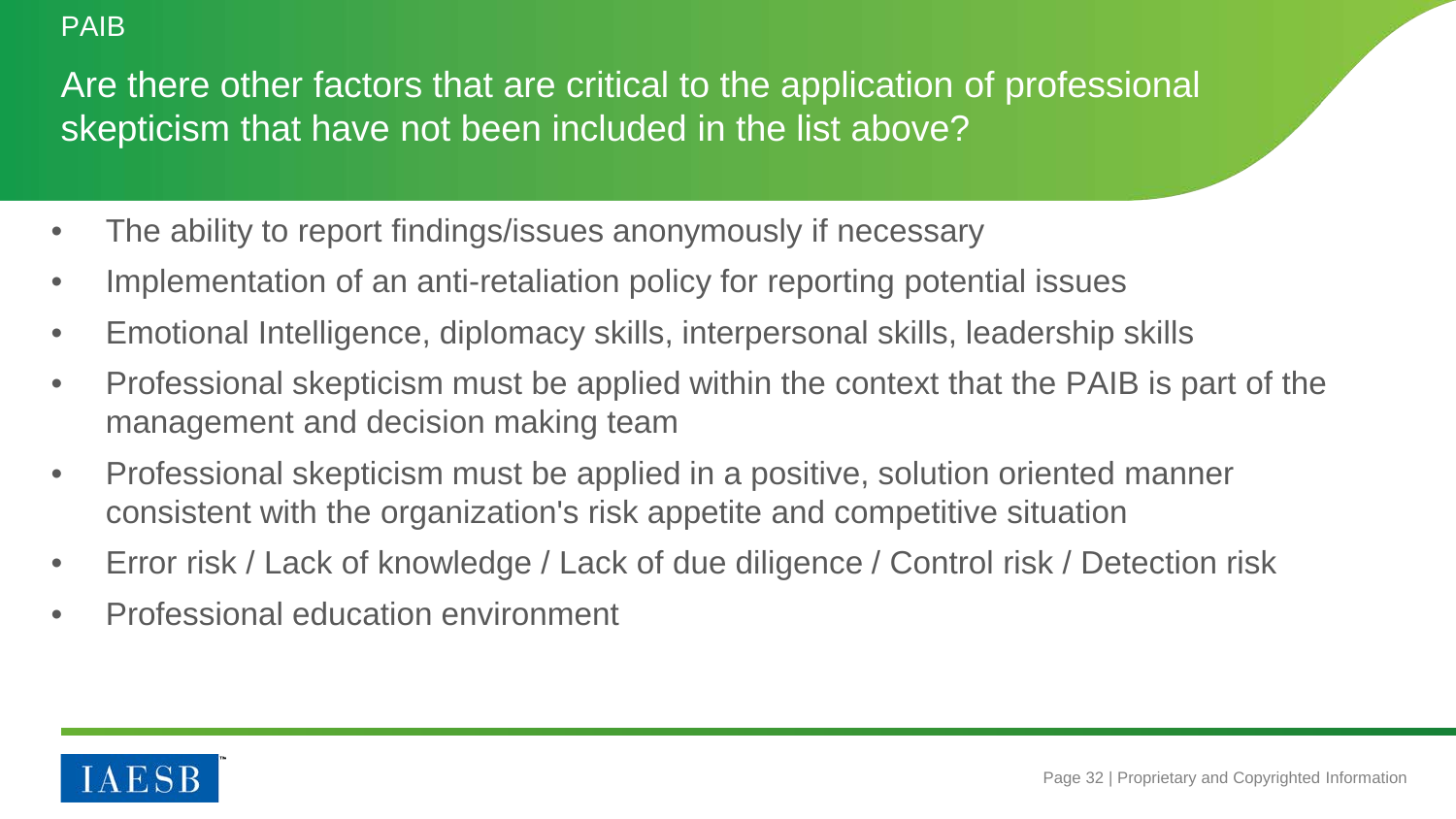#### GAA Education Directors

Are there other factors that are critical to the application of professional skepticism that have not been included in the list above?

- Professional skepticism should only be directed to audit professionals
- Skepticism is relevant to accountants preparing tax returns, undertaking due diligence, in reporting roles in group organizations in fact in virtually all roles of professional accountants
- Ability to engage with experts other than professional accountants
- Ability to synthesize and evaluate information from a variety of sources including other experts
- Interpersonal skills, including influencing and conflict resolution skills
- Ability to use data analytics tools and interpret data to enable further investigation
- Over confidence or lack of confidence
- Fee / budget pressures
- Concerns over importance of client to firm and / or general assessment of client satisfaction
- Lack of consideration of contradictory evidence

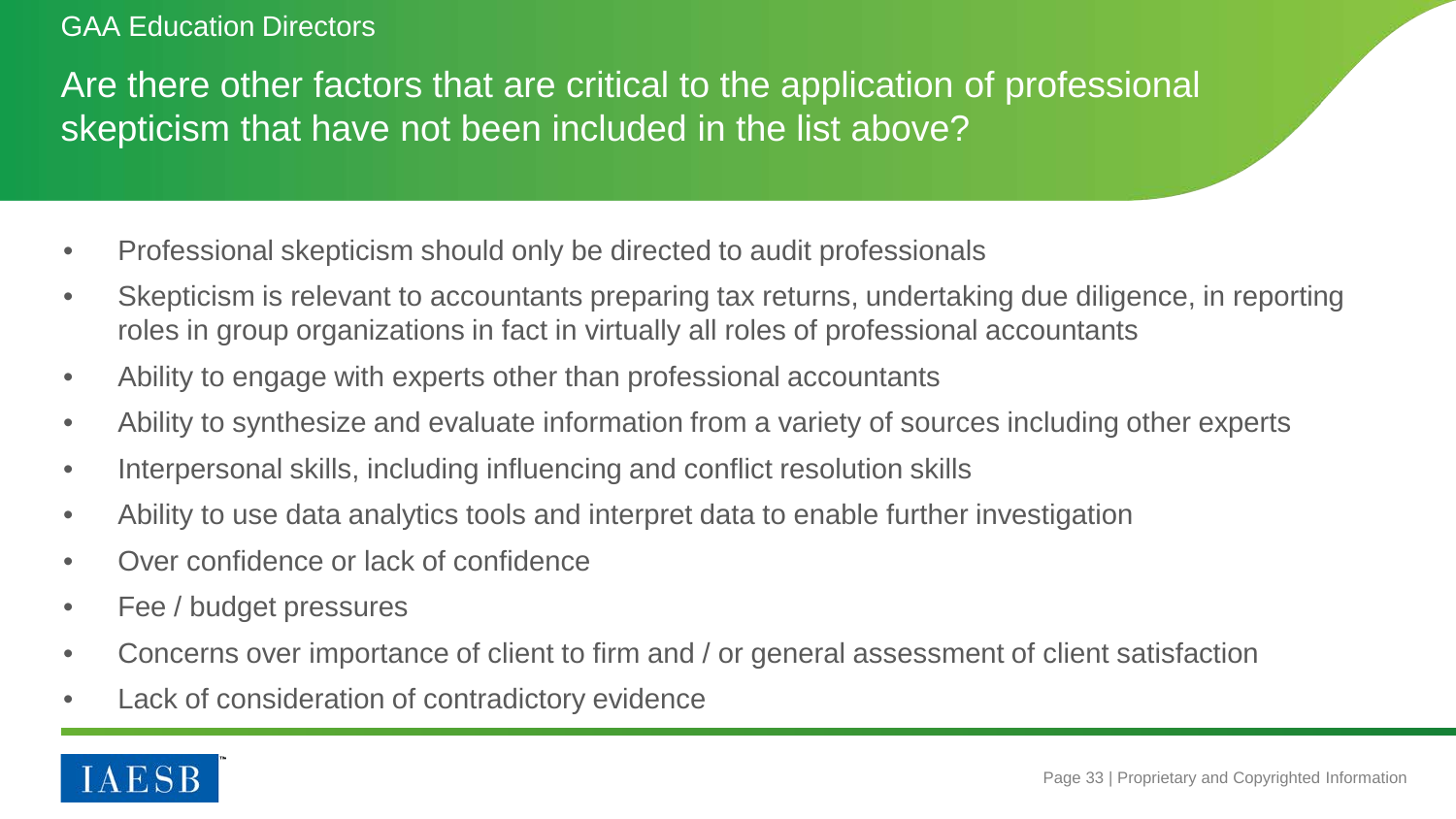#### **FOF<sub>s</sub>**

Are there other factors that are critical to the application of professional skepticism that have not been included in the list above?

- Knowledge of the Ethical Code, ethics
- **Experience**
- The number of rules, regulations, laws and others that have to be mastered for an audit is increasing year after year.
- Being so overwhelmed by other elements, auditors forget to apply "professional skepticism" by lack of time and budget
- Systems thinking
- Analysis of industry and company trend, organizations culture
- Ownership and financing
- Liberty of speech providing a secure environment to help people in the organization feeling confident to share any doubt
- Statistical data and comparison with previous and assumptions for forward looking data

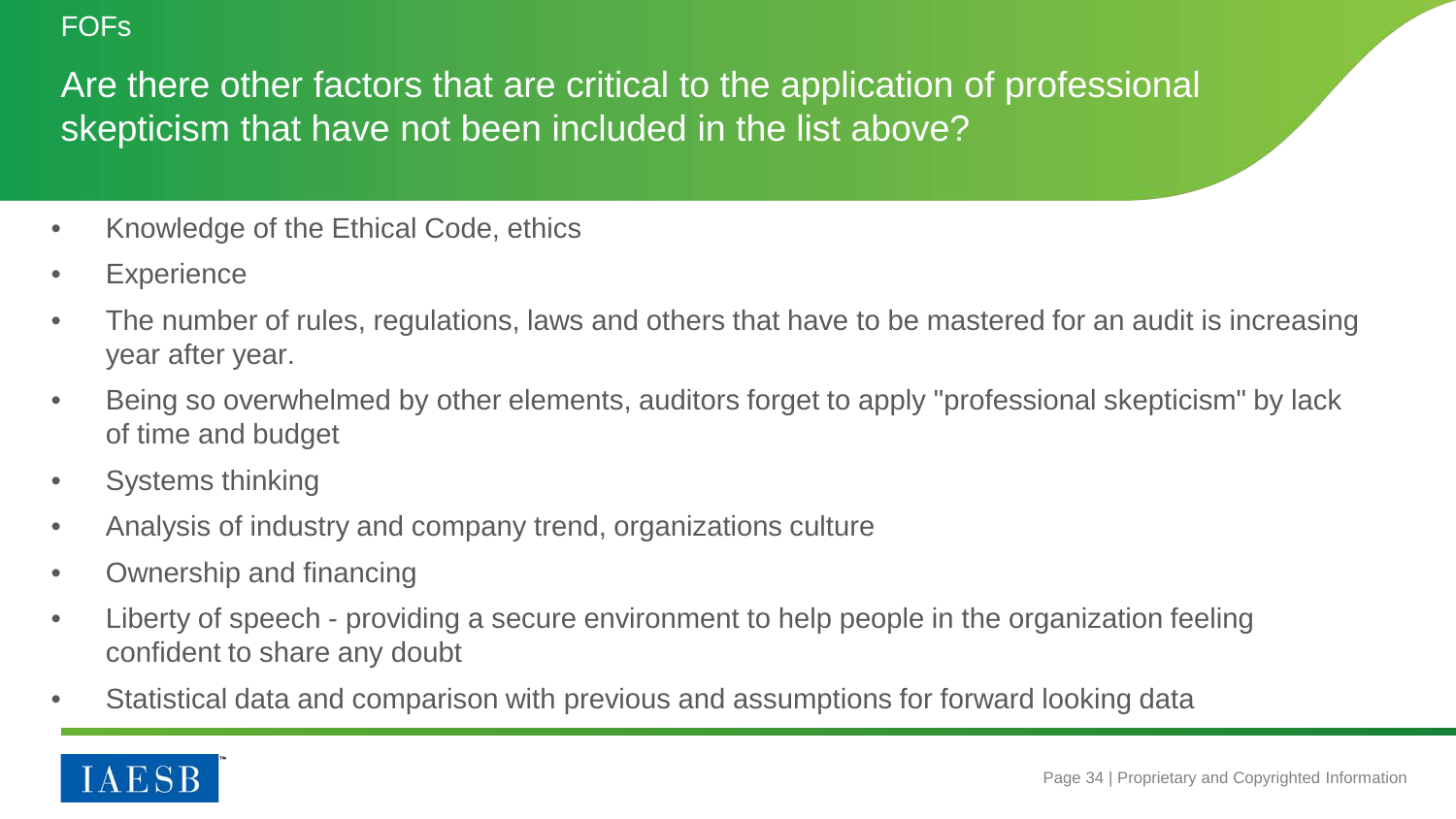# **IAESB**

# **PS Literature Review Task Force Survey Results**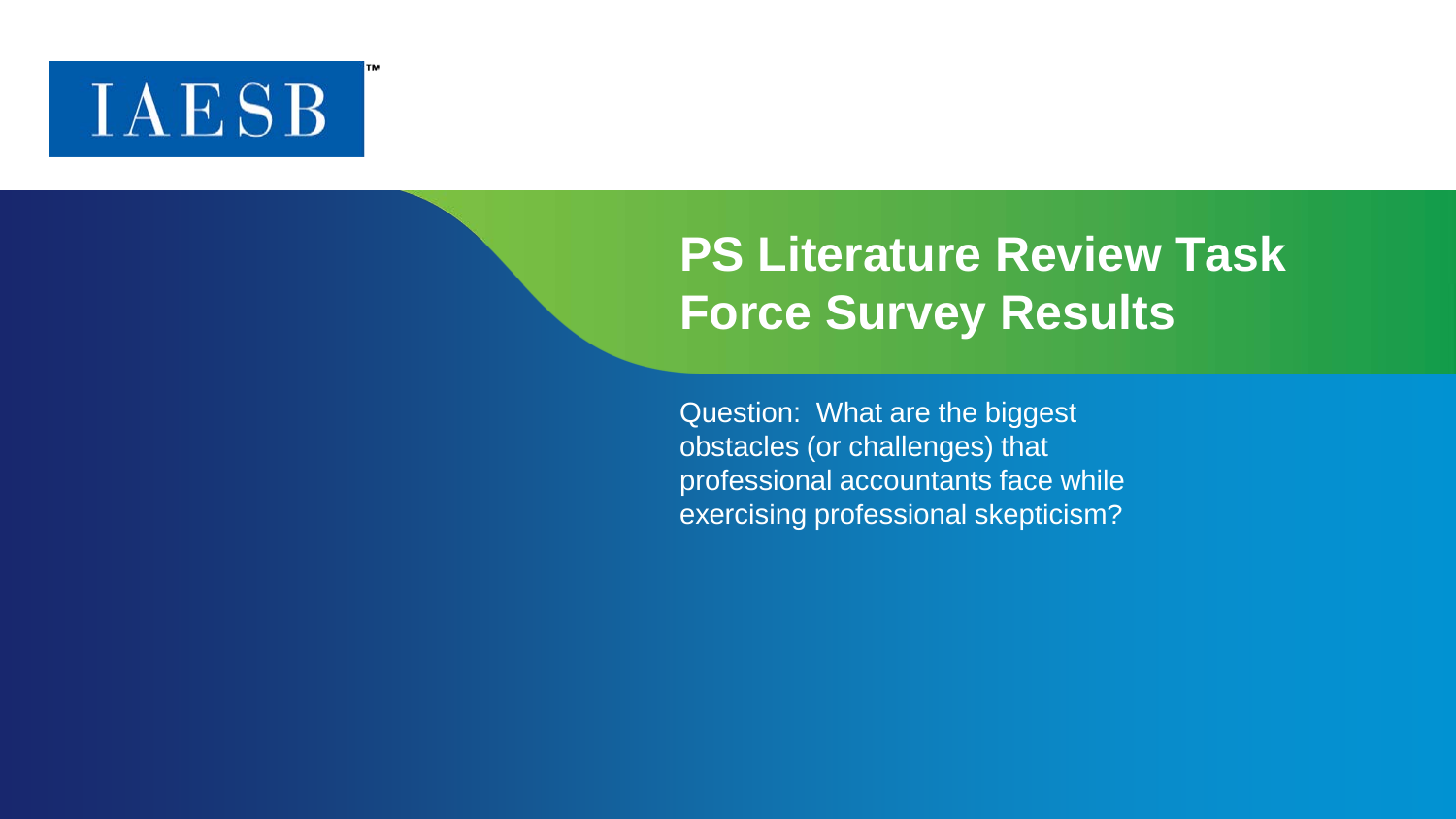#### PAIB

- Lack of understanding of the business/industry
- Lack of organizational support
- Lack of independence due to financial interest (auditors want to retain the client and PAIB are afraid of losing employment)
- Lack of protective mechanisms for victimization of professionals
- Culture of the organization/tone at the top is the most important
- Need a different term or description for PAIB (Professional skepticism is a well known requirement for an auditor in public practice. It is not and should not be the same for PAIB)

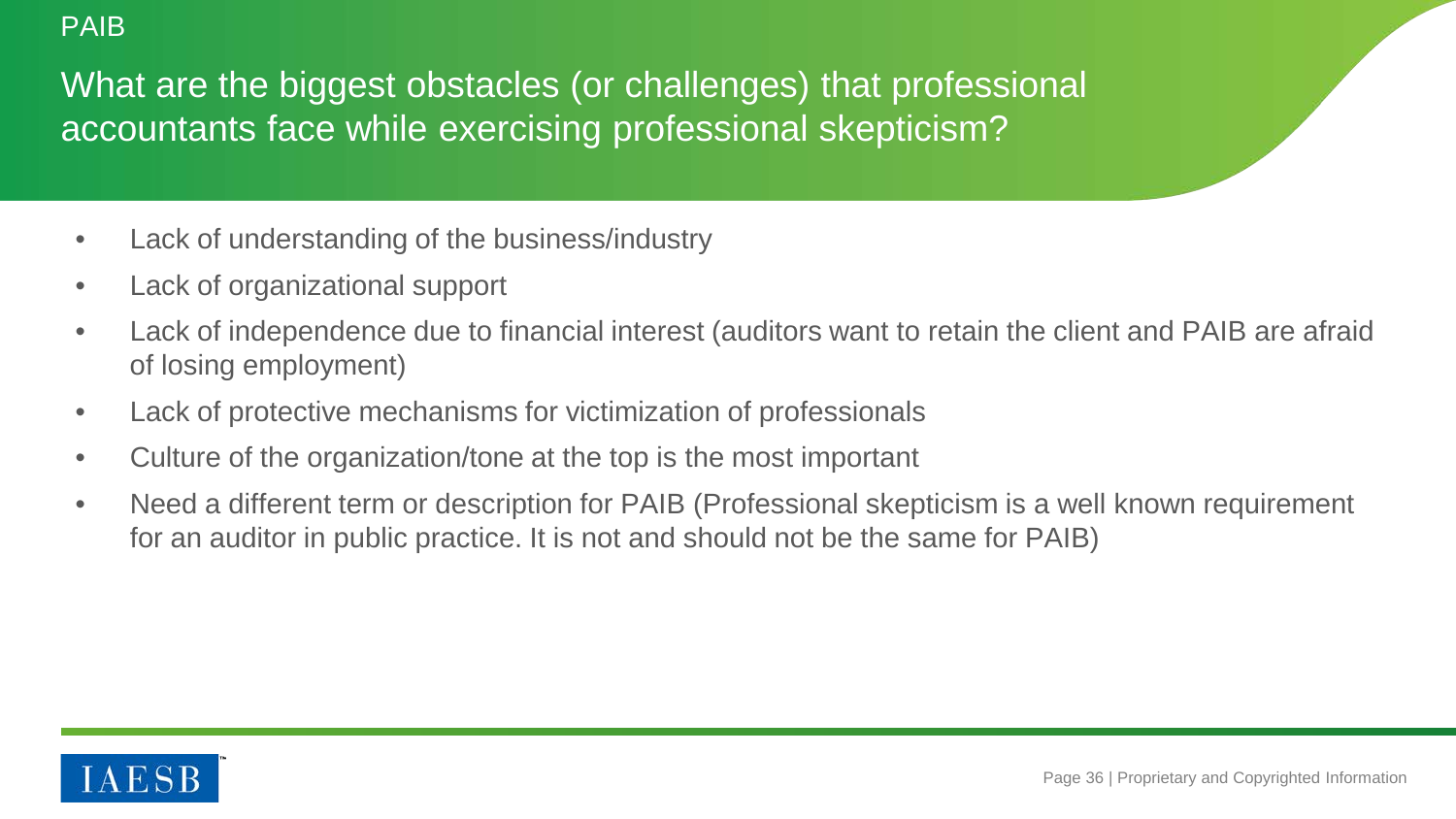#### **GAA**

- Professional skepticism should be defined differently for auditors and PAIB
- Difficulty in making judgements and assessing information in areas where the professional accountant is not the expert
- Understanding when evidence is sufficient and appropriate
- IPD may not develop the depth of skepticism required
- Impact of goals and bonuses
- Accepted "culture"
- Exposure to a variety of different situations to learn / hone professional skepticism ability
- Budget and time constraints (reporting deadlines, heavy workloads, the availability and cost of more experienced staff)
- Lack of coaching or mentoring to develop the skills and competencies
- Difficulty in documenting the application of professional skepticism

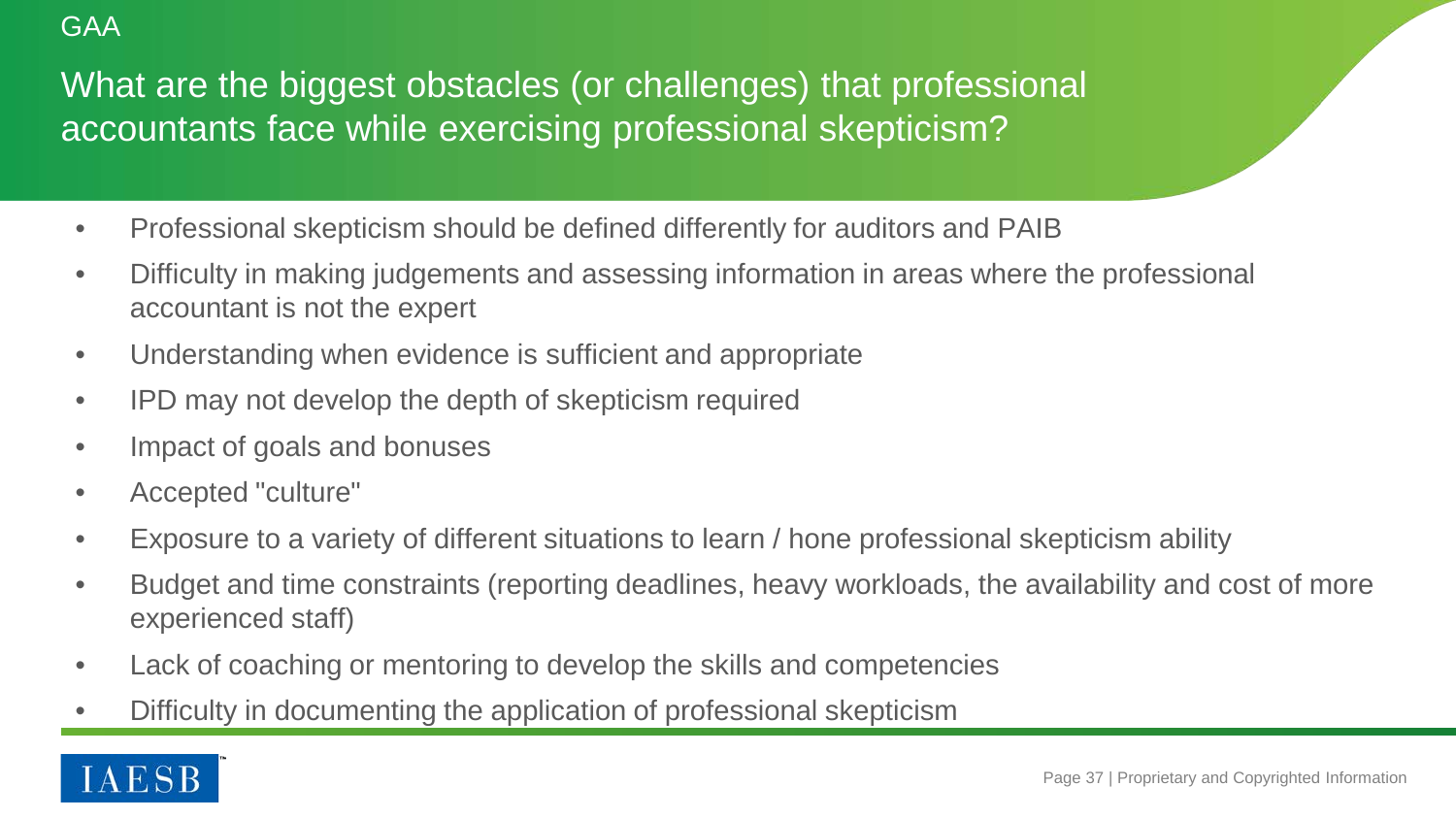#### FOFs

- Professional skepticism is not a topic that is sufficiently touched in Universities during the Accounting careers, at least in Latin America
- The corruption on the business environment
- The auditors have to be reminded of their goals most of the time, auditors have to juggle between serving the client and addressing public interest
- Since professional skepticism is an attitude that includes a questioning mind, then your ideas might be critical and might not lead always to audit evidence
- Insufficient knowledge of client and its industry
- Past relationships
- It's not easy to exercise professional skepticism when your fees are paid by the client.
	- When you think about the risk of losing the engagement and the client, the temptation to exercise in bad form your professional skepticism is high. If it was possible, we have to develop more strong independent situation in face of the audited entity.
- It is the most challenging when the issue requires expert knowledge (e.g. complex IT, complex accounting in financial sector) or when several views could be justified (e.g. judgement area)
- The right balance between professional skepticism and managing the client relationship

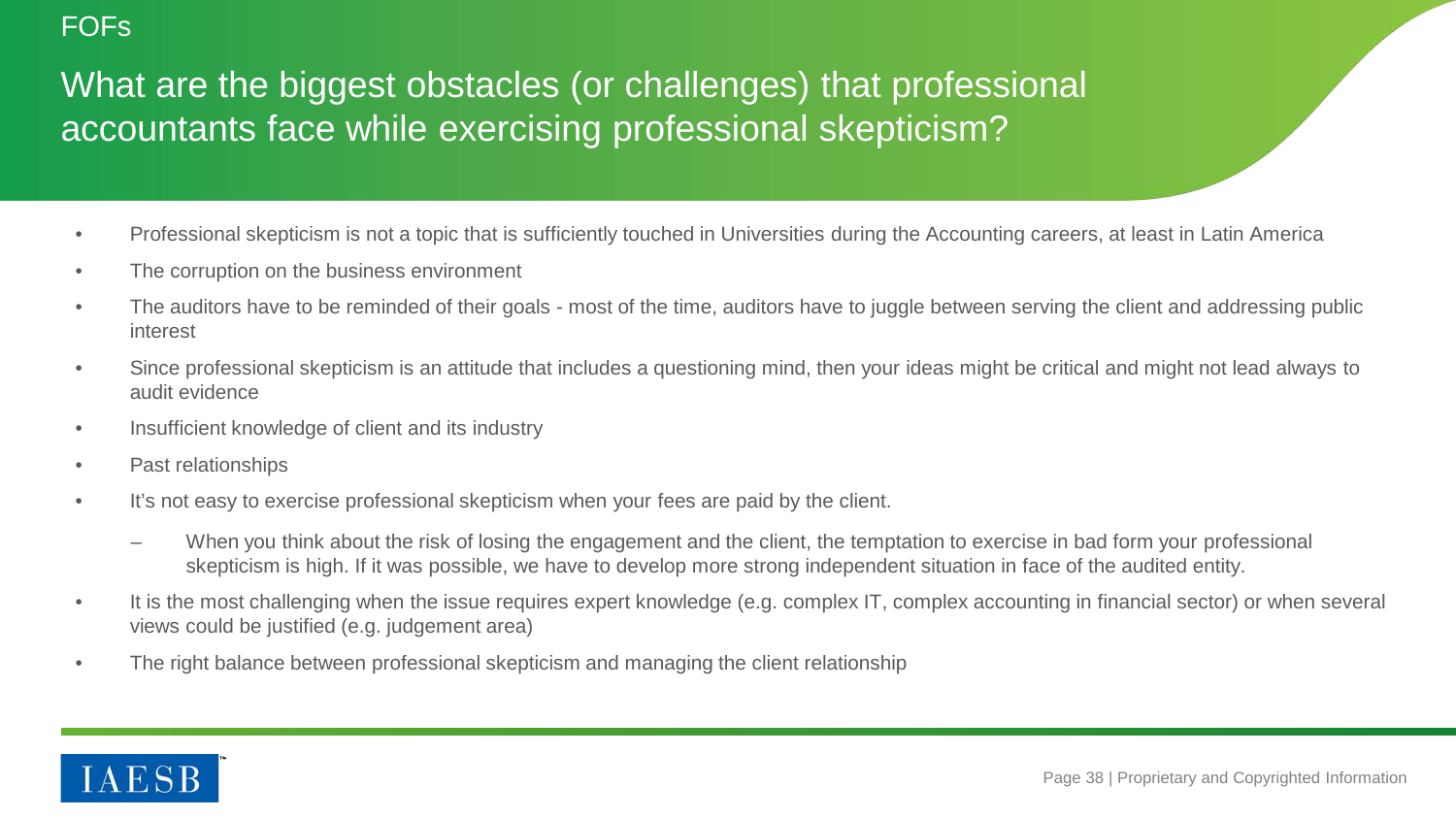#### FOFs (con't)

- Manner of clients
- Working environment in which he/she is working
- Authority to exercise professional behavior
- Leaders not caring about professional ethics, it will impair the professional skepticism mind set
- Lack of time allowed to carry out the work
- Service fee is low in order to retain experience accountants to carry out the work
- Changing the mindset of the way the auditors are doing
- Main obstacles are the cultural background and educational system
	- Thai culture is hierarchic with respect to seniority, resulting that challenging the more senior person is culturally challenging
	- The educational system is based on copying knowledge rather than analytical skills. In many classrooms it is fairly uncommon that students will ask questions.
- Familiarity risk
- Get the full picture of strategical data that should be disclosed by parties
- Understanding the client

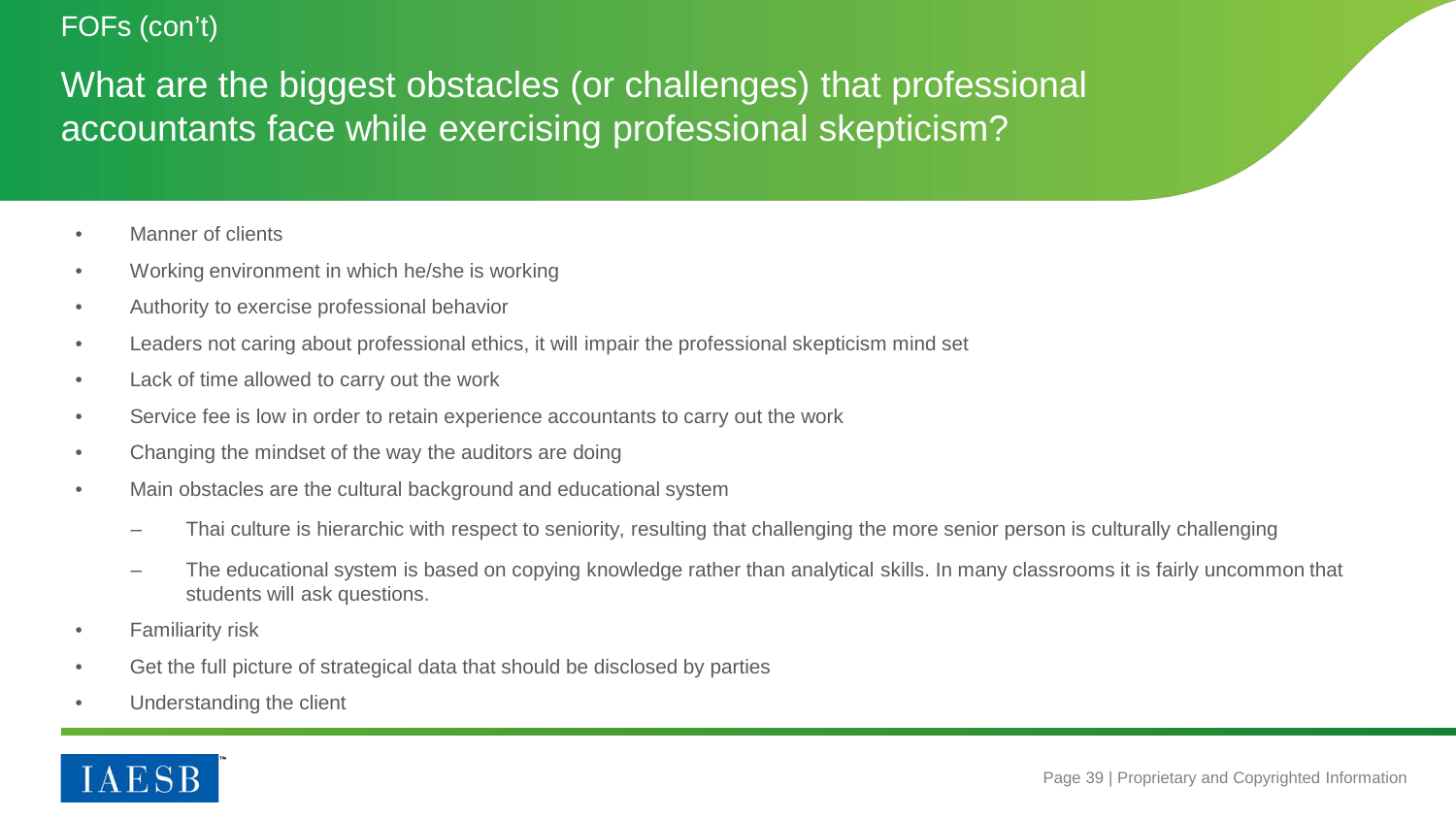# **IAESB**

# **PS Literature Review Task Force Survey Results**

Question: What training programs or learning and development are you currently using to help develop a professional accountants professional skepticism skills?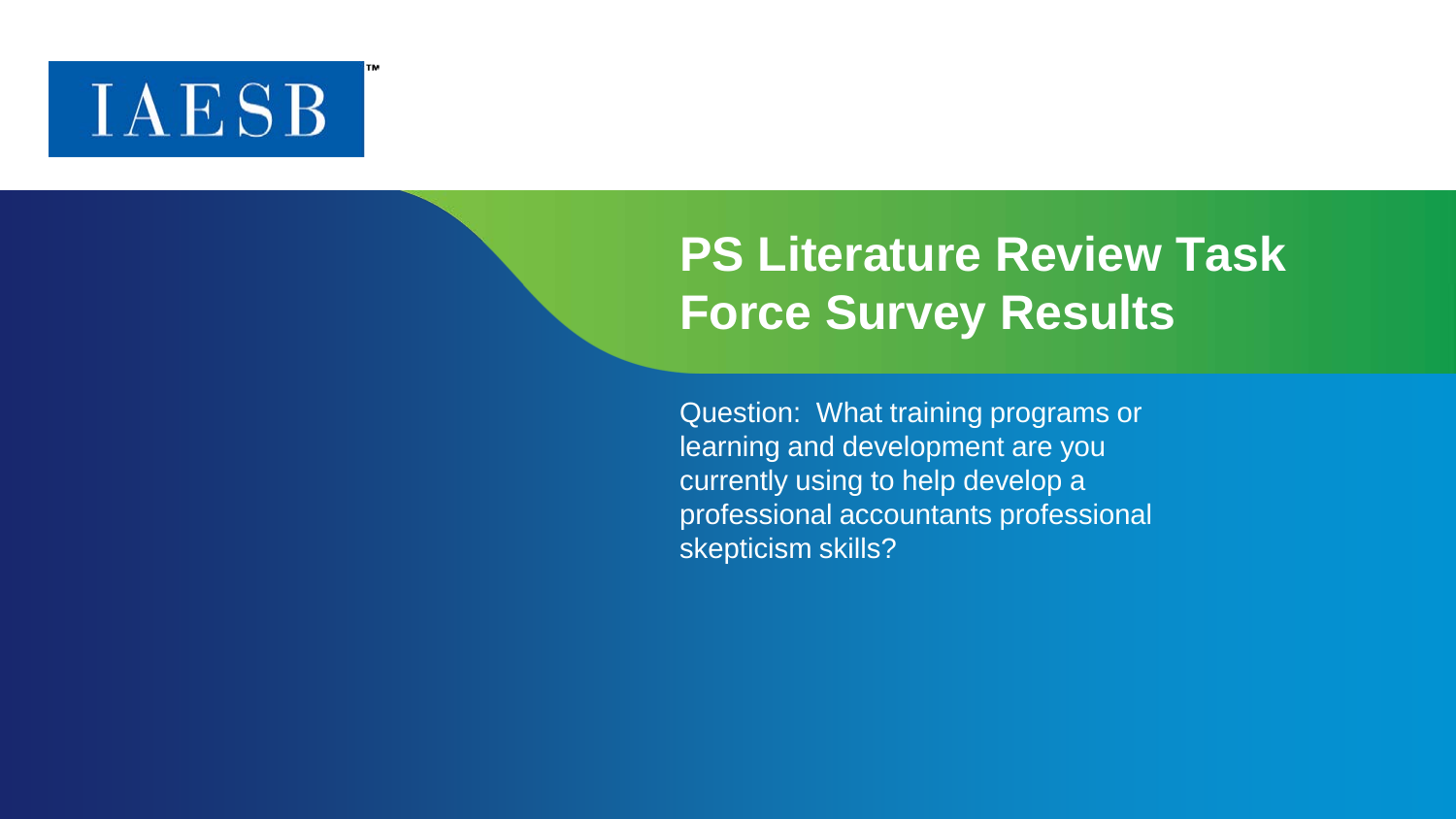### PAIB What training programs or learning and development are you currently using to help develop a professional accountants professional skepticism skills?

- Training is part of leadership and communication skills, not just ethics
- Using classroom assessment and simulation, on-the-job training (practice), mentorship and discussions
- Analytics training to detect strange variances, including mistakes and/or errors

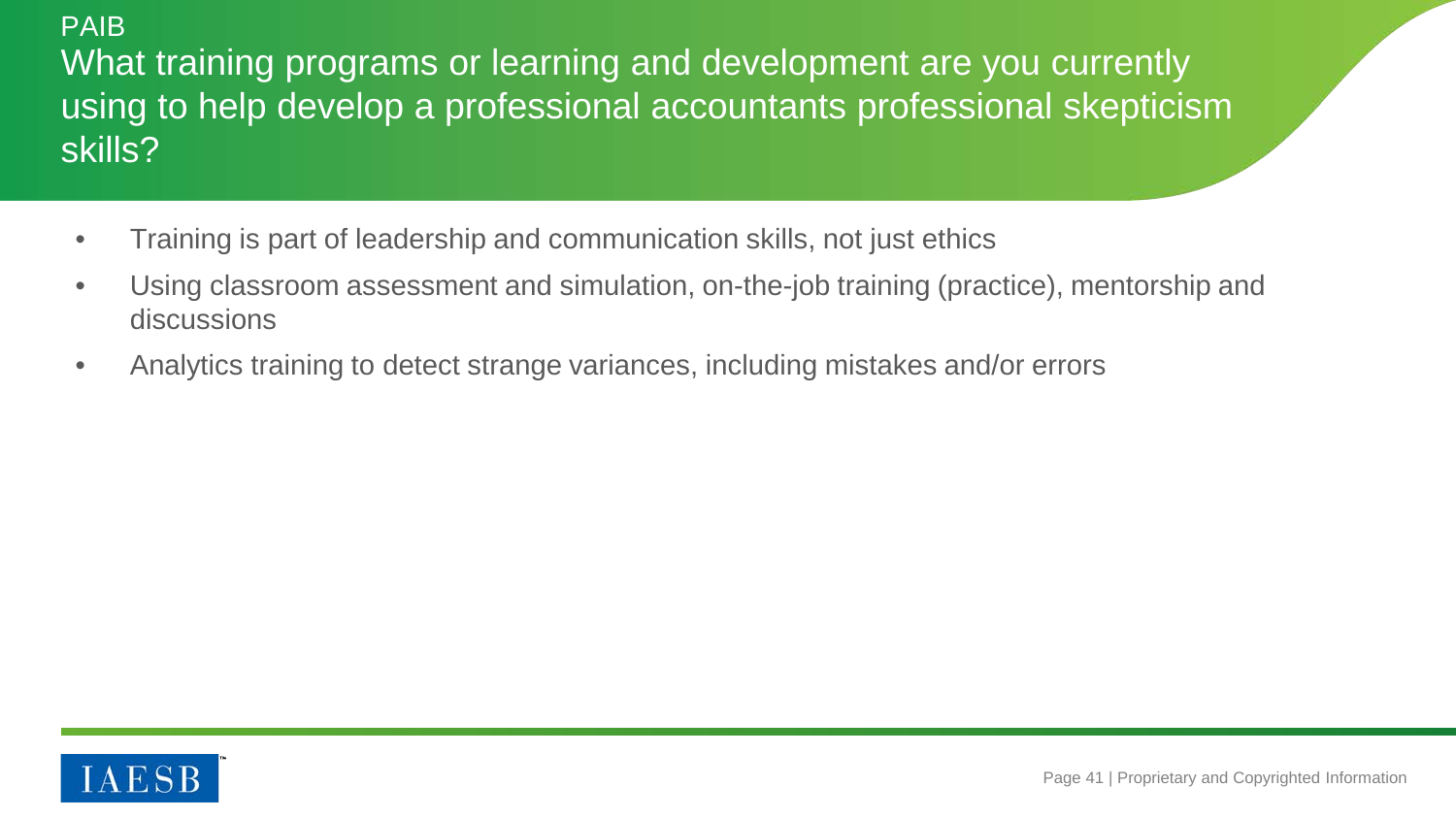### GAA What training programs or learning and development are you currently using to help develop a professional accountants professional skepticism skills?

- A Business Ethics course which is wider than professional codes of ethics
- On-the-job learning is key to assist the trainee
- Online training program that explores inherent cognitive biases and thinking processes underpinning judgements made by auditors
- Training programs to learn from the past examples of fraudulent accounting and financial reporting issues
- Training programs that explore actual findings and observations by regulators, JICPA quality review, and other quality monitoring processes
- Professional skepticism as a "topic" included CPD programs
- Professional skepticism embedded throughout all learning (examinations, professional development, practical training and ethics learning)

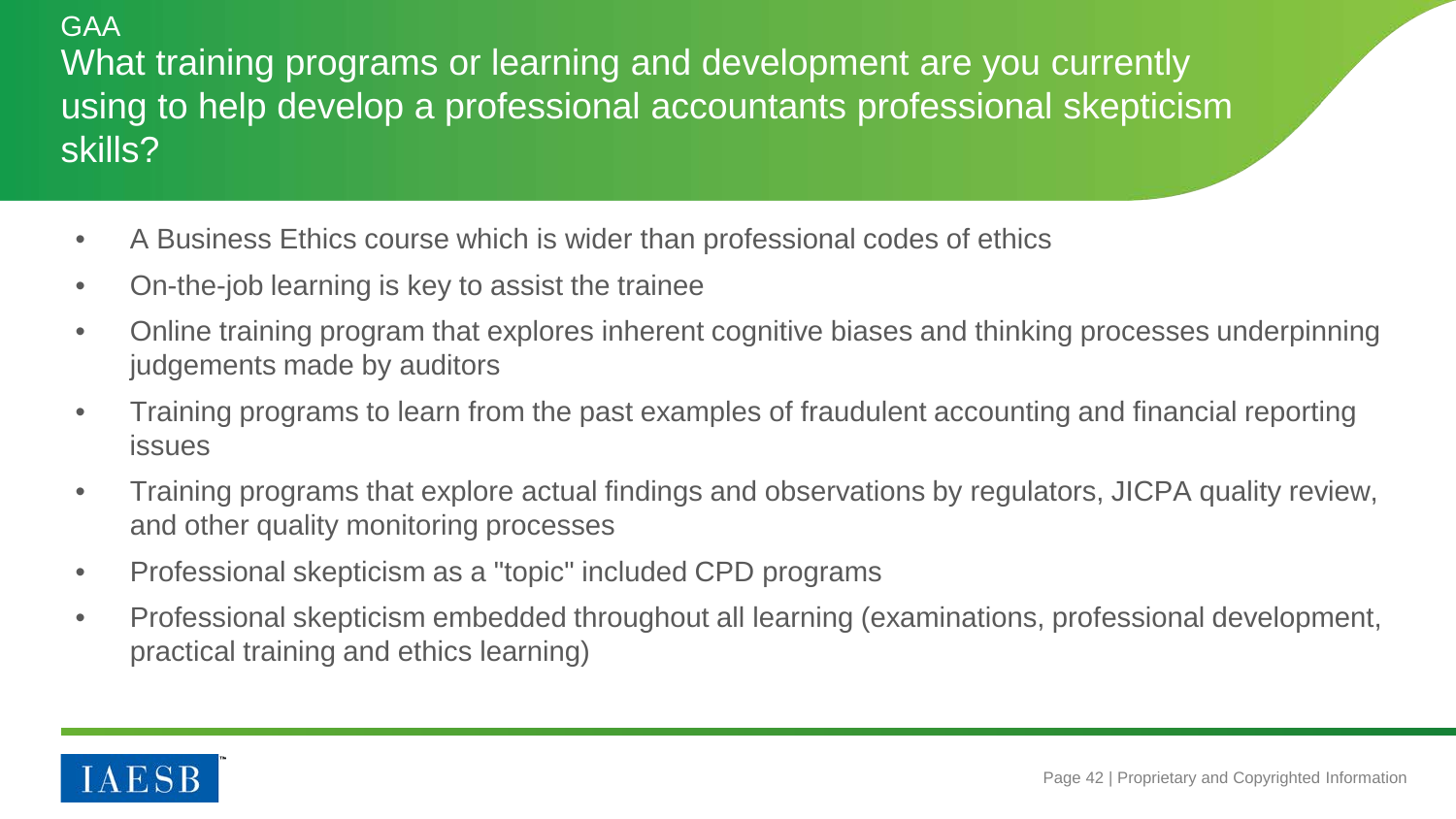### **FOF<sub>s</sub>** What training programs or learning and development are you currently using to help develop a professional accountants professional skepticism skills?

- Training our people on Ethic and Independence topics, but we do not have a specific training program on Professional **Skepticism**
- Developed internal documents in order to train staff to be more aware of the required mindset with engagements
- Internal trainings
- No specific programs. I think, it's important to know the client ethic, his activity and operations, and also all the orientation and information given by the audit standard.
- Focus on "tone-on-the-top" and it is one of the objectives of the supervising staff to challenge the teams by asking questions
- Workshops on applying professional skepticism in particular circumstances (several illustrative "audit engagements")
	- These include a discussion of how to apply professional skepticism while doing analytical review, assessing inherent and control risks, on completion stage. These workshops are organized as a discussion moderated by partner/ senior manager.

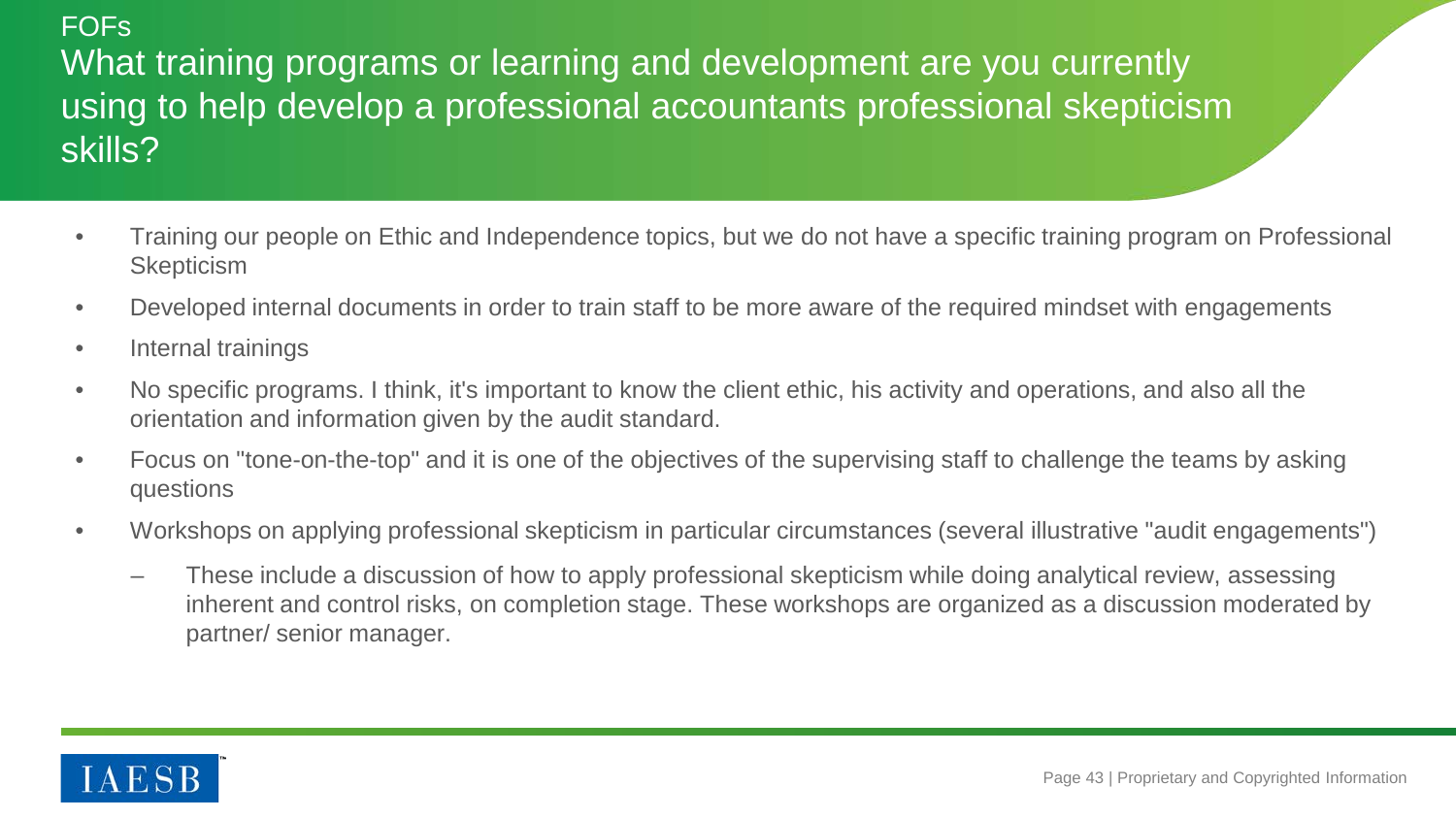### FOFs (Con't) What training programs or learning and development are you currently using to help develop a professional accountants professional skepticism skills?

- Using Mazars Global training programs
- Providing on the job training to staff
- Delivered through annual training program
- The first step is to increase the analytical skills which is basically done as part of on the job training
- Detailed technical training program to train our auditors on possible mistakes they might find
- Business review and analysis of data review
- internal training provided by the network
- Teaching the staff how important the skeptical attitude to each client is and how important it is for an employee to reconsider what can go wrong
- IFRS Going concern, Local law and regulations, Auditing Accounting Estimates and Related Disclosures
- Application of professional skepticism is stressed in core training for all staff and re-emphasised for senior staff and partners through periodic training

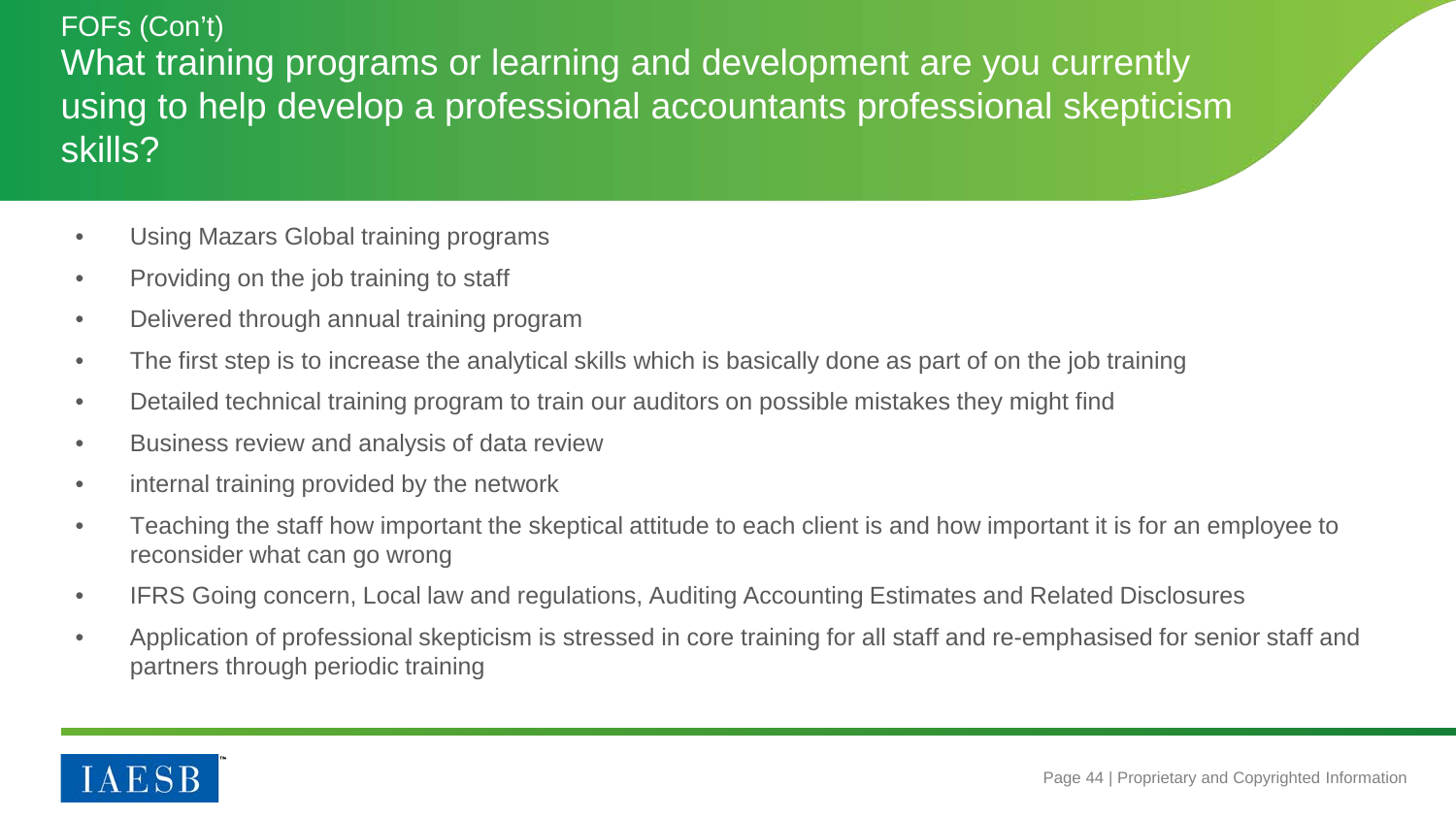# **IAESB**

# **PS Literature Review Task Force Survey Results**

Question: Do you believe the concept of professional skepticism is relevant to preparers of financial information? If so, indicate why.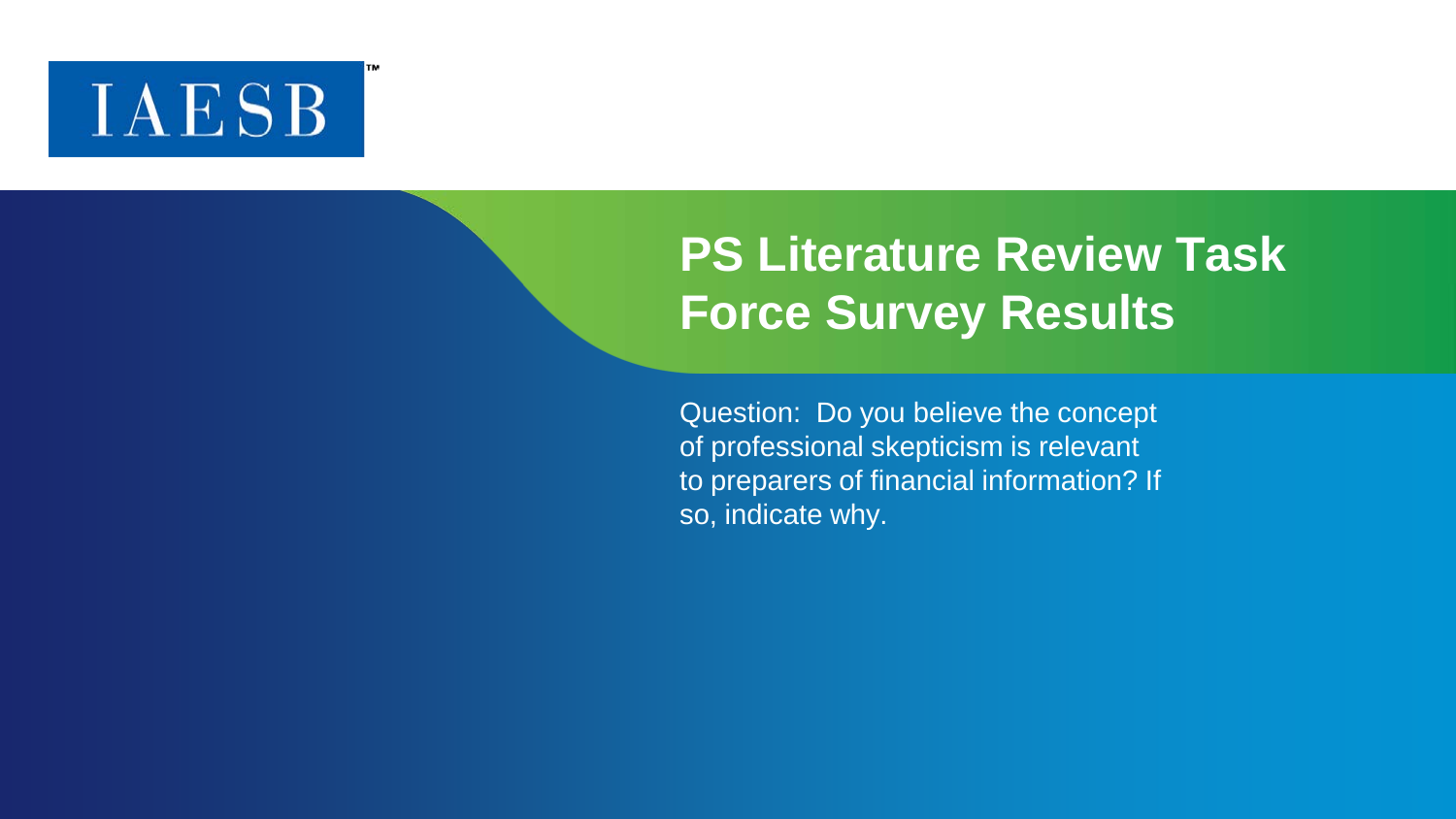#### PAIB

Do you believe the concept of professional skepticism is relevant to preparers of financial information? If so, indicate why.

- YES
	- Preparers of financial information are the first line of defense for the public and are a critical element of providing assurance to investors and stakeholders
	- PAIB are more than prepares of financial information (need to consider entire realm of PAIB responsibilities)
	- Judgement required
	- Preparers of financial information need to challenge information provided from other sources within the organization

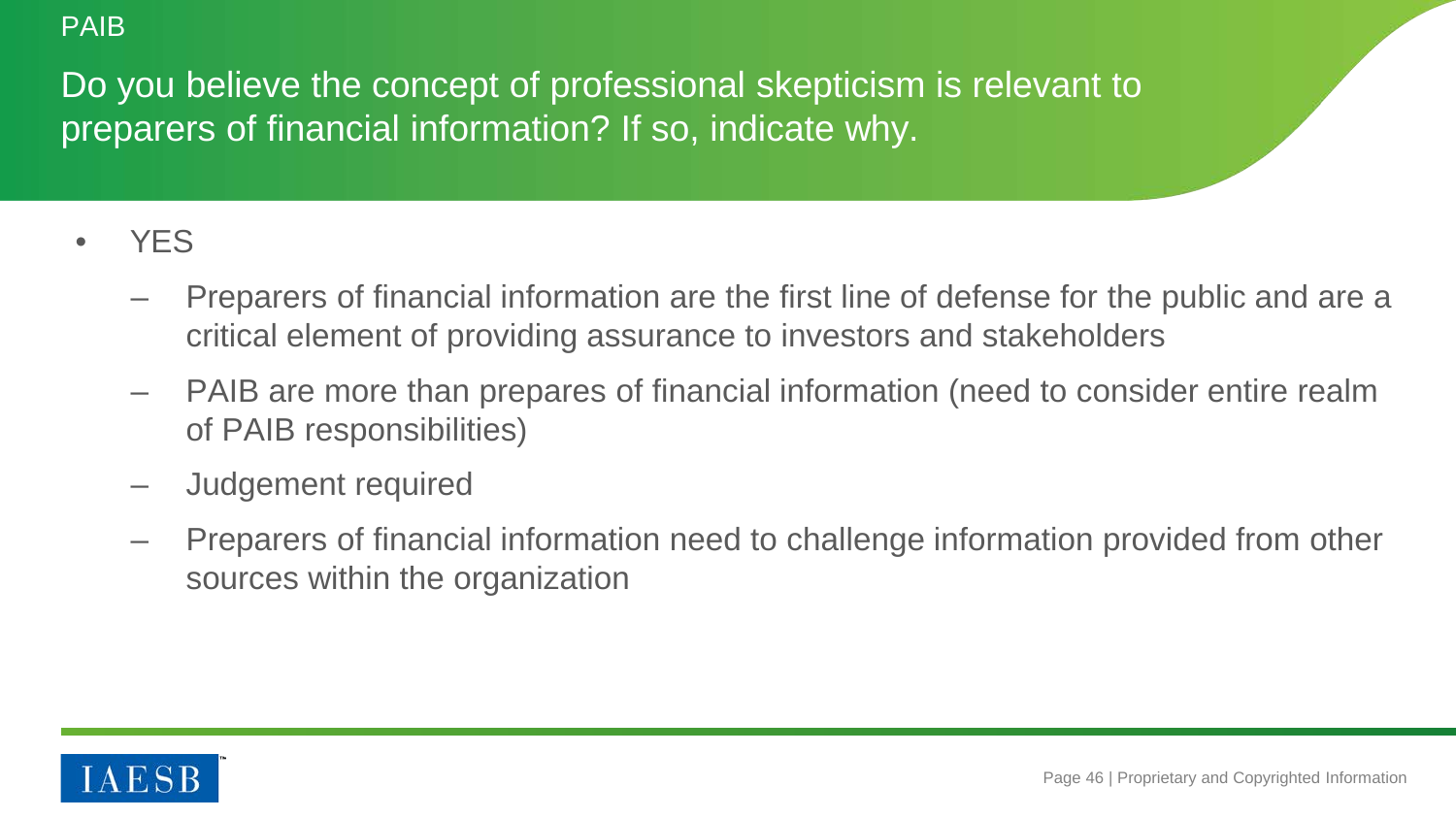# **IAESB**

# **PS Literature Review Task Force Survey Results**

Question: How important do you believe other behaviors (e.g., courage) are in the application of professional skepticism by preparers of financial information? Please explain.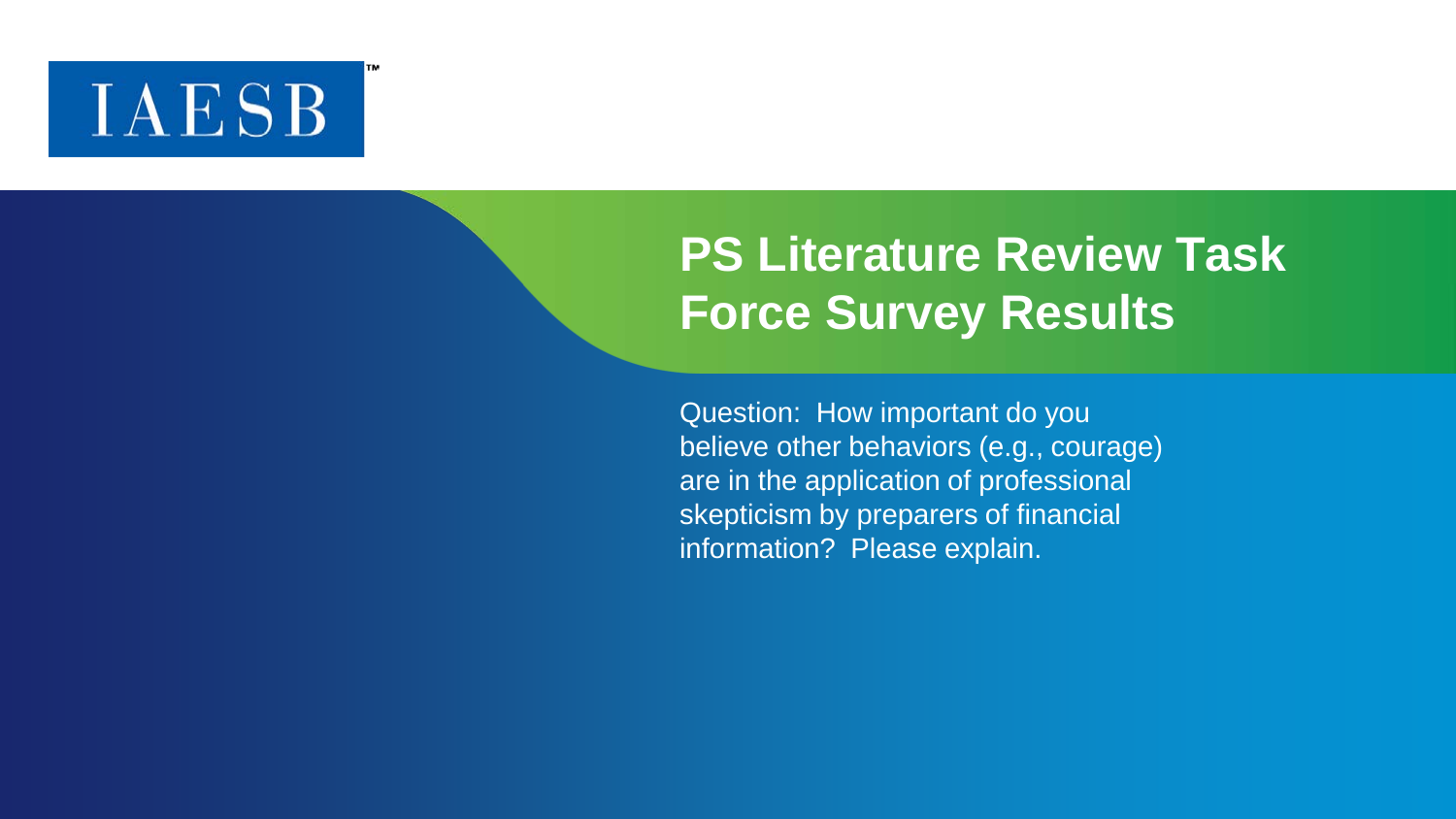#### PAIB

How important do you believe other behaviors (e.g., courage) are in the application of professional skepticism by preparers of financial information? Please explain.

- Putting the public first takes courage
- Courage is critical for a professional to stand and speak up on issues they are questionable
- Professional attitude is more important than courage
- Professional skepticism is multi-faceted and requires a range of behavioral competences, not just courage

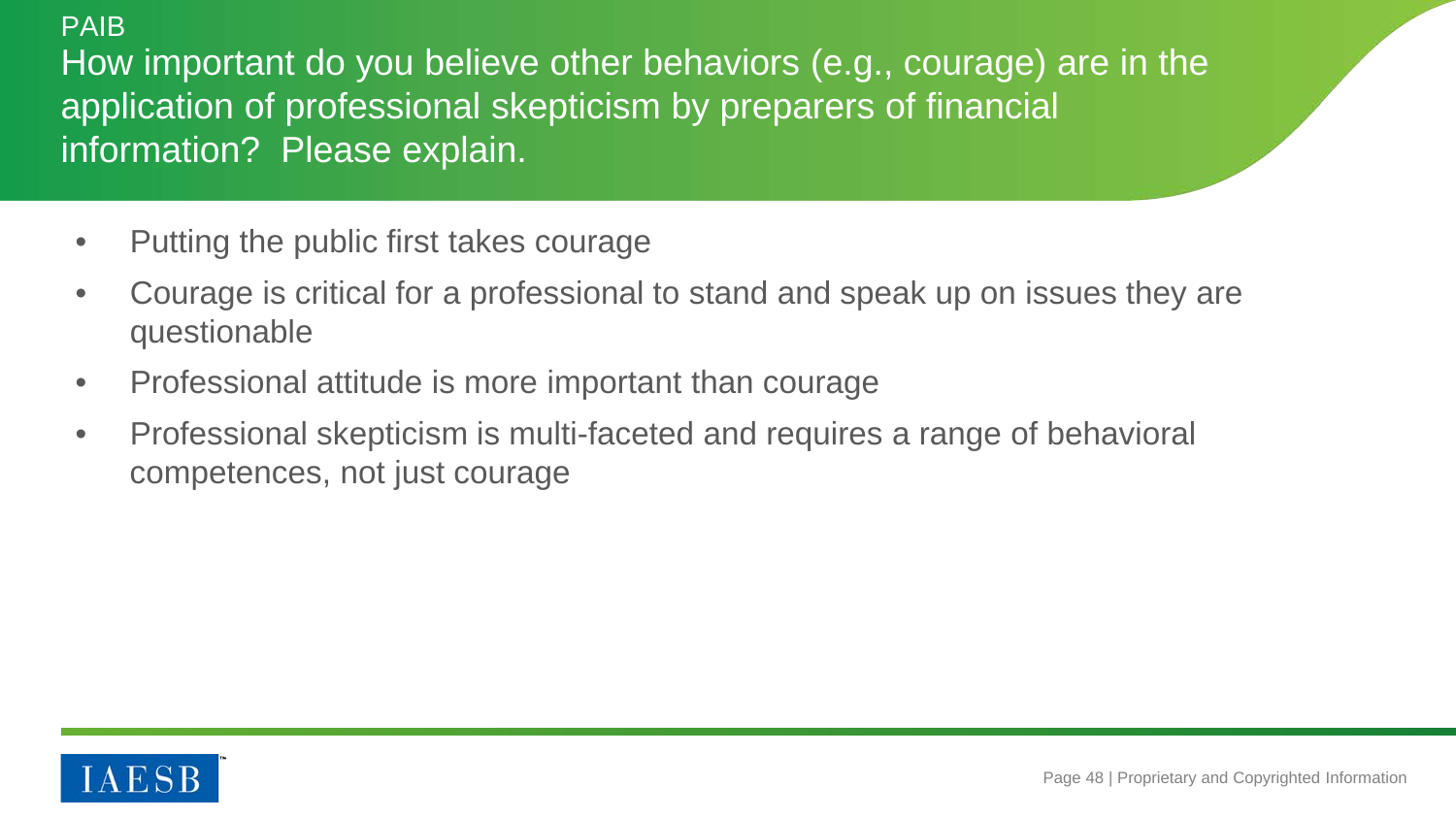# **IAESB**

# **PS Literature Review Task Force Survey Results**

Question: How important do you believe other behaviors (e.g., courage) are in the application of professional skepticism by professional accountants?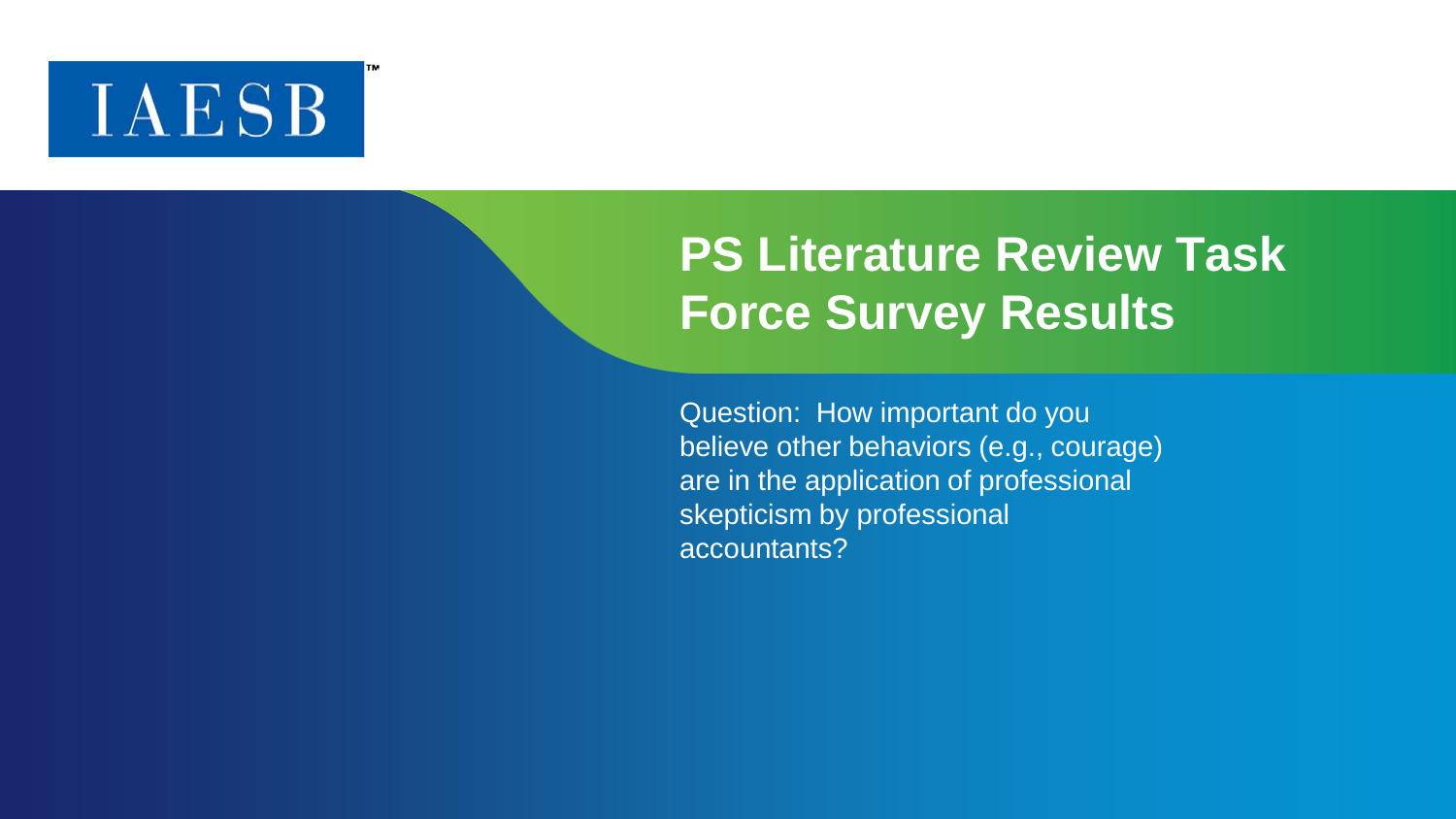#### **GAA**

### How important do you believe other behaviors (e.g., courage) are in the application of professional skepticism by professional accountants?

- No evidence that other behaviors have a major influence on the application of professional skepticism by professional accountants
- The use of the term "courage" in connection with professional skepticism is misplaced
- Strong
- Self-confident
- Rational and logical
- **Resilient**
- Empathetic
- Courageous
- Prioritize public interest is important
- Knowledge of mechanism about how the judgment fails (e.g., judgment bias, relationship with time and human resources, etc.)

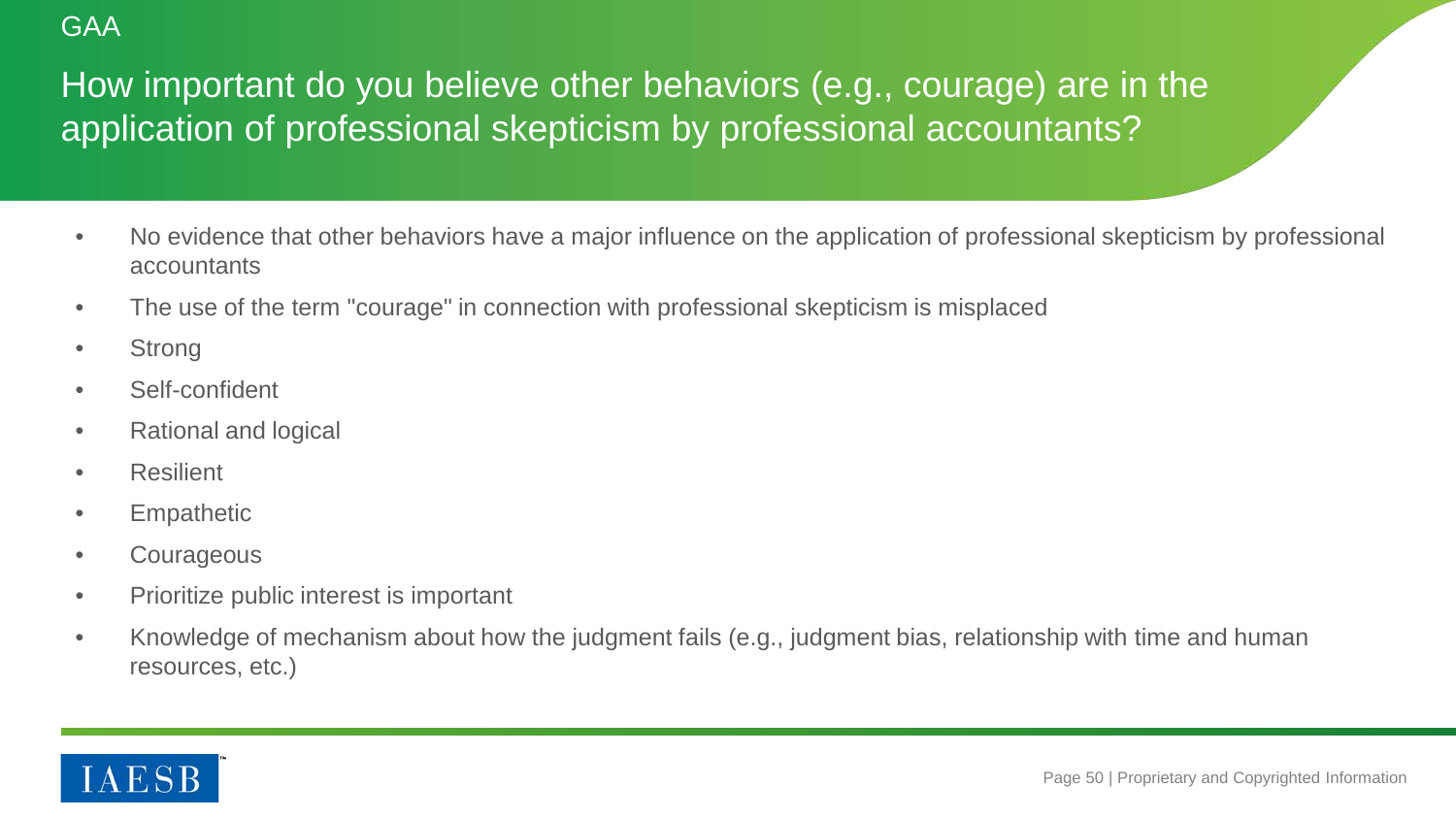# **IAESB**

# **PS Literature Review Task Force Survey Results**

Question: Indicate what steps has your organization has taken or intends to take to improve the application of professional skepticism in professional accountants.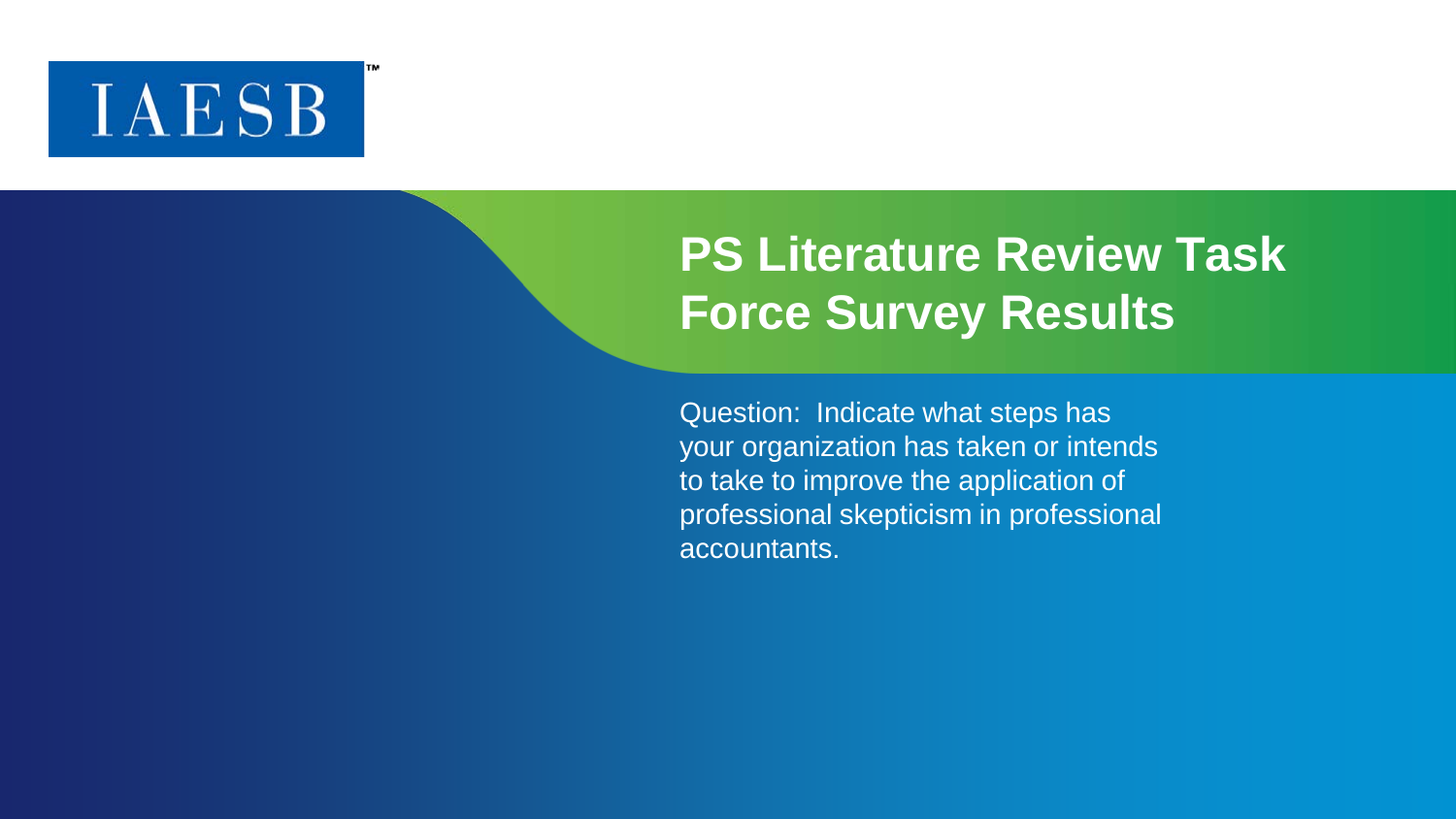#### **GAA**

Indicate what steps has your organization has taken or intends to take to improve the application of professional skepticism in professional accountants.

- Key strategic objective to enhance the appreciation and practice of ethical principles
- Nothing specific done, under continuous review
- Published a practical guide providing guidance on the exercise of professional skepticism at different stages of an audit.
- Published a series of videos on fraud where members share their insights on fraud
- Professional ethics courses
- Publishes books of audit case studies where actual fraud case studies and audit failure are discussed
- The AICPA Examination Team has recently convened a small working group of practitioners and academics to provide expectations around how a newly licensed CPA would demonstrate professional skepticism

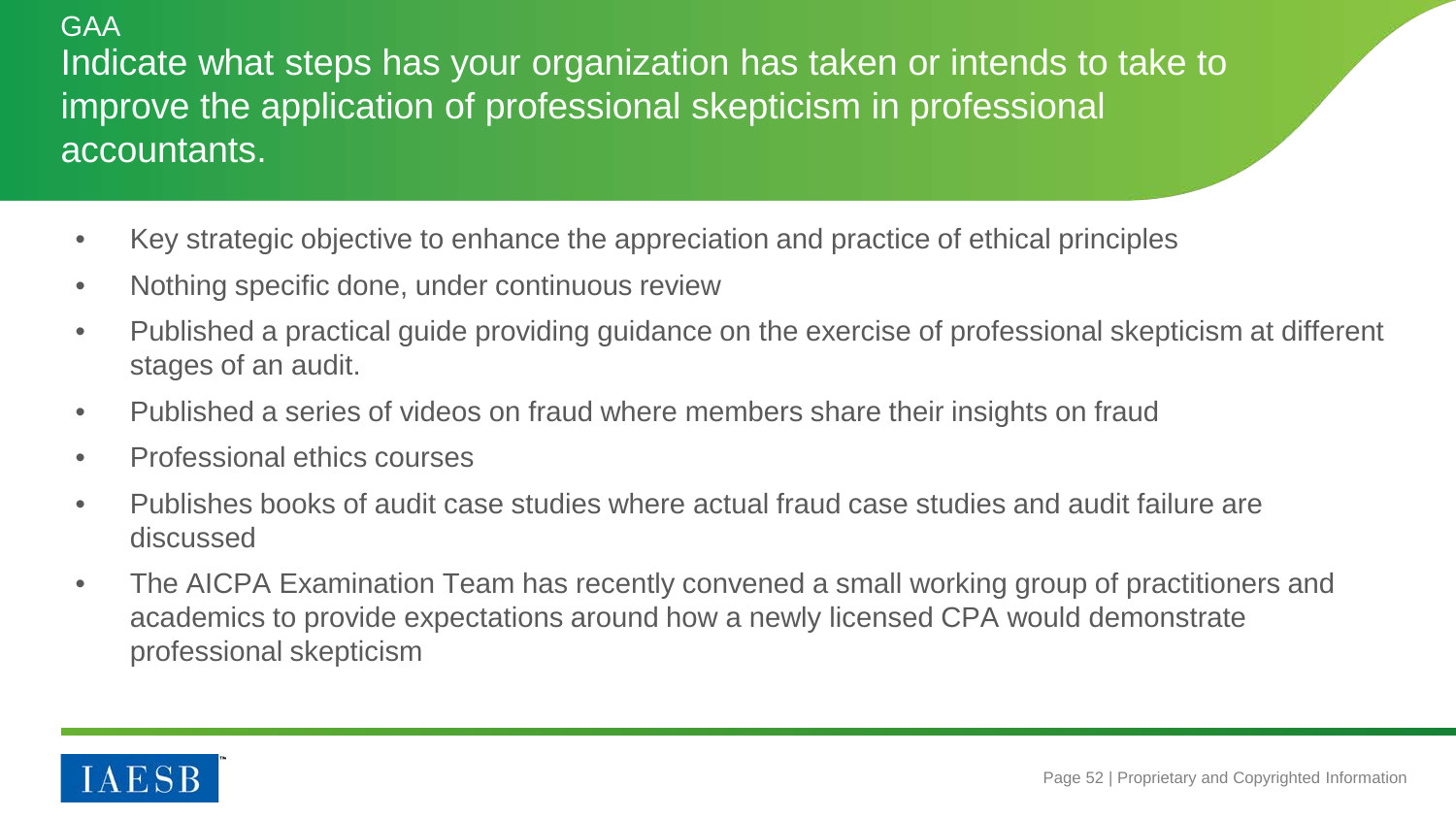# **IAESB**

# **PS Literature Review Task Force Survey Results**

Question: What steps has your organization (include initiatives undertaken at the member firm and global network firm levels) taken to improve the application of professional skepticism in staff and partners?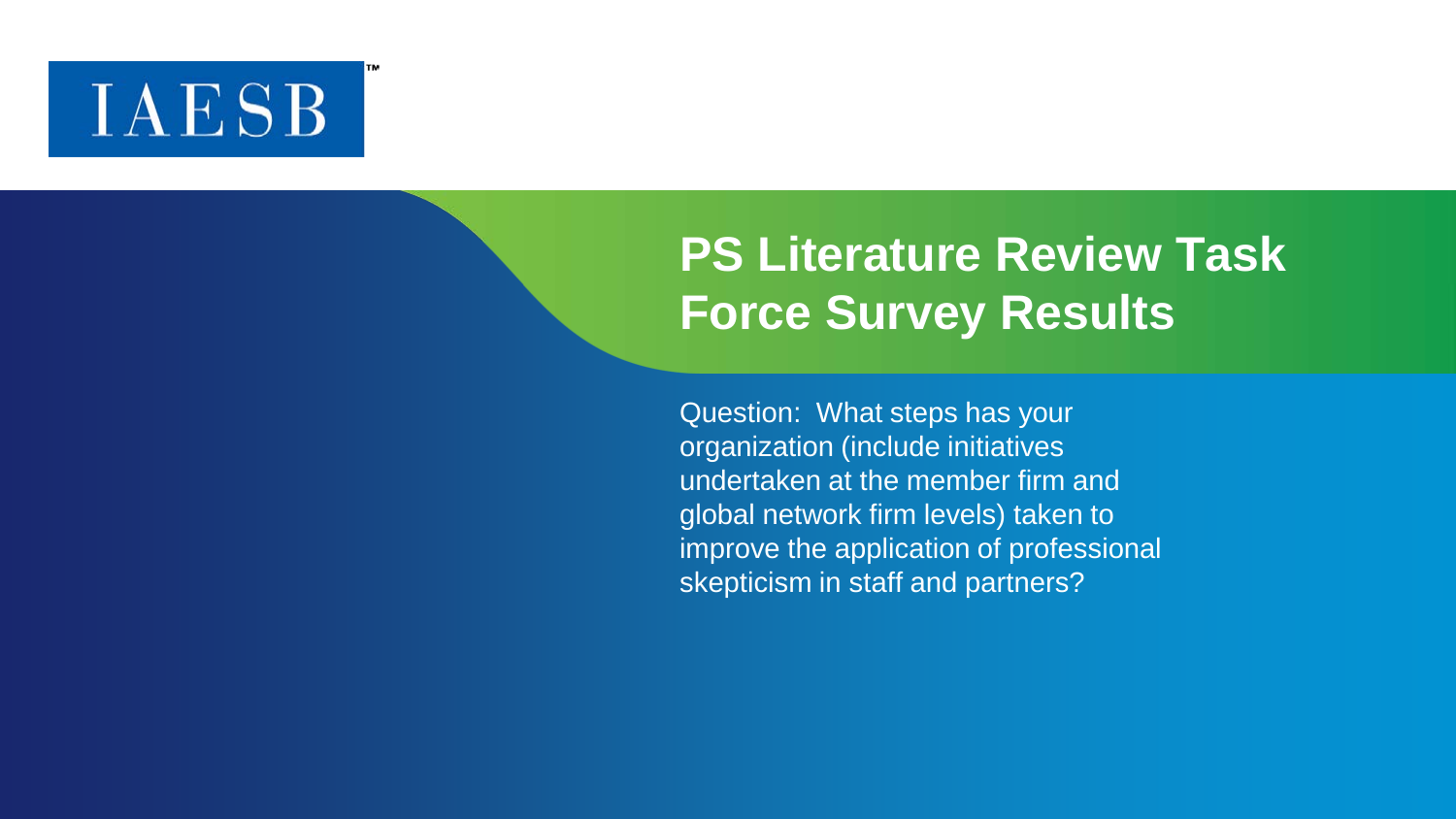#### **FOF<sub>s</sub>**

**What steps has your organization (include initiatives undertaken at the member firm and global network firm levels) taken to improve the application of professional skepticism in staff and partners?**

- Discussion sessions and training
- Through continuous training
- We have not already defined clearly the steps we need to take to improve the application of professional skepticism. We are thinking...
- Placing emphasis on this topic training staff based on cases
- We have case studies, webinars and skepticism is one of the important parts of our training agenda
- On the job training
- Discussing case studies
- Organize annual training on professional skepticism for all levels
- International file reviews learning by example
- Training procedures and a specific focus on this topic over the engagements
- Special focus on professional skepticism during the training session, with key message : Applying professional skepticism throughout the audit enables to perform a good risk approach

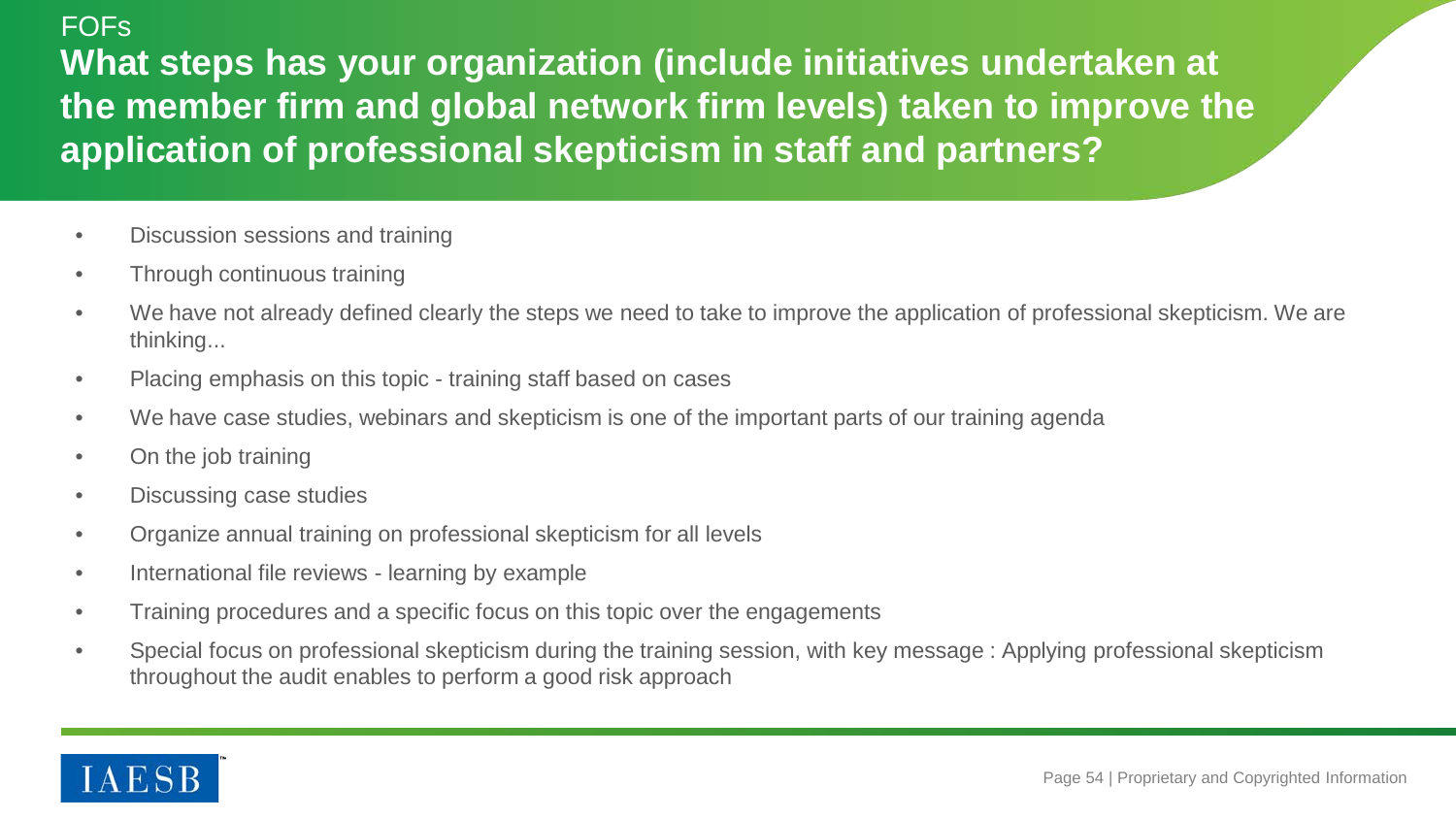### **FOF<sub>s</sub> What steps has your organization (include initiatives undertaken at the member firm and global network firm levels) taken to improve the application of professional skepticism in staff and partners?**

- Presenting case studies from practice with emphasis how professional skepticism is important
- Internal trainings, general awareness, on-job handholding
- Training on professional skepticism in general for all auditors from juniors to partners Training on ISAs Communication on quality Enhanced supervision
- Training Tone at the top Being a good example
- Set up standards and reviewing the correct usage of the standards
- Reinforcing the application of professional skepticism through our audit methodology guidance, professional framework, performance appraisal system and training and development

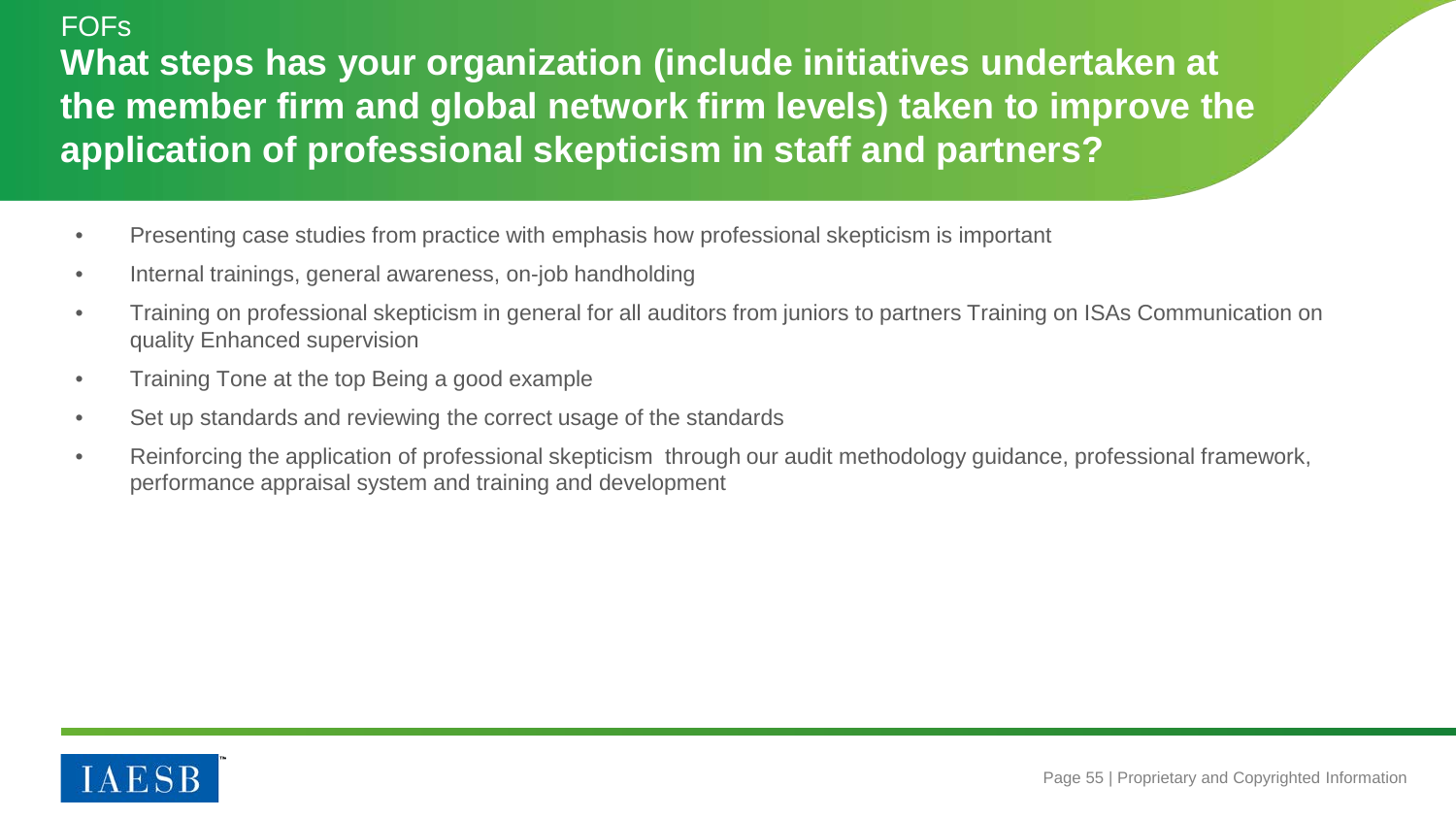# **IAESB**

# **PS Literature Review Task Force Survey Results**

Question: When recruiting staff and partners do you consider their ability to apply professional skepticism prior to hiring? If yes, please indicate how this is evaluated.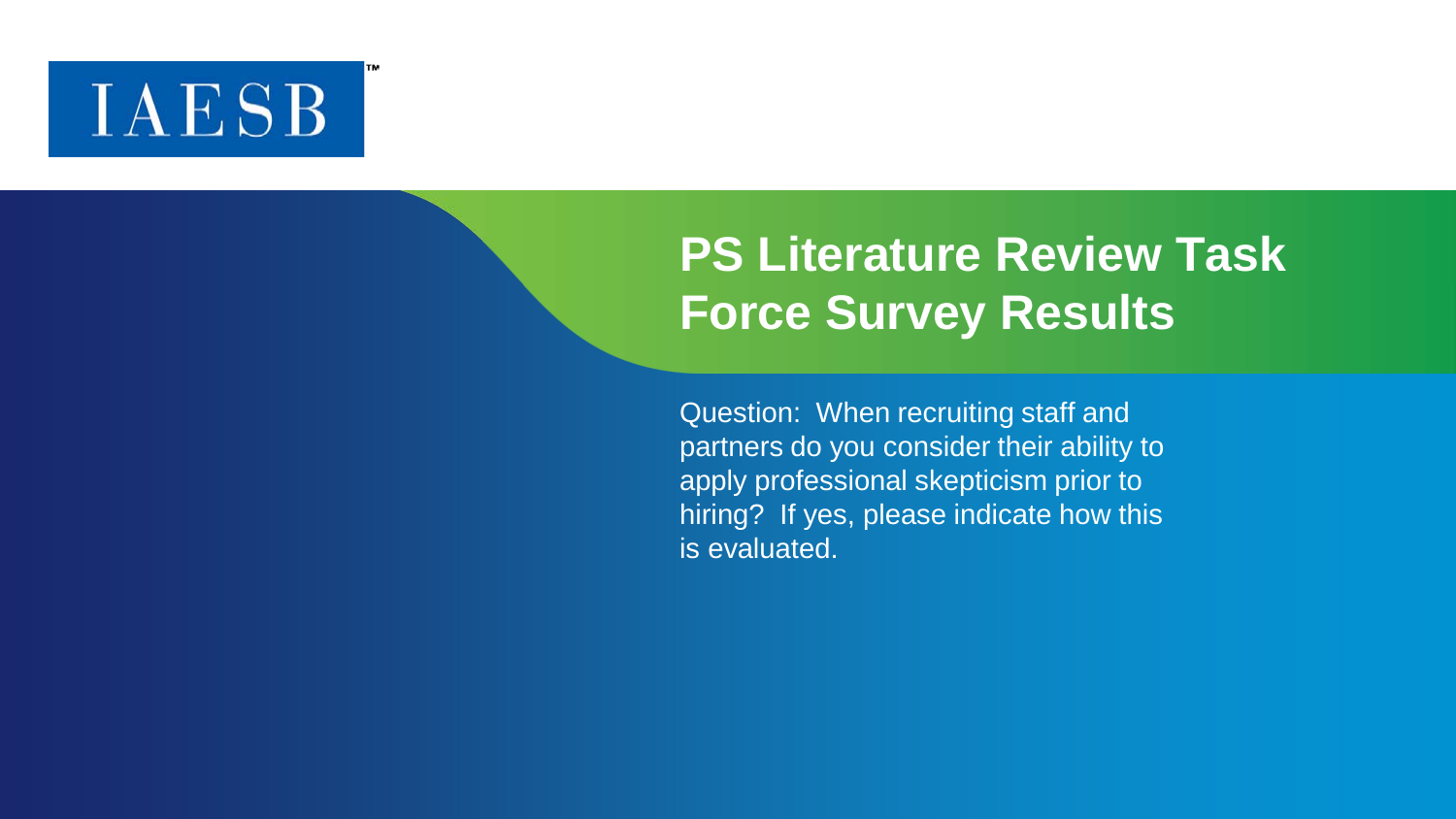### FOFs **When recruiting staff and partners do you consider their ability to apply professional skepticism prior to hiring? If yes, please indicate how this is evaluated.**

- No or not specifically (6 respondents)
- Through a discussion about the background of Fraud questionnaire and the reaction in case of conflict of audit evidence
- Developed a written test and candidate professional skepticism are tested in different scenarios
- Questions relate to the professional skepticism
- Apply several test on technical knowledge and English speaking capabilities. Coming from an educational system that is teaching students by copying, not much professional skepticism is to be expected once hired. We will need to train that on the job.
- Practical case study
- Ask certain questions
- Use case studies to identify staff abilities